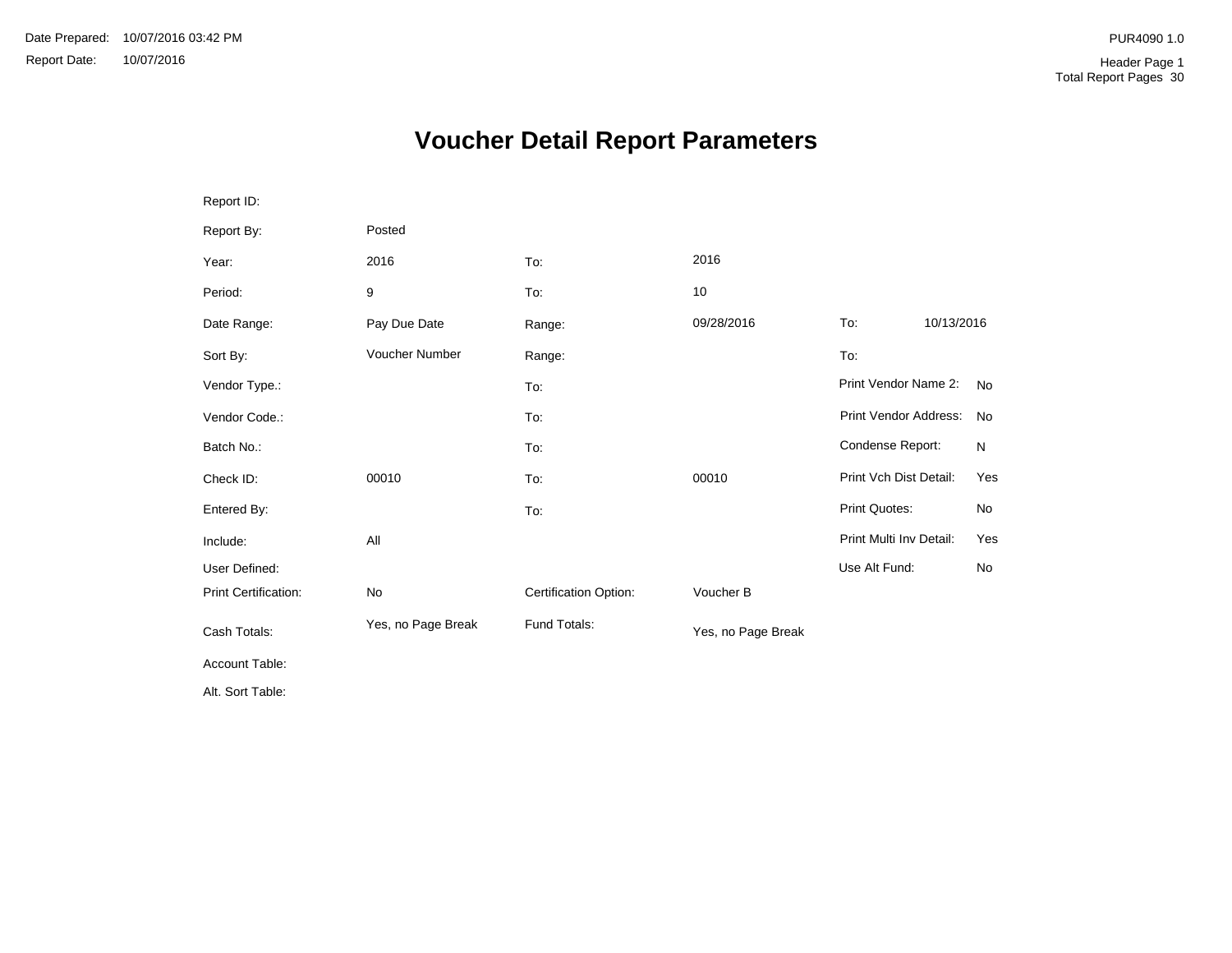Report Date: 10/07/2016

## **TOWN OF OSSINING**

| Voucher No.                                | <b>Stub-Description</b>                        |                                                                         |                                             | <b>Vendor Code</b>       |                     | <b>Vendor Name</b> |                                      |                                                  | Voucher Amt.          |                                 | Pay Due           | Approved                          |
|--------------------------------------------|------------------------------------------------|-------------------------------------------------------------------------|---------------------------------------------|--------------------------|---------------------|--------------------|--------------------------------------|--------------------------------------------------|-----------------------|---------------------------------|-------------------|-----------------------------------|
| <b>Voucher Date</b><br><b>Invoice Date</b> | <b>Batch</b><br><b>Invoice No.</b>             | Req. No.<br><b>Recur Months</b>                                         | Req. Date<br><b>Refund Year</b>             | PO No.<br><b>Taxable</b> | <b>Ref No</b>       | PO Date            | Ordered By<br><b>Approved By</b>     | <b>Fisc Year Check ID</b><br>Period Contract No. |                       | Check No. Check Date<br>Disc. % | <b>Non Disc.</b>  | <b>Cash Account</b><br>Disc. Amt. |
| 20161926                                   |                                                | <b>REFILL DESK QUICK NOTES</b>                                          |                                             | 0000700639               |                     | W.B. MASON         |                                      |                                                  | 12.99                 |                                 | 10/13/2016        |                                   |
| 09/23/2016                                 |                                                |                                                                         |                                             |                          |                     |                    |                                      | 2016 00010                                       |                       |                                 |                   | 0200.0000.0000                    |
| 09/16/2016                                 | 137768410                                      |                                                                         |                                             |                          |                     |                    |                                      | 10 <sup>1</sup>                                  |                       | 0.00                            | 0.00              | 0.00                              |
| <b>Detail Item</b><br>$\mathbf{1}$         | <b>Item Description</b>                        | <b>REFILL DESK QUICK NOTES</b>                                          |                                             |                          | Taxable             |                    | <b>Quantity Unit</b><br>$\Omega$     | <b>Unit Cost</b><br>0.0000                       | Ext. Cost<br>12.99    | Disc. %<br>0.00                 | Non Disc.<br>0.00 | Disc. Amt.<br>0.00                |
|                                            | <b>Account No.</b>                             |                                                                         | <b>Account Description</b>                  |                          | <b>Note</b>         |                    |                                      |                                                  |                       | <b>Percent</b>                  |                   | Amount                            |
|                                            | 010.1410.0401                                  |                                                                         | SUPPLIES                                    |                          |                     |                    |                                      |                                                  |                       | 100.00                          |                   | 12.99                             |
| 20161931                                   | <b>LEGAL NOTICE</b>                            |                                                                         |                                             | 0000070008               |                     |                    | THE JOURNAL NEWS                     |                                                  | 88.00                 |                                 | 10/13/2016        |                                   |
| 09/27/2016                                 |                                                |                                                                         |                                             |                          |                     |                    |                                      | 2016 00010                                       |                       |                                 |                   | 0200.0000.0000                    |
| 09/17/2016                                 | 0001587514                                     |                                                                         |                                             |                          |                     |                    |                                      | 10                                               |                       | 0.00                            | 0.00              | 0.00                              |
| Detail Item<br>1                           | <b>Item Description</b><br><b>LEGAL NOTICE</b> |                                                                         |                                             |                          | <b>Taxable</b>      |                    | <b>Quantity Unit</b><br>$\Omega$     | <b>Unit Cost</b><br>0.0000                       | Ext. Cost<br>88.00    | Disc. %<br>0.00                 | Non Disc.<br>0.00 | Disc. Amt.<br>0.00                |
|                                            | <b>Account No.</b><br>010.1355.0402            |                                                                         | <b>Account Description</b><br>PRINTING      |                          | <b>Note</b>         |                    |                                      |                                                  |                       | <b>Percent</b><br>100.00        |                   | Amount<br>88.00                   |
| 20161932                                   |                                                | AFFORDABLE CARE ACT COMPLIANCE & REPOR 0000701443                       |                                             |                          |                     |                    | CORPORATE PLANS, INC., CPI-HR        |                                                  | 4,037.50              |                                 | 10/13/2016        |                                   |
| 09/27/2016                                 |                                                |                                                                         |                                             | 5164                     |                     | 09/15/2016         |                                      | 2016 00010                                       |                       |                                 |                   | 0200.0000.0000                    |
| 09/30/2016                                 | 17030                                          |                                                                         | M                                           |                          |                     |                    |                                      | 10                                               |                       | 0.00                            | 0.00              | 0.00                              |
| Detail Item<br>$\mathbf{1}$                | <b>Item Description</b>                        | AFFORDABLE CARE ACT COMPLIANCE & REPORTING<br>SERVICES, 4/1/16- 9/30/16 |                                             |                          | <b>Taxable</b><br>М |                    | <b>Quantity Unit</b>                 | <b>Unit Cost</b><br>4,037.5000                   | Ext. Cost<br>4,037.50 | Disc. %<br>0.00                 | Non Disc.<br>0.00 | Disc. Amt.<br>0.00                |
|                                            | <b>Account No.</b><br>010.1420.0425            |                                                                         | <b>Account Description</b><br>LABOR COUNSEL |                          | <b>Note</b>         |                    |                                      |                                                  |                       | <b>Percent</b><br>65.00         |                   | Amount<br>2,624.38                |
|                                            | 020.1930.0425                                  |                                                                         | <b>LABOR COUNSEL</b>                        |                          |                     |                    |                                      |                                                  |                       | 5.00                            |                   | 201.88                            |
|                                            | 031.5010.0425                                  |                                                                         | LABOR COUNSEL                               |                          |                     |                    |                                      |                                                  |                       |                                 |                   | 1,211.24                          |
| 20161933                                   |                                                | MATTERS COVERED BY RETAINER, AUGUST 201 0000020103                      |                                             |                          |                     |                    | BOND, SCHOENECK& KING, PLLC          |                                                  | 2,000.00              |                                 | 10/13/2016        |                                   |
| 09/27/2016                                 |                                                |                                                                         |                                             |                          |                     |                    |                                      | 2016 00010                                       |                       |                                 |                   | 0200.0000.0000                    |
| 09/22/2016                                 | 19660760                                       |                                                                         |                                             | Α                        |                     |                    |                                      | 10                                               |                       | 0.00                            | 0.00              | 0.00                              |
| Detail Item<br>$\mathbf{1}$                | <b>Item Description</b>                        | MATTERS COVERED BY RETAINER, AUGUST 2016                                |                                             |                          | <b>Taxable</b><br>Α |                    | <b>Quantity Unit</b><br>$\mathbf{1}$ | <b>Unit Cost</b><br>2,000.0000                   | Ext. Cost<br>2,000.00 | Disc. %<br>0.00                 | Non Disc.<br>0.00 | Disc. Amt.<br>0.00                |
|                                            | <b>Account No.</b>                             |                                                                         | <b>Account Description</b>                  |                          | <b>Note</b>         |                    |                                      |                                                  |                       | <b>Percent</b>                  |                   | Amount                            |
|                                            | 010.1420.0425                                  |                                                                         | LABOR COUNSEL                               |                          |                     |                    |                                      |                                                  |                       | 65.00                           |                   | 1,300.00                          |
|                                            | 020.1930.0425                                  |                                                                         | LABOR COUNSEL                               |                          |                     |                    |                                      |                                                  |                       | 5.00                            |                   | 100.00                            |
|                                            | 031.5010.0425                                  |                                                                         | LABOR COUNSEL                               |                          |                     |                    |                                      |                                                  |                       | 30.00                           |                   | 600.00                            |
| 20161934                                   |                                                | HOURLY MATTERS OUTSIDE OF RETAINER. AUG 0000020103                      |                                             |                          |                     |                    | BOND, SCHOENECK& KING, PLLC          |                                                  | 3,864.00              |                                 | 10/13/2016        |                                   |
| 09/27/2016                                 |                                                |                                                                         |                                             |                          |                     |                    |                                      | 2016 00010                                       |                       |                                 |                   | 0200.0000.0000                    |
| 09/22/2016                                 | 19660762                                       |                                                                         |                                             | Α                        |                     |                    |                                      | 10                                               |                       | 0.00                            | 0.00              | 0.00                              |
| <b>Detail Item</b><br>$\mathbf{1}$         | <b>Item Description</b>                        | HOURLY MATTERS OUTSIDE OF RETAINER, AUGUST 2016                         |                                             |                          | Taxable<br>A        |                    | <b>Quantity Unit</b><br>$\mathbf{1}$ | <b>Unit Cost</b><br>3,864.0000                   | Ext. Cost<br>3,864.00 | Disc. %<br>0.00                 | Non Disc.<br>0.00 | Disc. Amt.<br>0.00                |
|                                            | <b>Account No.</b>                             |                                                                         | <b>Account Description</b>                  |                          | <b>Note</b>         |                    |                                      |                                                  |                       | <b>Percent</b>                  |                   | Amount                            |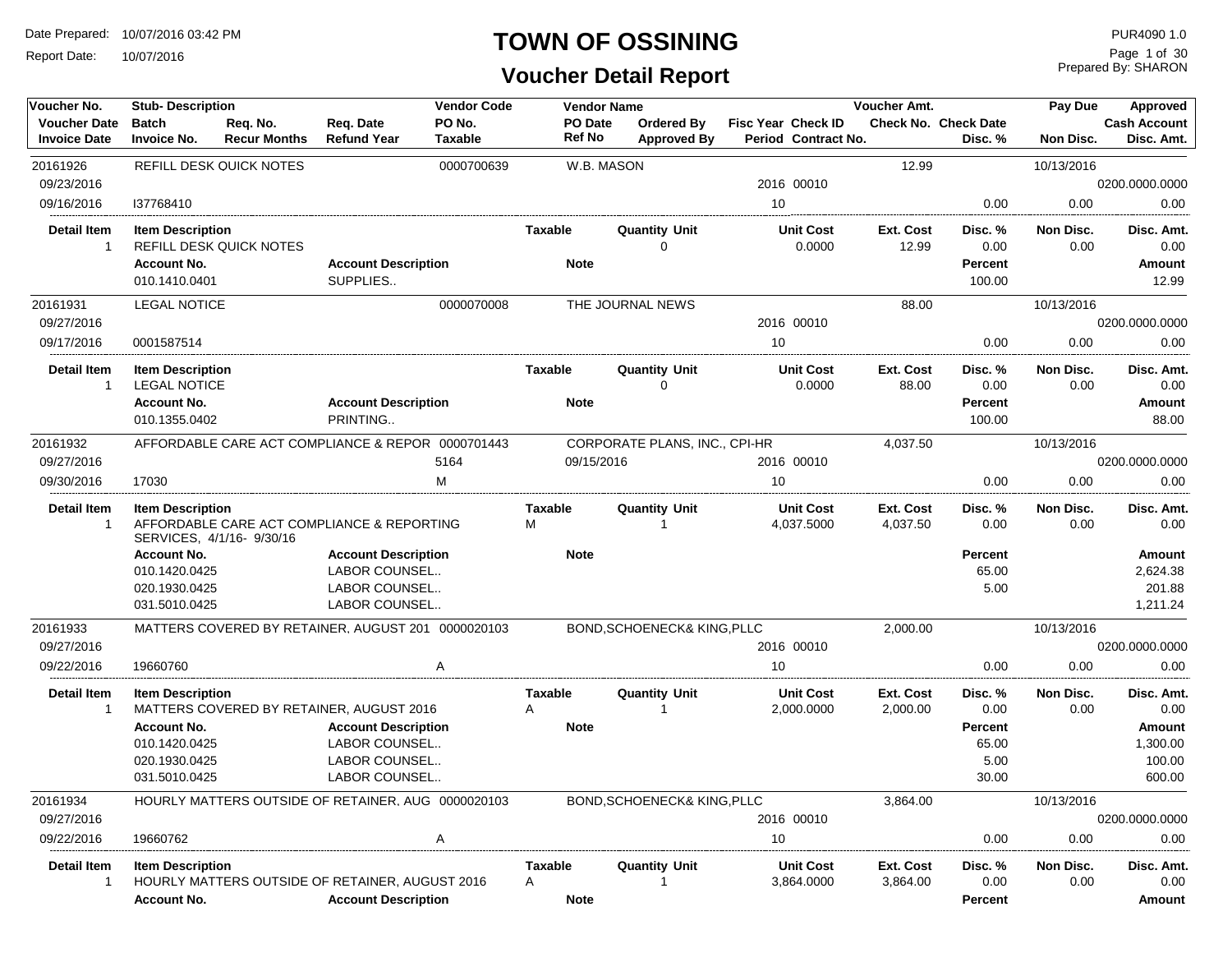Report Date: 10/07/2016

#### **TOWN OF OSSINING**

## **Voucher Detail Report**

Prepared By: SHARON Page 2 of 30

| Voucher No.                                | <b>Vendor Code</b><br><b>Stub-Description</b> |                                 |                                                        |                          |                | <b>Vendor Name</b>         |                                       |                           |                                | <b>Voucher Amt.</b>   |                                        | Pay Due           | Approved                          |
|--------------------------------------------|-----------------------------------------------|---------------------------------|--------------------------------------------------------|--------------------------|----------------|----------------------------|---------------------------------------|---------------------------|--------------------------------|-----------------------|----------------------------------------|-------------------|-----------------------------------|
| <b>Voucher Date</b><br><b>Invoice Date</b> | <b>Batch</b><br><b>Invoice No.</b>            | Req. No.<br><b>Recur Months</b> | Req. Date<br><b>Refund Year</b>                        | PO No.<br><b>Taxable</b> |                | PO Date<br>Ref No          | Ordered By<br><b>Approved By</b>      | <b>Fisc Year Check ID</b> | Period Contract No.            |                       | <b>Check No. Check Date</b><br>Disc. % | Non Disc.         | <b>Cash Account</b><br>Disc. Amt. |
| 20161934                                   |                                               |                                 | HOURLY MATTERS OUTSIDE OF RETAINER, AUG 0000020103     |                          |                |                            | BOND, SCHOENECK& KING, PLLC           |                           |                                |                       |                                        |                   |                                   |
|                                            | <b>Account No.</b>                            |                                 | <b>Account Description</b>                             |                          |                | <b>Note</b>                |                                       |                           |                                |                       | <b>Percent</b>                         |                   | Amount                            |
|                                            | 010.1420.0425                                 |                                 | LABOR COUNSEL                                          |                          |                |                            |                                       |                           |                                |                       | 65.00                                  |                   | 2,511.60                          |
|                                            | 020.1930.0425                                 |                                 | LABOR COUNSEL                                          |                          |                |                            |                                       |                           |                                |                       | 5.00                                   |                   | 193.20                            |
|                                            | 031.5010.0425                                 |                                 | LABOR COUNSEL                                          |                          |                |                            |                                       |                           |                                |                       | 30.00                                  |                   | 1,159.20                          |
| 20161935                                   |                                               |                                 | POSTAGE MACHINE/ FOLDING MACHINE RENTAL 0000701481     |                          |                | MAILFINANCE INC.           |                                       |                           |                                | 1,287.00              |                                        | 10/13/2016        |                                   |
| 09/27/2016                                 |                                               |                                 |                                                        | 5127                     |                | 04/07/2016                 |                                       |                           | 2016 00010                     |                       |                                        |                   | 0200.0000.0000                    |
| 09/12/2016                                 | N6130835                                      |                                 |                                                        |                          |                |                            |                                       | 10                        |                                |                       | 0.00                                   | 0.00              | 0.00                              |
| <b>Detail Item</b><br>-1                   | <b>Item Description</b><br><b>CROTON</b>      |                                 | POSTAGE MACHINE/ FOLDING MACHINE RENTAL FOR 16         |                          | Taxable        |                            | <b>Quantity Unit</b><br>$\Omega$      |                           | <b>Unit Cost</b><br>5,148.0000 | Ext. Cost<br>1,287.00 | Disc. %<br>0.00                        | Non Disc.<br>0.00 | Disc. Amt.<br>0.00                |
|                                            | <b>Account No.</b>                            |                                 | <b>Account Description</b>                             |                          |                | <b>Note</b>                |                                       |                           |                                |                       | <b>Percent</b>                         |                   | Amount                            |
|                                            | 010.1620.0419                                 |                                 | MAINT./REPAIR                                          |                          |                |                            |                                       |                           |                                |                       | 100.00                                 |                   | 1,287.00                          |
| 20161936                                   |                                               |                                 | ALARM PHONE FOR NORTH STATE ROAD LIFT S' 0000220156    |                          |                | <b>VERIZON</b>             |                                       |                           |                                | 55.72                 |                                        | 10/13/2016        |                                   |
| 09/27/2016                                 |                                               |                                 |                                                        |                          |                |                            |                                       |                           | 2016 00010                     |                       |                                        |                   | 0200.0000.0000                    |
|                                            |                                               |                                 |                                                        |                          |                |                            |                                       | 10                        |                                |                       | 0.00                                   | 0.00              | 0.00                              |
| <b>Multi Inv Num</b>                       |                                               | <b>Multi Inv Date</b>           |                                                        | Multi Inv Amt.           |                | <b>Multi Inv Stub Desc</b> |                                       |                           |                                |                       |                                        |                   |                                   |
| 9149410048                                 |                                               | 09/07/2016                      |                                                        | 25.07                    |                | <b>NORTH STATE RD</b>      |                                       |                           |                                |                       |                                        |                   |                                   |
| 9149418214                                 |                                               | 09/13/2016                      |                                                        | 30.65                    |                | <b>CEDAR LN PARK</b>       |                                       |                           |                                |                       |                                        |                   |                                   |
| Detail Item<br>-1                          | <b>Item Description</b>                       |                                 | ALARM PHONE FOR NORTH STATE ROAD LIFT STATION          |                          | <b>Taxable</b> |                            | <b>Quantity Unit</b><br>$\Omega$      |                           | <b>Unit Cost</b><br>0.0000     | Ext. Cost<br>25.07    | Disc. %<br>0.00                        | Non Disc.<br>0.00 | Disc. Amt.<br>0.00                |
|                                            | <b>Account No.</b><br>045.8120.0406           |                                 | <b>Account Description</b><br><b>TELEPHONE</b>         |                          |                | <b>Note</b>                |                                       |                           |                                |                       | <b>Percent</b><br>100.00               |                   | Amount<br>25.07                   |
| <b>Detail Item</b><br>2                    | <b>Item Description</b>                       | ALARM PHONE FOR CEDAR LN PARK   |                                                        |                          | <b>Taxable</b> |                            | <b>Quantity Unit</b><br>$\Omega$      |                           | <b>Unit Cost</b><br>0.0000     | Ext. Cost<br>30.65    | Disc. %<br>0.00                        | Non Disc.<br>0.00 | Disc. Amt.<br>0.00                |
|                                            | <b>Account No.</b><br>010.7112.0406           |                                 | <b>Account Description</b><br><b>TELEPHONE</b>         |                          |                | <b>Note</b>                |                                       |                           |                                |                       | <b>Percent</b><br>100.00               |                   | Amount<br>30.65                   |
| 20161937                                   |                                               |                                 | CREDIT SENSOR ASSEMBLY, AIR FILTER, OIL FIL 0000701302 |                          |                |                            | <b>CARQUEST AUTO PARTS</b>            |                           |                                | 52.93                 |                                        | 10/13/2016        |                                   |
| 09/28/2016                                 |                                               |                                 |                                                        |                          |                |                            |                                       |                           | 2016 00010                     |                       |                                        |                   | 0200.0000.0000                    |
|                                            |                                               |                                 |                                                        |                          |                |                            |                                       | 10                        |                                |                       | 0.00                                   | 0.00              | 0.00                              |
| <b>Multi Inv Num</b>                       |                                               | <b>Multi Inv Date</b>           |                                                        | Multi Inv Amt.           |                | <b>Multi Inv Stub Desc</b> |                                       |                           |                                |                       |                                        |                   |                                   |
| 71107                                      |                                               | 08/23/2016                      |                                                        | (54.99)                  |                | SENSOR ASSY.               |                                       |                           |                                |                       |                                        |                   |                                   |
| 71381                                      |                                               | 08/26/2016                      |                                                        | 55.98                    |                | <b>AIR FILTER</b>          |                                       |                           |                                |                       |                                        |                   |                                   |
| 73100                                      |                                               | 09/14/2016                      |                                                        | 10.24                    |                | OIL FILTER                 |                                       |                           |                                |                       |                                        |                   |                                   |
| 73252                                      |                                               | 09/15/2016                      |                                                        | 41.70                    |                |                            | OIL/OIL FILTER RADIATOR STOP LEAK BAR |                           |                                |                       |                                        |                   |                                   |
| Detail Item<br>$\overline{1}$              | <b>Item Description</b>                       | <b>CREDIT SENSOR ASSEMBLY</b>   |                                                        |                          | Taxable        |                            | <b>Quantity Unit</b>                  |                           | <b>Unit Cost</b><br>0.0000     | Ext. Cost<br>(54.99)  | Disc. %<br>0.00                        | Non Disc.<br>0.00 | Disc. Amt.<br>0.00                |
|                                            | <b>Account No.</b><br>031.5130.0449           |                                 | <b>Account Description</b><br>PARTS/LABOR              |                          |                | <b>Note</b>                |                                       |                           |                                |                       | Percent<br>100.00                      |                   | Amount<br>(54.99)                 |
| Detail Item<br>2                           | <b>Item Description</b><br>AIR FILTER - 55    |                                 |                                                        |                          | Taxable        |                            | <b>Quantity Unit</b><br>0             |                           | <b>Unit Cost</b><br>0.0000     | Ext. Cost<br>55.98    | Disc. %<br>0.00                        | Non Disc.<br>0.00 | Disc. Amt.<br>0.00                |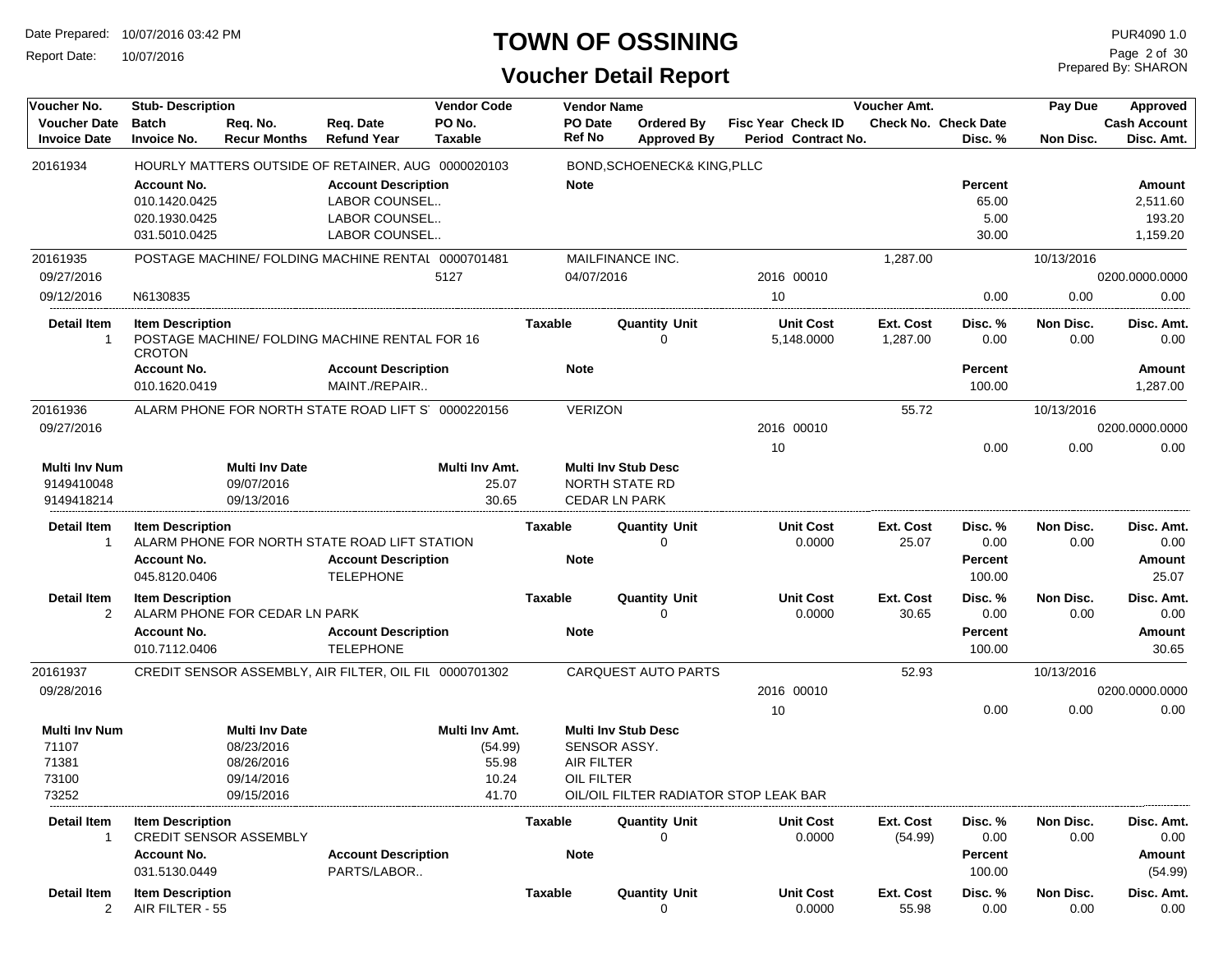Report Date: 10/07/2016

#### **TOWN OF OSSINING**

Prepared By: SHARON Page 3 of 30

#### **Voucher Detail Report**

| Voucher No.                                | <b>Stub-Description</b>                           |                                                   |                                                        | <b>Vendor Code</b>                 |                          | <b>Vendor Name</b>                  |                                                                             |                           |                            | Voucher Amt.        |                                        | Pay Due           | Approved                          |
|--------------------------------------------|---------------------------------------------------|---------------------------------------------------|--------------------------------------------------------|------------------------------------|--------------------------|-------------------------------------|-----------------------------------------------------------------------------|---------------------------|----------------------------|---------------------|----------------------------------------|-------------------|-----------------------------------|
| <b>Voucher Date</b><br><b>Invoice Date</b> | <b>Batch</b><br><b>Invoice No.</b>                | Req. No.<br><b>Recur Months</b>                   | Reg. Date<br><b>Refund Year</b>                        | PO No.<br><b>Taxable</b>           | PO Date<br><b>Ref No</b> |                                     | Ordered By<br><b>Approved By</b>                                            | <b>Fisc Year Check ID</b> | Period Contract No.        |                     | <b>Check No. Check Date</b><br>Disc. % | Non Disc.         | <b>Cash Account</b><br>Disc. Amt. |
| 20161937                                   |                                                   |                                                   | CREDIT SENSOR ASSEMBLY, AIR FILTER, OIL FIL 0000701302 |                                    |                          |                                     | <b>CARQUEST AUTO PARTS</b>                                                  |                           |                            |                     |                                        |                   |                                   |
|                                            | <b>Account No.</b><br>031.5130.0449               |                                                   | <b>Account Description</b><br>PARTS/LABOR              |                                    | <b>Note</b>              |                                     |                                                                             |                           |                            |                     | Percent<br>100.00                      |                   | <b>Amount</b><br>55.98            |
| <b>Detail Item</b><br>3                    | <b>Item Description</b><br>91- OIL FILTER         |                                                   |                                                        |                                    | <b>Taxable</b>           |                                     | <b>Quantity Unit</b><br>0                                                   |                           | <b>Unit Cost</b><br>0.0000 | Ext. Cost<br>10.24  | Disc.%<br>0.00                         | Non Disc.<br>0.00 | Disc. Amt.<br>0.00                |
|                                            | <b>Account No.</b><br>031.5130.0449               |                                                   | <b>Account Description</b><br>PARTS/LABOR              |                                    | <b>Note</b>              |                                     |                                                                             |                           |                            |                     | <b>Percent</b><br>100.00               |                   | Amount<br>10.24                   |
| <b>Detail Item</b><br>4                    | <b>Item Description</b>                           |                                                   | OIL FILTER AND OIL AND RADIATOR STOP LEAK BAR          |                                    | <b>Taxable</b>           |                                     | <b>Quantity Unit</b><br>$\Omega$                                            |                           | <b>Unit Cost</b><br>0.0000 | Ext. Cost<br>41.70  | Disc. %<br>0.00                        | Non Disc.<br>0.00 | Disc. Amt.<br>0.00                |
|                                            | <b>Account No.</b><br>031.5130.0449               |                                                   | <b>Account Description</b><br>PARTS/LABOR              |                                    | <b>Note</b>              |                                     |                                                                             |                           |                            |                     | Percent<br>100.00                      |                   | Amount<br>41.70                   |
| 20161938                                   | <b>LEAF MACHINE - CLEANER</b>                     |                                                   |                                                        | 0000130045                         |                          |                                     | MT. KISCO TRUCK & AUTO PA                                                   |                           |                            | 344.57              |                                        | 10/13/2016        |                                   |
| 09/28/2016                                 |                                                   |                                                   |                                                        |                                    |                          |                                     |                                                                             |                           | 2016 00010                 |                     |                                        |                   | 0200.0000.0000                    |
|                                            |                                                   |                                                   |                                                        |                                    |                          |                                     |                                                                             | 10                        |                            |                     | 0.00                                   | 0.00              | 0.00                              |
| <b>Multi Inv Num</b><br>38032<br>377741    |                                                   | <b>Multi Inv Date</b><br>09/22/2016<br>09/13/2016 |                                                        | Multi Inv Amt.<br>52.00<br>292.57  |                          | <b>HITCH PINS</b><br><b>CLEANER</b> | <b>Multi Inv Stub Desc</b>                                                  |                           |                            |                     |                                        |                   |                                   |
| Detail Item<br>$\mathbf{1}$                | <b>Item Description</b><br>LEAF MACHINE - CLEANER |                                                   |                                                        |                                    | <b>Taxable</b>           |                                     | <b>Quantity Unit</b><br>∩                                                   |                           | <b>Unit Cost</b><br>0.0000 | Ext. Cost<br>292.57 | Disc. %<br>0.00                        | Non Disc.<br>0.00 | Disc. Amt.<br>0.00                |
|                                            | <b>Account No.</b><br>031.5130.0449               |                                                   | <b>Account Description</b><br>PARTS/LABOR              |                                    | <b>Note</b>              |                                     |                                                                             |                           |                            |                     | Percent<br>100.00                      |                   | <b>Amount</b><br>292.57           |
| <b>Detail Item</b><br>$\overline{2}$       | <b>Item Description</b><br>STOCK - HITCH PINS     |                                                   |                                                        |                                    | <b>Taxable</b>           |                                     | <b>Quantity Unit</b><br>0                                                   |                           | <b>Unit Cost</b><br>0.0000 | Ext. Cost<br>52.00  | Disc. %<br>0.00                        | Non Disc.<br>0.00 | Disc. Amt.<br>0.00                |
|                                            | <b>Account No.</b><br>031.5130.0449               |                                                   | <b>Account Description</b><br>PARTS/LABOR              |                                    | <b>Note</b>              |                                     |                                                                             |                           |                            |                     | <b>Percent</b><br>100.00               |                   | Amount<br>52.00                   |
| 20161939                                   |                                                   |                                                   | MARCO PISCOPIELLO UNIFORM ALLOWANCE - S 0000020030     |                                    |                          |                                     | <b>BOB'S ARMY &amp; NAVY STORE</b>                                          |                           |                            | 369.94              |                                        | 10/13/2016        |                                   |
| 09/28/2016                                 |                                                   |                                                   |                                                        |                                    |                          |                                     |                                                                             |                           | 2016 00010                 |                     |                                        |                   | 0200.0000.0000                    |
|                                            |                                                   |                                                   |                                                        | M                                  |                          |                                     |                                                                             | 10                        |                            |                     | 0.00                                   | 0.00              | 0.00                              |
| <b>Multi Inv Num</b><br>8807<br>8812       |                                                   | <b>Multi Inv Date</b><br>09/21/2016<br>09/22/2016 |                                                        | Multi Inv Amt.<br>259.94<br>110.00 |                          |                                     | <b>Multi Inv Stub Desc</b><br>PISCOPIELLO UNIFORMS<br><b>MOORE UNIFORMS</b> |                           |                            |                     |                                        |                   |                                   |
| <b>Detail Item</b><br>$\mathbf{1}$         | <b>Item Description</b><br><b>JACKETS</b>         |                                                   | MARCO PISCOPIELLO UNIFORM ALLOWANCE - SHIRTS,          |                                    | <b>Taxable</b><br>M      |                                     | <b>Quantity Unit</b><br>$\Omega$                                            |                           | <b>Unit Cost</b><br>0.0000 | Ext. Cost<br>259.94 | Disc. %<br>0.00                        | Non Disc.<br>0.00 | Disc. Amt.<br>0.00                |
|                                            | <b>Account No.</b><br>031.5140.0416               |                                                   | <b>Account Description</b><br>UNIFORMS                 |                                    | <b>Note</b>              |                                     |                                                                             |                           |                            |                     | <b>Percent</b><br>100.00               |                   | Amount<br>259.94                  |
| <b>Detail Item</b>                         | <b>Item Description</b>                           |                                                   |                                                        |                                    | <b>Taxable</b>           |                                     | <b>Quantity Unit</b>                                                        |                           | <b>Unit Cost</b>           | Ext. Cost           | Disc. %                                | Non Disc.         | Disc. Amt.                        |
| $\overline{2}$                             | <b>GLOVES</b>                                     |                                                   | KEVIN MOORE UNIFORM ALLOWANCE-SHIRTS, PANTS,           |                                    | M                        |                                     | $\Omega$                                                                    |                           | 0.0000                     | 110.00              | 0.00                                   | 0.00              | 0.00                              |
|                                            | <b>Account No.</b><br>031.5140.0416               |                                                   | <b>Account Description</b><br>UNIFORMS                 |                                    | <b>Note</b>              |                                     |                                                                             |                           |                            |                     | Percent<br>100.00                      |                   | Amount<br>110.00                  |

TRUCK 68 - COOLER LINES, CASE CONNECTOR,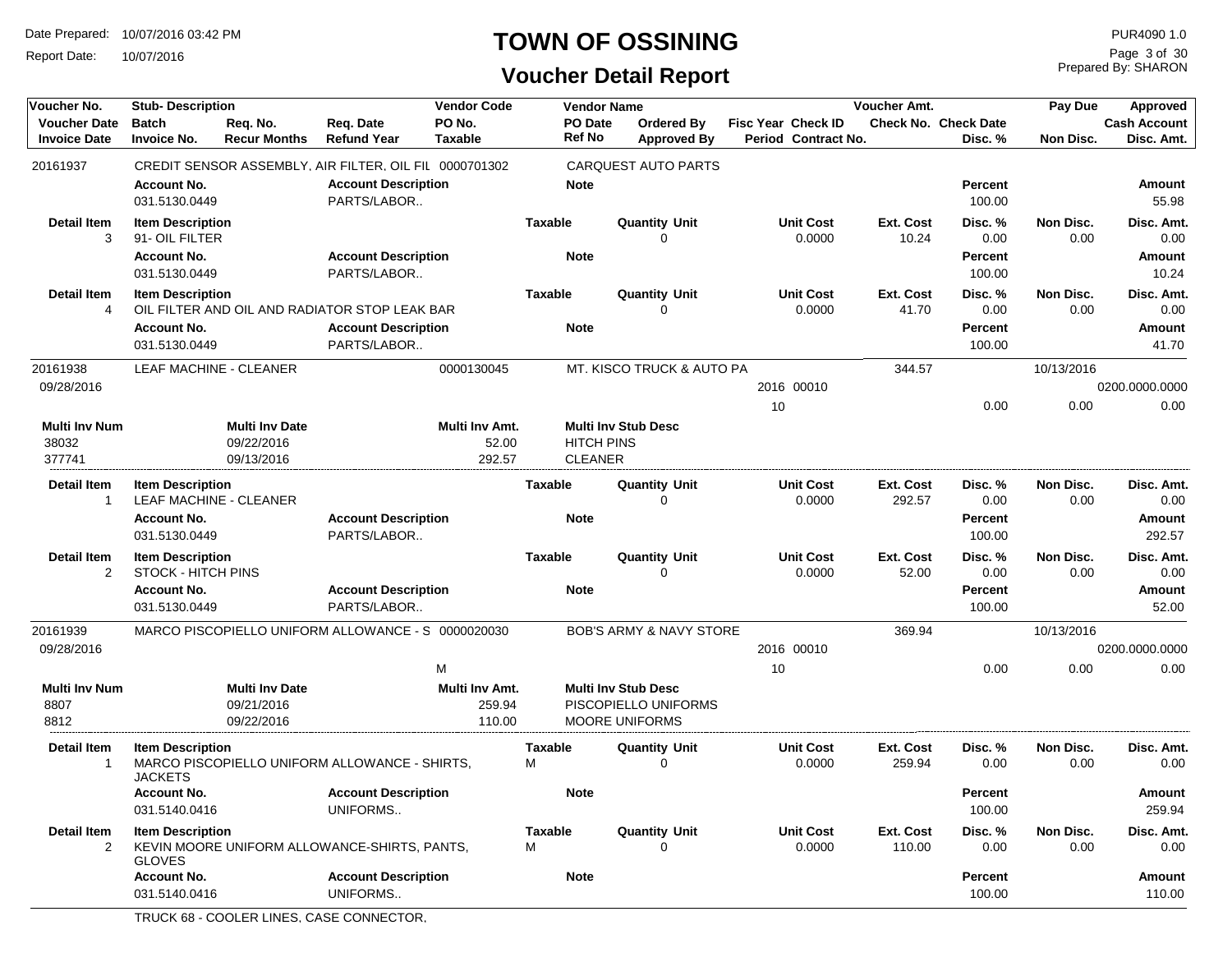Report Date: 10/07/2016

#### **TOWN OF OSSINING**

## **Voucher Detail Report**

Prepared By: SHARON Page 4 of 30

| Voucher No.                                | <b>Stub-Description</b>                 |                                                   |                                                                                                            | <b>Vendor Code</b>                 |                     | <b>Vendor Name</b>                                                           |                                         |    |                                                  | Voucher Amt.        |                                        | Pay Due           | Approved                          |
|--------------------------------------------|-----------------------------------------|---------------------------------------------------|------------------------------------------------------------------------------------------------------------|------------------------------------|---------------------|------------------------------------------------------------------------------|-----------------------------------------|----|--------------------------------------------------|---------------------|----------------------------------------|-------------------|-----------------------------------|
| <b>Voucher Date</b><br><b>Invoice Date</b> | <b>Batch</b><br><b>Invoice No.</b>      | Req. No.<br><b>Recur Months</b>                   | Req. Date<br><b>Refund Year</b>                                                                            | PO No.<br><b>Taxable</b>           |                     | PO Date<br><b>Ref No</b>                                                     | <b>Ordered By</b><br><b>Approved By</b> |    | <b>Fisc Year Check ID</b><br>Period Contract No. |                     | <b>Check No. Check Date</b><br>Disc. % | Non Disc.         | <b>Cash Account</b><br>Disc. Amt. |
| 20161940                                   |                                         |                                                   | TRUCK 68 - COOLER LINES, CASE CONNECTOR, 0000080050                                                        |                                    |                     |                                                                              | <b>HIGHLAND TRANSMISSIONS</b>           |    |                                                  | 1,824.13            |                                        | 10/13/2016        |                                   |
| 09/28/2016                                 |                                         |                                                   |                                                                                                            |                                    |                     |                                                                              |                                         |    | 2016 00010                                       |                     |                                        |                   | 0200.0000.0000                    |
|                                            |                                         |                                                   |                                                                                                            |                                    |                     |                                                                              |                                         | 10 |                                                  |                     | 0.00                                   | 0.00              | 0.00                              |
| <b>Multi Inv Num</b><br>020395<br>020385   |                                         | <b>Multi Inv Date</b><br>09/20/2016<br>09/09/2016 |                                                                                                            | Multi Inv Amt.<br>852.54<br>971.59 |                     | <b>Multi Inv Stub Desc</b><br><b>REPAIR SERVICE</b><br><b>REPAIR SERVICE</b> |                                         |    |                                                  |                     |                                        |                   |                                   |
| Detail Item<br>$\mathbf{1}$                | <b>Item Description</b><br><b>FLUID</b> |                                                   | TRUCK 68 - COOLER LINES, CASE CONNECTOR, COOLER<br>LINE, HARNESS, INTERNAL, TRANS., PAN, TRANSMISSION,     |                                    | <b>Taxable</b>      |                                                                              | <b>Quantity Unit</b><br>0               |    | <b>Unit Cost</b><br>0.0000                       | Ext. Cost<br>971.59 | Disc. %<br>0.00                        | Non Disc.<br>0.00 | Disc. Amt.<br>0.00                |
|                                            | <b>Account No.</b><br>031.5130.0449     |                                                   | <b>Account Description</b><br>PARTS/LABOR                                                                  |                                    |                     | <b>Note</b>                                                                  |                                         |    |                                                  |                     | Percent<br>100.00                      |                   | Amount<br>971.59                  |
| <b>Detail Item</b><br>2                    | <b>Item Description</b>                 | MODULE WITH GM SUBSCRIPTION                       | TRUCK 68 - TRANSMISSION CONTROL, MODULE, PROG.                                                             |                                    | <b>Taxable</b>      |                                                                              | <b>Quantity Unit</b><br>0               |    | <b>Unit Cost</b><br>0.0000                       | Ext. Cost<br>852.54 | Disc. %<br>0.00                        | Non Disc.<br>0.00 | Disc. Amt.<br>0.00                |
|                                            | <b>Account No.</b><br>031.5130.0449     |                                                   | <b>Account Description</b><br>PARTS/LABOR                                                                  |                                    |                     | <b>Note</b>                                                                  |                                         |    |                                                  |                     | <b>Percent</b><br>100.00               |                   | Amount<br>852.54                  |
| 20161941                                   |                                         | #51 '97 INTERNATIONAL - TRAY BATTE                |                                                                                                            | 0000010049                         |                     |                                                                              | ARKEL MOTORS, INC.                      |    |                                                  | 400.58              |                                        | 10/13/2016        |                                   |
| 09/28/2016                                 |                                         |                                                   |                                                                                                            |                                    |                     |                                                                              |                                         |    | 2016 00010                                       |                     |                                        |                   | 0200.0000.0000                    |
| 09/22/2016                                 | 190742                                  |                                                   |                                                                                                            |                                    |                     |                                                                              |                                         | 10 |                                                  |                     | 0.00                                   | 0.00              | 0.00                              |
| <b>Detail Item</b>                         | <b>Item Description</b>                 |                                                   |                                                                                                            |                                    | <b>Taxable</b>      |                                                                              | <b>Quantity Unit</b>                    |    | <b>Unit Cost</b>                                 | Ext. Cost           | Disc. %                                | Non Disc.         | Disc. Amt.                        |
| $\mathbf{1}$                               |                                         | #51 '97 INTERNATIONAL - TRAY BATTE                |                                                                                                            |                                    |                     |                                                                              | 0                                       |    | 0.0000                                           | 400.58              | 0.00                                   | 0.00              | 0.00                              |
|                                            | <b>Account No.</b>                      |                                                   | <b>Account Description</b>                                                                                 |                                    |                     | <b>Note</b>                                                                  |                                         |    |                                                  |                     | <b>Percent</b>                         |                   | Amount                            |
|                                            | 031.5130.0449                           |                                                   | PARTS/LABOR                                                                                                |                                    |                     |                                                                              |                                         |    |                                                  |                     | 100.00                                 |                   | 400.58                            |
| 20161942                                   |                                         |                                                   | 3.50 X 60B NOZZLE, 2A FILTER - CLEAN AND BRU 0000700354                                                    |                                    |                     | <b>THOMAS PETERS</b>                                                         |                                         |    |                                                  | 597.50              |                                        | 10/13/2016        |                                   |
| 09/28/2016                                 |                                         |                                                   |                                                                                                            |                                    |                     |                                                                              |                                         |    | 2016 00010                                       |                     |                                        |                   | 0200.0000.0000                    |
|                                            |                                         |                                                   |                                                                                                            | M                                  |                     |                                                                              |                                         | 10 |                                                  |                     | 0.00                                   | 0.00              | 0.00                              |
| <b>Multi Inv Num</b>                       |                                         | <b>Multi Inv Date</b>                             |                                                                                                            | Multi Inv Amt.                     |                     | <b>Multi Inv Stub Desc</b>                                                   |                                         |    |                                                  |                     |                                        |                   |                                   |
| 189020                                     |                                         | 09/19/2016                                        |                                                                                                            | 350.00                             |                     | TUNE UP                                                                      |                                         |    |                                                  |                     |                                        |                   |                                   |
| 189021                                     |                                         | 09/21/2016                                        |                                                                                                            | 247.50                             |                     |                                                                              | <b>LEAKING EXPANSION TANK</b>           |    |                                                  |                     |                                        |                   |                                   |
| <b>Detail Item</b><br>$\mathbf{1}$         | <b>Item Description</b>                 | PURGED BOILER AND CHECK ANNUAL OPS                | 3.50 X 60B NOZZLE, 2A FILTER - CLEAN AND BRUSH AND VAC<br>BOILER. ANNUAL TUNE UP. CLEANED WATER AND GLASS. |                                    | Taxable<br>M        |                                                                              | <b>Quantity Unit</b><br>0               |    | <b>Unit Cost</b><br>0.0000                       | Ext. Cost<br>350.00 | Disc. %<br>0.00                        | Non Disc.<br>0.00 | Disc. Amt.<br>0.00                |
|                                            | <b>Account No.</b><br>031.5132.0419     |                                                   | <b>Account Description</b><br>MAINT./REPAIR                                                                |                                    |                     | <b>Note</b>                                                                  |                                         |    |                                                  |                     | <b>Percent</b><br>100.00               |                   | Amount<br>350.00                  |
| <b>Detail Item</b><br>2                    | <b>Item Description</b>                 | HEATER AND REPLACED TANK                          | WATTS EXPANSION TANK PORTABLE WATER - FOUND EXP.<br>TANK LEAKING. SHUT DOWN WATER AND DRAINED WATER        |                                    | <b>Taxable</b><br>M |                                                                              | <b>Quantity Unit</b><br>0               |    | <b>Unit Cost</b><br>0.0000                       | Ext. Cost<br>247.50 | Disc. %<br>0.00                        | Non Disc.<br>0.00 | Disc. Amt.<br>0.00                |
|                                            | <b>Account No.</b><br>031.5132.0419     |                                                   | <b>Account Description</b><br>MAINT./REPAIR                                                                |                                    |                     | <b>Note</b>                                                                  |                                         |    |                                                  |                     | <b>Percent</b><br>100.00               |                   | Amount<br>247.50                  |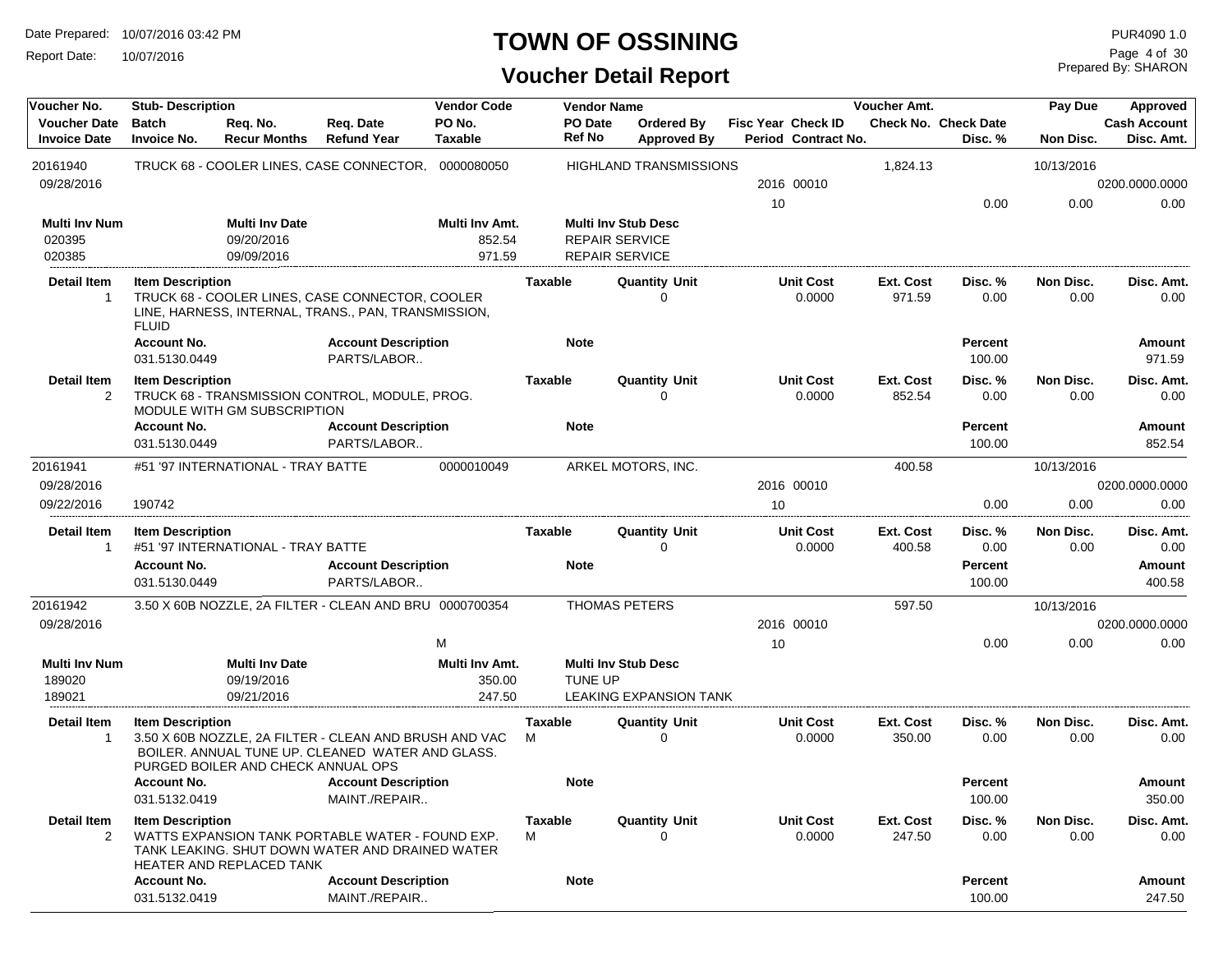Report Date: 10/07/2016

#### **TOWN OF OSSINING**

| Voucher No.                                                                                     | <b>Stub-Description</b>                                                                                                                           |                                                   |                                                       | <b>Vendor Code</b>               |                               | <b>Vendor Name</b>                                                                  |                            |                                                  | <b>Voucher Amt.</b> |                                        | Pay Due            | Approved                            |
|-------------------------------------------------------------------------------------------------|---------------------------------------------------------------------------------------------------------------------------------------------------|---------------------------------------------------|-------------------------------------------------------|----------------------------------|-------------------------------|-------------------------------------------------------------------------------------|----------------------------|--------------------------------------------------|---------------------|----------------------------------------|--------------------|-------------------------------------|
| <b>Voucher Date</b><br><b>Invoice Date</b>                                                      | <b>Batch</b><br><b>Invoice No.</b>                                                                                                                | Req. No.<br><b>Recur Months</b>                   | Req. Date<br><b>Refund Year</b>                       | PO No.<br>Taxable                | PO Date<br><b>Ref No</b>      | <b>Ordered By</b><br><b>Approved By</b>                                             |                            | <b>Fisc Year Check ID</b><br>Period Contract No. |                     | <b>Check No. Check Date</b><br>Disc. % | Non Disc.          | <b>Cash Account</b><br>Disc. Amt.   |
| 20161943                                                                                        |                                                                                                                                                   |                                                   | LOVOC REG/PP HANDI PA - GLUE FOR PVC PIPE 0000130027  |                                  |                               | MELROSE LUMBER CO., INC.                                                            |                            |                                                  | 41.87               |                                        | 10/13/2016         |                                     |
| 09/28/2016                                                                                      |                                                                                                                                                   |                                                   |                                                       |                                  |                               |                                                                                     |                            | 2016 00010                                       |                     |                                        |                    | 0200.0000.0000                      |
|                                                                                                 |                                                                                                                                                   |                                                   |                                                       |                                  |                               |                                                                                     | 10                         |                                                  |                     | 0.00                                   | 0.00               | 0.00                                |
| <b>Multi Inv Num</b><br>D227211<br>B35617                                                       |                                                                                                                                                   | <b>Multi Inv Date</b><br>09/27/2016<br>09/08/2016 |                                                       | Multi Inv Amt.<br>25.99<br>15.88 |                               | <b>Multi Inv Stub Desc</b><br><b>SCREWS FOR SIGNS</b><br><b>GLUE FOR PVC PIPING</b> |                            |                                                  |                     |                                        |                    |                                     |
| <b>Detail Item</b>                                                                              | <b>Item Description</b>                                                                                                                           |                                                   |                                                       |                                  | Taxable                       | <b>Quantity Unit</b>                                                                |                            | <b>Unit Cost</b>                                 | Ext. Cost           | Disc. %                                | Non Disc.          | Disc. Amt.                          |
| $\mathbf 1$                                                                                     | OBCC                                                                                                                                              |                                                   | LOVOC REG/PP HANDI PA - GLUE FOR PVC PIPE USED AT     |                                  |                               | 0                                                                                   |                            | 0.0000                                           | 15.88               | 0.00                                   | 0.00               | 0.00                                |
|                                                                                                 | <b>Account No.</b><br>010.7112.0419                                                                                                               |                                                   | <b>Account Description</b><br>MAINT./REPAIR           |                                  | <b>Note</b>                   |                                                                                     |                            |                                                  |                     | Percent<br>100.00                      |                    | <b>Amount</b><br>15.88              |
| <b>Detail Item</b><br>2                                                                         | <b>Item Description</b>                                                                                                                           | <b>SCREWS FOR ROAD SIGNS</b>                      |                                                       |                                  | <b>Taxable</b>                | <b>Quantity Unit</b><br>O                                                           |                            | <b>Unit Cost</b><br>0.0000                       | Ext. Cost<br>25.99  | Disc. %<br>0.00                        | Non Disc.<br>0.00  | Disc. Amt.<br>0.00                  |
|                                                                                                 | <b>Account No.</b><br>031.5110.0419                                                                                                               |                                                   | <b>Account Description</b><br>MAINT./REPAIR           |                                  | <b>Note</b>                   |                                                                                     |                            |                                                  |                     | Percent<br>100.00                      |                    | <b>Amount</b><br>25.99              |
| 20161944                                                                                        |                                                                                                                                                   |                                                   | "EMERGENCY" - 10 GANUNG DRIVE REMOVE A L 0000070021   |                                  |                               | <b>GOLDEN'S TREE SERVICE, IN</b>                                                    |                            |                                                  | 651.00              |                                        | 10/13/2016         |                                     |
| 09/28/2016                                                                                      |                                                                                                                                                   |                                                   |                                                       |                                  |                               |                                                                                     |                            | 2016 00010                                       |                     |                                        |                    | 0200.0000.0000                      |
| 09/14/2016                                                                                      | 23761                                                                                                                                             |                                                   |                                                       | M                                |                               |                                                                                     | 10                         |                                                  |                     | 0.00                                   | 0.00               | 0.00                                |
| <b>Detail Item</b><br>$\mathbf 1$                                                               | <b>Item Description</b><br>"EMERGENCY" - 10 GANUNG DRIVE REMOVE A LARGE<br>BROKEN STORM DAMAGED LEADER FROM A MAPLE TREE<br>LOCATED ON THE CORNER |                                                   |                                                       | <b>Taxable</b><br>м              | <b>Quantity Unit</b><br>0     |                                                                                     | <b>Unit Cost</b><br>0.0000 | Ext. Cost<br>651.00                              | Disc. %<br>0.00     | Non Disc.<br>0.00                      | Disc. Amt.<br>0.00 |                                     |
|                                                                                                 | <b>Account No.</b>                                                                                                                                |                                                   | <b>Account Description</b>                            |                                  | <b>Note</b>                   |                                                                                     |                            |                                                  |                     | Percent                                |                    | <b>Amount</b>                       |
|                                                                                                 | 031.5140.0438                                                                                                                                     |                                                   | MAINTENANCE OF TREES                                  |                                  |                               |                                                                                     |                            |                                                  |                     | 100.00                                 |                    | 651.00                              |
| 20161945<br>09/28/2016                                                                          |                                                                                                                                                   | FERNCO QWIK-CAP #QC-106 FOR OBCC                  |                                                       | 0000180022                       |                               | RIM PLUMBING & HEATING, I                                                           |                            | 2016 00010                                       | 8.80                |                                        | 10/13/2016         | 0200.0000.0000                      |
| 09/08/2016                                                                                      | S100143061.001                                                                                                                                    |                                                   |                                                       |                                  |                               |                                                                                     | 10                         |                                                  |                     | 0.00                                   | 0.00               | 0.00                                |
| <b>Detail Item</b><br>$\mathbf{1}$                                                              | <b>Item Description</b><br><b>Account No.</b>                                                                                                     | FERNCO QWIK-CAP #QC-106 FOR OBCC                  | <b>Account Description</b>                            |                                  | <b>Taxable</b><br><b>Note</b> | <b>Quantity Unit</b><br>$\Omega$                                                    |                            | <b>Unit Cost</b><br>0.0000                       | Ext. Cost<br>8.80   | Disc. %<br>0.00<br>Percent             | Non Disc.<br>0.00  | Disc. Amt.<br>0.00<br><b>Amount</b> |
|                                                                                                 | 010.7112.0419                                                                                                                                     |                                                   | MAINT./REPAIR                                         |                                  |                               |                                                                                     |                            |                                                  |                     | 100.00                                 |                    | 8.80                                |
| 20161946<br>09/28/2016                                                                          |                                                                                                                                                   | CONCRETE FOR FOUNDATIONS, \$128/YARD              |                                                       | 0000701403<br>5165               |                               | ATLANTIC MOBILE CONCRETE<br>09/22/2016                                              |                            | 2016 00010                                       | 1,425.00            |                                        | 10/13/2016         | 0200.0000.0000                      |
| 09/26/2016                                                                                      | 09/26/2016                                                                                                                                        |                                                   |                                                       | M                                |                               |                                                                                     | 9                          |                                                  |                     | 0.00                                   | 0.00               | 0.00                                |
|                                                                                                 |                                                                                                                                                   |                                                   |                                                       |                                  |                               |                                                                                     |                            |                                                  |                     |                                        |                    |                                     |
| Detail Item<br><b>Item Description</b><br>CONCRETE FOR FOUNDATIONS, \$128/ YARD<br>$\mathbf{1}$ |                                                                                                                                                   |                                                   | Taxable<br>М                                          | <b>Quantity Unit</b>             |                               | <b>Unit Cost</b><br>1,425.0000                                                      | Ext. Cost<br>1,425.00      | Disc. %<br>0.00                                  | Non Disc.<br>0.00   | Disc. Amt.<br>0.00                     |                    |                                     |
|                                                                                                 | <b>Account No.</b><br>032.8810.0419                                                                                                               |                                                   | <b>Account Description</b><br>MAINT./REPAIR           |                                  | <b>Note</b>                   |                                                                                     |                            |                                                  |                     | Percent<br>100.00                      |                    | Amount<br>1,425.00                  |
| 20161947<br>09/28/2016                                                                          |                                                                                                                                                   |                                                   | FOXHILL BRIDAL PATH LIFT STATION - PROPANE 0000190510 |                                  |                               | SUBURBAN ENERGY SERVICES                                                            |                            | 2016 00010                                       | 124.40              |                                        | 10/13/2016         | 0200.0000.0000                      |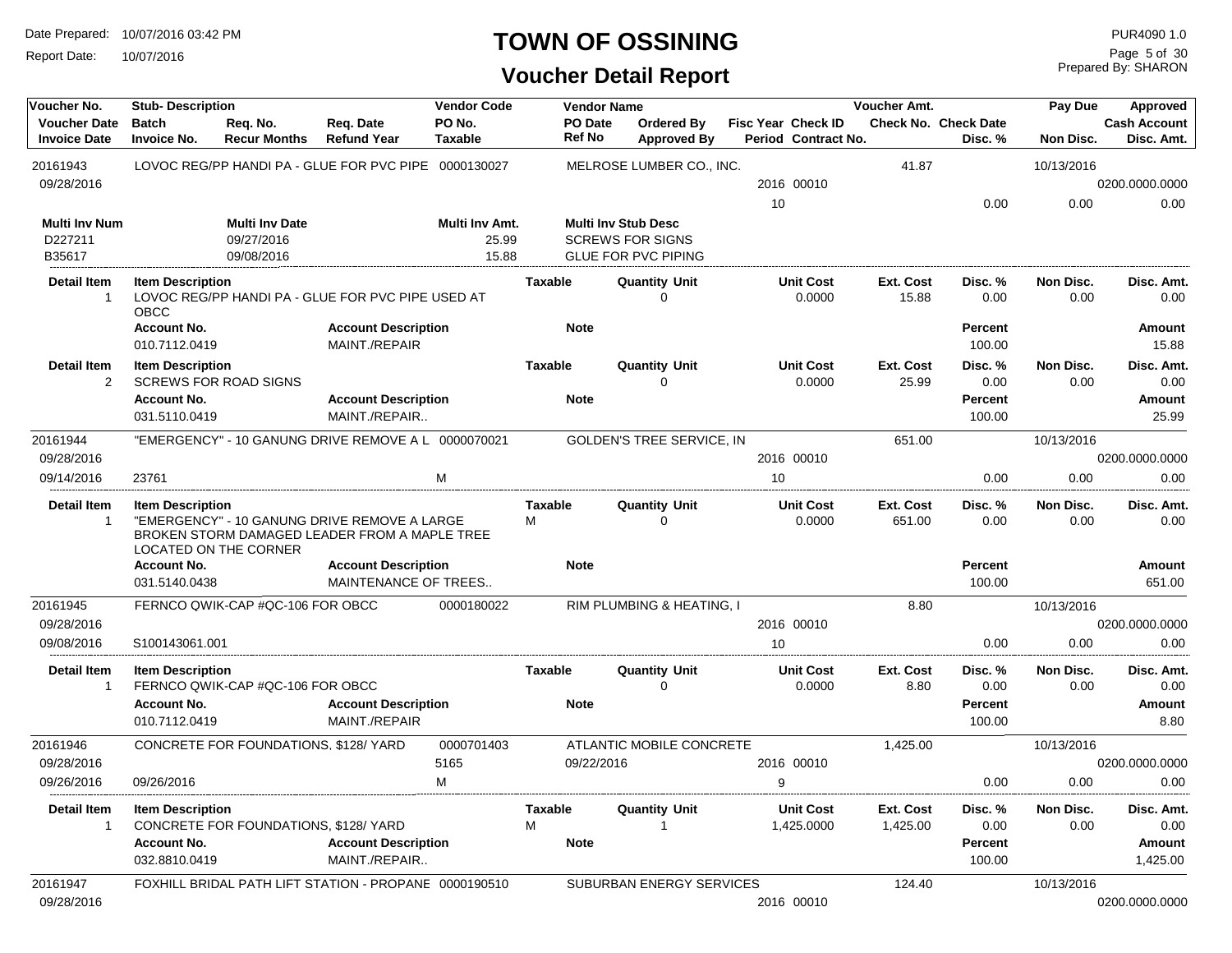Report Date: 10/07/2016

## **TOWN OF OSSINING**

Prepared By: SHARON Page 6 of 30

| Voucher No.                                | <b>Stub-Description</b>                                 |                                   |                                                                                        | <b>Vendor Code</b>       |                          | <b>Vendor Name</b>               |                                                  | <b>Voucher Amt.</b> |                                        | Pay Due           | Approved                          |
|--------------------------------------------|---------------------------------------------------------|-----------------------------------|----------------------------------------------------------------------------------------|--------------------------|--------------------------|----------------------------------|--------------------------------------------------|---------------------|----------------------------------------|-------------------|-----------------------------------|
| <b>Voucher Date</b><br><b>Invoice Date</b> | <b>Batch</b><br><b>Invoice No.</b>                      | Req. No.<br><b>Recur Months</b>   | Req. Date<br><b>Refund Year</b>                                                        | PO No.<br><b>Taxable</b> | <b>PO</b> Date<br>Ref No | Ordered By<br><b>Approved By</b> | <b>Fisc Year Check ID</b><br>Period Contract No. |                     | <b>Check No. Check Date</b><br>Disc. % | Non Disc.         | <b>Cash Account</b><br>Disc. Amt. |
| 20161947                                   |                                                         |                                   | FOXHILL BRIDAL PATH LIFT STATION - PROPANE 0000190510                                  |                          |                          | SUBURBAN ENERGY SERVICES         |                                                  |                     |                                        |                   |                                   |
| 09/26/2016                                 | 1107-151674                                             |                                   |                                                                                        |                          |                          |                                  | 10                                               |                     | 0.00                                   | 0.00              | 0.00                              |
| <b>Detail Item</b><br>-1                   | <b>Item Description</b><br>GALLONS)                     |                                   | FOXHILL BRIDAL PATH LIFT STATION - PROPANE (26.5                                       |                          | <b>Taxable</b>           | <b>Quantity Unit</b><br>O        | <b>Unit Cost</b><br>0.0000                       | Ext. Cost<br>124.40 | Disc. %<br>0.00                        | Non Disc.<br>0.00 | Disc. Amt.<br>0.00                |
|                                            | <b>Account No.</b><br>045.8120.0409                     |                                   | <b>Account Description</b><br><b>ELECTRICITY</b>                                       |                          | <b>Note</b>              |                                  |                                                  |                     | Percent<br>100.00                      |                   | <b>Amount</b><br>124.40           |
| 20161948<br>09/28/2016                     |                                                         |                                   | YEARLY RENTAL OF PROPANE TANKS FOR THE 0000190510                                      |                          |                          | SUBURBAN ENERGY SERVICES         | 2016 00010                                       | 297.00              |                                        | 10/13/2016        | 0200.0000.0000                    |
| 09/14/2016                                 | 1107-021402                                             |                                   |                                                                                        |                          |                          |                                  | 10                                               |                     | 0.00                                   | 0.00              | 0.00                              |
| <b>Detail Item</b><br>$\mathbf{1}$         | <b>Item Description</b><br><b>FOXHILL LIFT STATIONS</b> |                                   | YEARLY RENTAL OF PROPANE TANKS FOR THE<br>DEERFIELDS: WHITETAIL CIRCLE, FAWN COURT AND |                          | <b>Taxable</b>           | <b>Quantity Unit</b><br>U        | <b>Unit Cost</b><br>0.0000                       | Ext. Cost<br>297.00 | Disc. %<br>0.00                        | Non Disc.<br>0.00 | Disc. Amt.<br>0.00                |
|                                            | <b>Account No.</b><br>045.8120.0201                     |                                   | <b>Account Description</b><br><b>EQUIPMENT</b>                                         |                          | <b>Note</b>              |                                  |                                                  |                     | Percent<br>100.00                      |                   | Amount<br>297.00                  |
| 20161949                                   |                                                         |                                   | TRUCK 68 TOWED FROM GARAGE TO HIGHLAND 0000010091                                      |                          |                          | A & P TOWING & TRANSPORT         |                                                  | 150.00              |                                        | 10/13/2016        |                                   |
| 09/28/2016                                 |                                                         |                                   |                                                                                        |                          |                          |                                  | 2016 00010                                       |                     |                                        |                   | 0200.0000.0000                    |
| 09/09/2016                                 | 2942                                                    |                                   |                                                                                        | м                        |                          |                                  | 10                                               |                     | 0.00                                   | 0.00              | 0.00                              |
| <b>Detail Item</b><br>$\overline{1}$       | <b>Item Description</b><br><b>TRANSMISSION</b>          |                                   | TRUCK 68 TOWED FROM GARAGE TO HIGHLAND                                                 |                          | Taxable<br>м             | <b>Quantity Unit</b><br>$\Omega$ | <b>Unit Cost</b><br>0.0000                       | Ext. Cost<br>150.00 | Disc. %<br>0.00                        | Non Disc.<br>0.00 | Disc. Amt.<br>0.00                |
|                                            | <b>Account No.</b>                                      |                                   | <b>Account Description</b>                                                             |                          | <b>Note</b>              |                                  |                                                  |                     | Percent                                |                   | Amount                            |
|                                            | 031.5130.0449                                           |                                   | PARTS/LABOR                                                                            |                          |                          |                                  |                                                  |                     | 100.00                                 |                   | 150.00                            |
| 20161950                                   | ADOPTION LL 8 OF 2016                                   |                                   |                                                                                        | 0000070030               |                          | THE GAZETTE                      |                                                  | 78.66               |                                        | 10/13/2016        |                                   |
| 09/28/2016                                 |                                                         |                                   |                                                                                        |                          |                          |                                  | 2016 00010                                       |                     |                                        |                   | 0200.0000.0000                    |
| 08/04/2016                                 | 47922                                                   |                                   |                                                                                        |                          |                          |                                  | 10                                               |                     | 0.00                                   | 0.00              | 0.00                              |
| <b>Detail Item</b><br>$\overline{1}$       | <b>Item Description</b><br>ADOPTION LL 8 OF 2016        |                                   |                                                                                        |                          | <b>Taxable</b>           | <b>Quantity Unit</b><br>U        | <b>Unit Cost</b><br>0.0000                       | Ext. Cost<br>78.66  | Disc. %<br>0.00                        | Non Disc.<br>0.00 | Disc. Amt.<br>0.00                |
|                                            | <b>Account No.</b>                                      |                                   | <b>Account Description</b>                                                             |                          | <b>Note</b>              |                                  |                                                  |                     | Percent                                |                   | Amount                            |
|                                            | 010.1410.0466                                           |                                   | LEGAL NOTICES                                                                          |                          |                          |                                  |                                                  |                     | 100.00                                 |                   | 78.66                             |
| 20161951                                   |                                                         |                                   | LUNCH FOR DEFENSIVE DRIVER TRAINING, 25 P 0000120020                                   |                          |                          | <b>LUCY'S PIZZA</b>              |                                                  | 159.00              |                                        | 10/13/2016        |                                   |
| 09/30/2016                                 |                                                         |                                   |                                                                                        |                          |                          |                                  | 2016 00010                                       |                     |                                        |                   | 0200.0000.0000                    |
| 09/29/2016                                 | 11039                                                   |                                   |                                                                                        | M                        |                          |                                  | 10                                               |                     | 0.00                                   | 0.00              | 0.00                              |
| <b>Detail Item</b>                         | <b>Item Description</b>                                 |                                   | LUNCH FOR DEFENSIVE DRIVER TRAINING, 25 PEOPLE                                         |                          | Taxable<br>М             | <b>Quantity Unit</b>             | <b>Unit Cost</b><br>159.0000                     | Ext. Cost<br>159.00 | Disc. %<br>0.00                        | Non Disc.<br>0.00 | Disc. Amt.<br>0.00                |
|                                            | <b>Account No.</b><br>010.1620.0401                     |                                   | <b>Account Description</b><br>SUPPLIES                                                 |                          | <b>Note</b>              |                                  |                                                  |                     | Percent<br>100.00                      |                   | <b>Amount</b><br>159.00           |
|                                            |                                                         |                                   |                                                                                        |                          |                          |                                  |                                                  |                     |                                        |                   |                                   |
| 20161952<br>09/30/2016                     |                                                         | SHINEHOUSE: INSTALL WATER SERVICE |                                                                                        | 0000701059<br>5160       | 09/08/2016               | CASTLE PLUMBING & HEATING, INC.  | 2016 00010                                       | 10,990.00           |                                        | 10/13/2016        | 0200.0000.0000                    |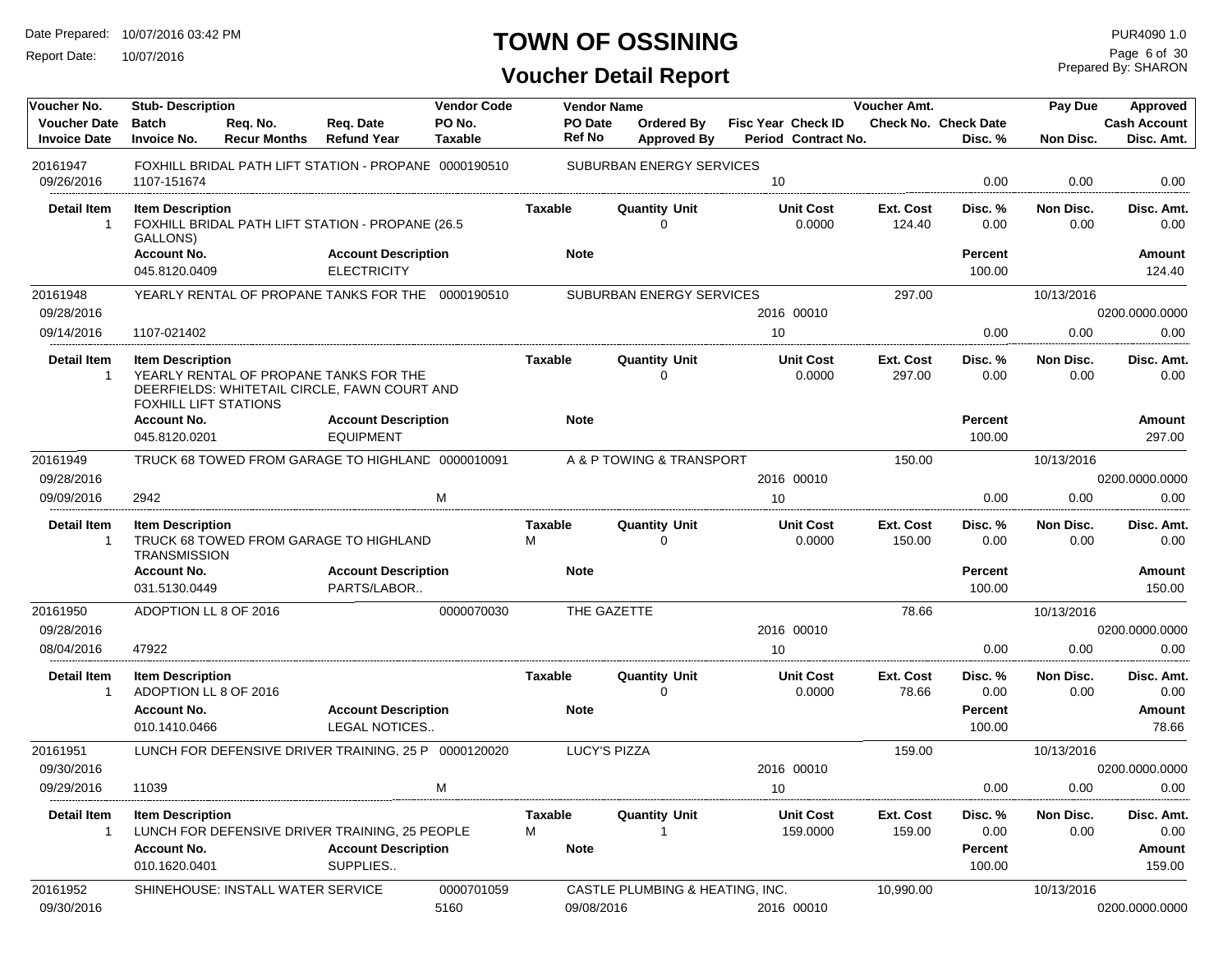Report Date: 10/07/2016

#### **TOWN OF OSSINING**

## **Voucher Detail Report**

Prepared By: SHARON Page 7 of 30

| Voucher No.                                | <b>Vendor Code</b><br><b>Stub-Description</b>                                          |                                                    |                                                                                                                    |                                  |                                    | <b>Vendor Name</b>                                                                     |                                                  | <b>Voucher Amt.</b>    |                                             | Pay Due           | Approved                                           |
|--------------------------------------------|----------------------------------------------------------------------------------------|----------------------------------------------------|--------------------------------------------------------------------------------------------------------------------|----------------------------------|------------------------------------|----------------------------------------------------------------------------------------|--------------------------------------------------|------------------------|---------------------------------------------|-------------------|----------------------------------------------------|
| <b>Voucher Date</b><br><b>Invoice Date</b> | <b>Batch</b><br><b>Invoice No.</b>                                                     | Req. No.<br><b>Recur Months</b>                    | Req. Date<br><b>Refund Year</b>                                                                                    | PO No.<br><b>Taxable</b>         | PO Date<br><b>Ref No</b>           | <b>Ordered By</b><br><b>Approved By</b>                                                | <b>Fisc Year Check ID</b><br>Period Contract No. |                        | Check No. Check Date<br>Disc. %             | Non Disc.         | <b>Cash Account</b><br>Disc. Amt.                  |
| 20161952<br>09/22/2016                     | 10390                                                                                  | SHINEHOUSE: INSTALL WATER SERVICE                  |                                                                                                                    | 0000701059<br>м                  |                                    | CASTLE PLUMBING & HEATING, INC.                                                        | 10                                               |                        | 0.00                                        | 0.00              | 0.00                                               |
| <b>Detail Item</b><br>$\overline{1}$       | <b>Item Description</b><br><b>Account No.</b><br>037.7110.2183                         | SHINEHOUSE: INSTALL WATER SERVICE                  | <b>Account Description</b><br>SHINEHOUSE RESTORATION                                                               |                                  | <b>Taxable</b><br>M<br><b>Note</b> | <b>Quantity Unit</b><br>$\overline{1}$                                                 | <b>Unit Cost</b><br>10,990.0000                  | Ext. Cost<br>10,990.00 | Disc. %<br>0.00<br>Percent<br>100.00        | Non Disc.<br>0.00 | Disc. Amt.<br>0.00<br>Amount<br>10,990.00          |
| 20161953                                   |                                                                                        | DELTA DENTAL OCTOBER 2016                          |                                                                                                                    | 0000040040                       |                                    | <b>DELTA DENTAL</b>                                                                    |                                                  | 5.363.34               |                                             | 10/13/2016        |                                                    |
| 09/30/2016                                 |                                                                                        |                                                    |                                                                                                                    |                                  |                                    |                                                                                        | 2016 00010                                       |                        |                                             |                   | 0200.0000.0000                                     |
| 10/01/2016                                 | BE001827656                                                                            |                                                    |                                                                                                                    |                                  |                                    |                                                                                        | 10                                               |                        | 0.00                                        | 0.00              | 0.00                                               |
| <b>Detail Item</b><br>$\overline{1}$       | <b>Item Description</b>                                                                | DELTA DENTAL OCTOBER 2016                          |                                                                                                                    |                                  | <b>Taxable</b>                     | <b>Quantity Unit</b>                                                                   | <b>Unit Cost</b><br>5,363.3400                   | Ext. Cost<br>5,363.34  | Disc. %<br>0.00                             | Non Disc.<br>0.00 | Disc. Amt.<br>0.00                                 |
|                                            | <b>Account No.</b><br>010.9010.0814<br>020.9010.0814<br>031.9010.0814<br>032.9010.0814 |                                                    | <b>Account Description</b><br>LIFE/DENTAL/VISION<br>LIFE/DENTAL/VISION<br>LIFE/DENTAL/VISION<br>LIFE/DENTAL/VISION |                                  | <b>Note</b>                        |                                                                                        |                                                  |                        | Percent                                     |                   | Amount<br>3,390.12<br>297.72<br>1,391.52<br>283.98 |
| 20161954                                   |                                                                                        | CSEA VISION BENEFIT, OCTOBER 2016                  |                                                                                                                    | 0000700025                       | <b>CSEA</b>                        |                                                                                        |                                                  | 406.30                 |                                             | 10/13/2016        |                                                    |
| 09/30/2016                                 |                                                                                        |                                                    |                                                                                                                    |                                  |                                    |                                                                                        | 2016 00010                                       |                        |                                             |                   | 0200.0000.0000                                     |
| 10/01/2016                                 | 10012016                                                                               |                                                    |                                                                                                                    |                                  |                                    |                                                                                        | 10                                               |                        | 0.00                                        | 0.00              | 0.00                                               |
| <b>Detail Item</b><br>$\overline{1}$       | <b>Item Description</b><br><b>Account No.</b><br>010.9010.0814<br>020.9010.0814        | CSEA VISION BENEFIT, OCTOBER 2016                  | <b>Account Description</b><br>LIFE/DENTAL/VISION<br>LIFE/DENTAL/VISION                                             |                                  | <b>Taxable</b><br><b>Note</b>      | <b>Quantity Unit</b><br>-1                                                             | <b>Unit Cost</b><br>406.3000                     | Ext. Cost<br>406.30    | Disc. %<br>0.00<br><b>Percent</b>           | Non Disc.<br>0.00 | Disc. Amt.<br>0.00<br>Amount<br>317.23<br>59.38    |
|                                            | 032.9010.0814                                                                          |                                                    | LIFE/DENTAL/VISION                                                                                                 |                                  |                                    |                                                                                        |                                                  |                        |                                             |                   | 29.69                                              |
| 20161955                                   |                                                                                        | SUBSCRIPTION TO AMERICAN CEMETERY & CRE 0000010330 |                                                                                                                    |                                  |                                    | AMERICAN CEMETERY SUPP.                                                                |                                                  | 45.00                  |                                             | 10/13/2016        |                                                    |
| 09/30/2016<br>09/15/2016                   | 002084326804                                                                           |                                                    |                                                                                                                    |                                  |                                    |                                                                                        | 2016 00010<br>9                                  |                        | 0.00                                        | 0.00              | 0200.0000.0000<br>0.00                             |
| <b>Detail Item</b><br>$\overline{1}$       | <b>Item Description</b><br><b>Account No.</b><br>032.8810.0417                         | SUBSCRIPTION TO AMERICAN CEMETERY & CREMATION      | <b>Account Description</b><br><b>EDUCATION</b>                                                                     |                                  | <b>Taxable</b><br><b>Note</b>      | <b>Quantity Unit</b><br>$\overline{1}$                                                 | <b>Unit Cost</b><br>45.0000                      | Ext. Cost<br>45.00     | Disc. %<br>0.00<br><b>Percent</b><br>100.00 | Non Disc.<br>0.00 | Disc. Amt.<br>0.00<br>Amount<br>45.00              |
| 20161956                                   |                                                                                        | SUPPLIES FOR DALE CEMETERY                         |                                                                                                                    | 0000130027                       |                                    | MELROSE LUMBER CO., INC.                                                               |                                                  | 100.07                 |                                             | 10/13/2016        |                                                    |
| 09/30/2016                                 |                                                                                        |                                                    |                                                                                                                    |                                  |                                    |                                                                                        | 2016 00010                                       |                        |                                             |                   | 0200.0000.0000                                     |
|                                            |                                                                                        |                                                    |                                                                                                                    |                                  |                                    |                                                                                        | 9                                                |                        | 0.00                                        | 0.00              | 0.00                                               |
| <b>Multi Inv Num</b><br>A174662<br>D225942 |                                                                                        | <b>Multi Inv Date</b><br>09/13/2016<br>09/13/2016  |                                                                                                                    | Multi Inv Amt.<br>44.17<br>55.90 |                                    | <b>Multi Inv Stub Desc</b><br>BUNGEE CORD AND OTHER SUPPLIES<br>PRIMER AND SPRAY PAINT |                                                  |                        |                                             |                   |                                                    |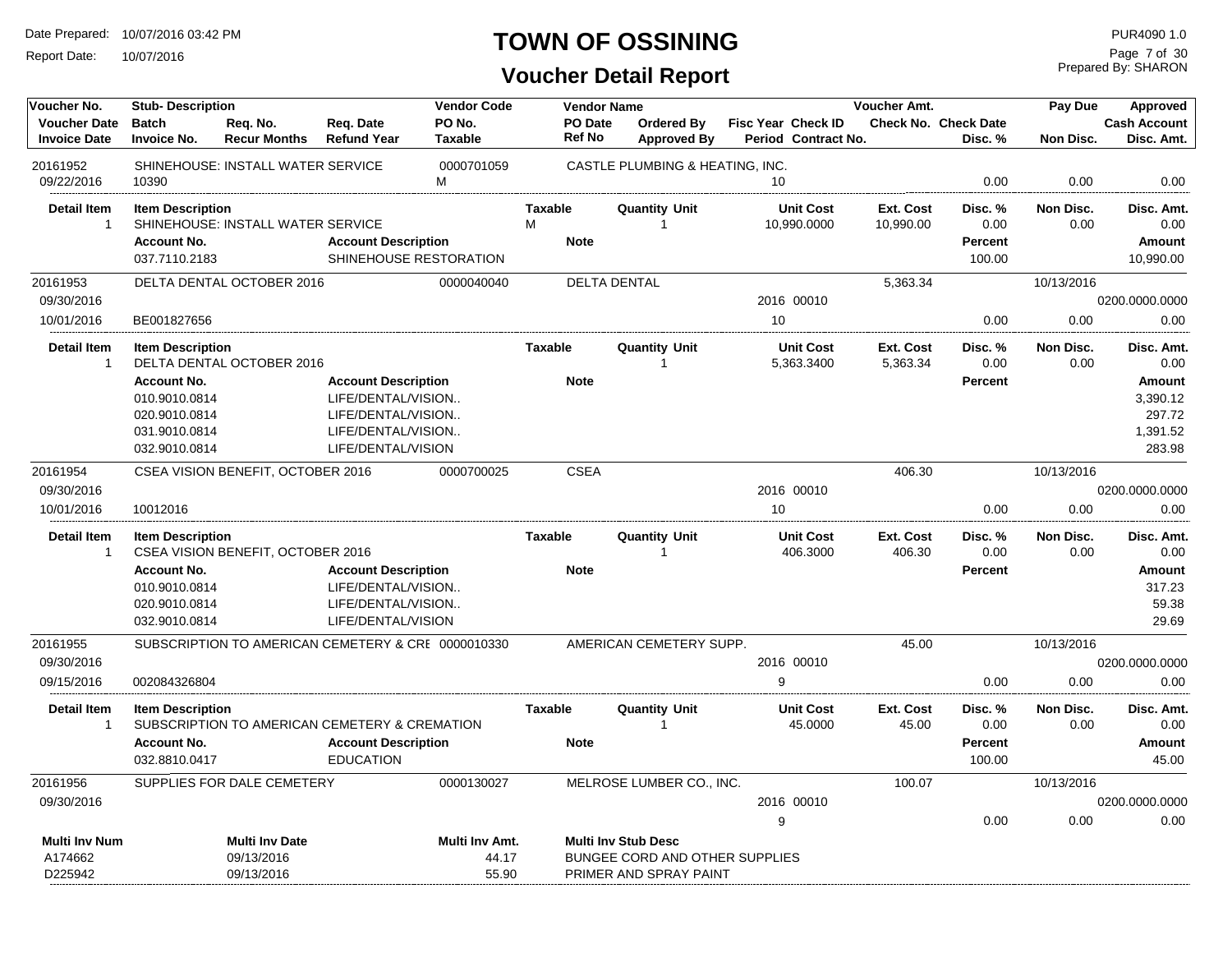Report Date: 10/07/2016

## **TOWN OF OSSINING**

## **Voucher Detail Report**

Prepared By: SHARON Page 8 of 30

| Voucher No.                                        | <b>Stub-Description</b>                                        |                                                                 |                                                    | <b>Vendor Code</b>                           |                | <b>Vendor Name</b>       |                                      |                                                                                                                                                 | <b>Voucher Amt.</b> |                                             | Pay Due           | <b>Approved</b>                        |
|----------------------------------------------------|----------------------------------------------------------------|-----------------------------------------------------------------|----------------------------------------------------|----------------------------------------------|----------------|--------------------------|--------------------------------------|-------------------------------------------------------------------------------------------------------------------------------------------------|---------------------|---------------------------------------------|-------------------|----------------------------------------|
| <b>Voucher Date</b><br><b>Invoice Date</b>         | <b>Batch</b><br><b>Invoice No.</b>                             | Req. No.<br><b>Recur Months</b>                                 | Req. Date<br><b>Refund Year</b>                    | PO No.<br><b>Taxable</b>                     |                | PO Date<br><b>Ref No</b> | Ordered By<br><b>Approved By</b>     | Fisc Year Check ID<br>Period Contract No.                                                                                                       |                     | <b>Check No. Check Date</b><br>Disc. %      | Non Disc.         | <b>Cash Account</b><br>Disc. Amt.      |
| 20161956                                           |                                                                | SUPPLIES FOR DALE CEMETERY                                      |                                                    | 0000130027                                   |                |                          | MELROSE LUMBER CO., INC.             |                                                                                                                                                 |                     |                                             |                   |                                        |
| <b>Detail Item</b><br>$\mathbf 1$                  | <b>Item Description</b><br><b>Account No.</b><br>032.8810.0419 | SUPPLIES FOR DALE CEMETERY                                      | <b>Account Description</b><br>MAINT./REPAIR        |                                              | <b>Taxable</b> | <b>Note</b>              | <b>Quantity Unit</b>                 | <b>Unit Cost</b><br>100.0700                                                                                                                    | Ext. Cost<br>100.07 | Disc. %<br>0.00<br>Percent<br>100.00        | Non Disc.<br>0.00 | Disc. Amt.<br>0.00<br>Amount<br>100.07 |
| 20161957                                           |                                                                |                                                                 | DEAD SAND TO SHINEHOUSE TO BACKFILL WAT 0000120200 |                                              |                |                          | LAWTON ADAMS CONSTRUCTION CORP.      |                                                                                                                                                 | 945.00              |                                             | 10/13/2016        |                                        |
| 09/30/2016                                         |                                                                |                                                                 |                                                    |                                              |                |                          |                                      | 2016 00010                                                                                                                                      |                     |                                             |                   | 0200.0000.0000                         |
|                                                    |                                                                |                                                                 |                                                    |                                              |                |                          |                                      | 9                                                                                                                                               |                     | 0.00                                        | 0.00              | 0.00                                   |
| <b>Multi Inv Num</b><br>463106<br>463275<br>463350 |                                                                | <b>Multi Inv Date</b><br>09/15/2016<br>09/16/2016<br>09/16/2016 |                                                    | Multi Inv Amt.<br>315.00<br>315.00<br>315.00 |                |                          | <b>Multi Inv Stub Desc</b>           | DEAD SAND TO SHINEHOUSE TO BACKFILL WATERLINE<br>DEAD SAND TO SHINEHOUSE TO BACKFILL WATERLINE<br>DEAD SAND TO SHINEHOUSE TO BACKFILL WATERLINE |                     |                                             |                   |                                        |
| <b>Detail Item</b>                                 | <b>Item Description</b>                                        |                                                                 |                                                    |                                              | Taxable        |                          | <b>Quantity Unit</b>                 | <b>Unit Cost</b>                                                                                                                                | Ext. Cost           | Disc. %                                     | Non Disc.         | Disc. Amt.                             |
| $\mathbf 1$                                        |                                                                |                                                                 | DEAD SAND TO SHINEHOUSE TO BACKFILL WATERLINE      |                                              |                |                          |                                      | 945.0000                                                                                                                                        | 945.00              | 0.00                                        | 0.00              | 0.00                                   |
|                                                    | <b>Account No.</b>                                             |                                                                 | <b>Account Description</b>                         |                                              |                | <b>Note</b>              |                                      |                                                                                                                                                 |                     | <b>Percent</b>                              |                   | Amount                                 |
|                                                    | 037.7110.2183                                                  |                                                                 | SHINEHOUSE RESTORATION                             |                                              |                |                          |                                      |                                                                                                                                                 |                     | 100.00                                      |                   | 945.00                                 |
| 20161958                                           |                                                                |                                                                 | PLUMBING SUPPLIES FOR BATHROOM AT RYDEI 0000180022 |                                              |                |                          | RIM PLUMBING & HEATING, I            |                                                                                                                                                 | 27.75               |                                             | 10/13/2016        |                                        |
| 09/30/2016                                         |                                                                |                                                                 |                                                    |                                              |                |                          |                                      | 2016 00010                                                                                                                                      |                     |                                             |                   | 0200.0000.0000                         |
| 08/31/2016                                         | S100139221.002                                                 |                                                                 |                                                    |                                              |                |                          |                                      | 9                                                                                                                                               |                     | 0.00                                        | 0.00              | 0.00                                   |
| <b>Detail Item</b><br>-1                           | <b>Item Description</b>                                        |                                                                 | PLUMBING SUPPLIES FOR BATHROOM AT RYDER PARK       |                                              | Taxable        |                          | <b>Quantity Unit</b>                 | <b>Unit Cost</b><br>27.7500                                                                                                                     | Ext. Cost<br>27.75  | Disc. %<br>0.00                             | Non Disc.<br>0.00 | Disc. Amt.<br>0.00                     |
|                                                    | <b>Account No.</b>                                             |                                                                 | <b>Account Description</b>                         |                                              |                | <b>Note</b>              |                                      |                                                                                                                                                 |                     | Percent                                     |                   | Amount                                 |
|                                                    | 010.7110.0419                                                  |                                                                 | MAINT./REPAIR                                      |                                              |                |                          |                                      |                                                                                                                                                 |                     | 100.00                                      |                   | 27.75                                  |
| 20161959                                           |                                                                | PAINT SUPPLIES FOR DALE CEMETERY                                |                                                    | 0000270298                                   |                |                          | <b>WALLAUER PAINT &amp; WALLCOVE</b> |                                                                                                                                                 | 92.78               |                                             | 10/13/2016        |                                        |
| 09/30/2016                                         |                                                                |                                                                 |                                                    |                                              |                |                          |                                      | 2016 00010                                                                                                                                      |                     |                                             |                   | 0200.0000.0000                         |
| 09/01/2016                                         | 14078/2                                                        |                                                                 |                                                    |                                              |                |                          |                                      | 9                                                                                                                                               |                     | 0.00                                        | 0.00              | 0.00                                   |
| <b>Detail Item</b><br>-1                           | <b>Item Description</b>                                        | PAINT SUPPLIES FOR DALE CEMETERY                                |                                                    |                                              | Taxable        |                          | <b>Quantity Unit</b>                 | <b>Unit Cost</b><br>92.7800                                                                                                                     | Ext. Cost<br>92.78  | Disc. %<br>0.00                             | Non Disc.<br>0.00 | Disc. Amt.<br>0.00                     |
|                                                    | <b>Account No.</b>                                             |                                                                 | <b>Account Description</b>                         |                                              |                | <b>Note</b>              |                                      |                                                                                                                                                 |                     | Percent                                     |                   | Amount                                 |
|                                                    | 032.8810.0419                                                  |                                                                 | MAINT./REPAIR                                      |                                              |                |                          |                                      |                                                                                                                                                 |                     | 100.00                                      |                   | 92.78                                  |
| 20161960                                           |                                                                | <b>IGNITION SWITCH FOR PARKS CHIPPER</b>                        |                                                    | 0000701302                                   |                |                          | <b>CARQUEST AUTO PARTS</b>           |                                                                                                                                                 | 24.99               |                                             | 10/13/2016        |                                        |
| 09/30/2016                                         |                                                                |                                                                 |                                                    |                                              |                |                          |                                      | 2016 00010                                                                                                                                      |                     |                                             |                   | 0200.0000.0000                         |
| 08/31/2016                                         | 14891-71795                                                    |                                                                 |                                                    |                                              |                |                          |                                      | 9                                                                                                                                               |                     | 0.00                                        | 0.00              | 0.00                                   |
| <b>Detail Item</b>                                 | <b>Item Description</b><br><b>Account No.</b><br>010.7110.0419 | IGNITION SWITCH FOR PARKS CHIPPER                               | <b>Account Description</b><br>MAINT./REPAIR        |                                              | <b>Taxable</b> | <b>Note</b>              | <b>Quantity Unit</b>                 | <b>Unit Cost</b><br>24.9900                                                                                                                     | Ext. Cost<br>24.99  | Disc. %<br>0.00<br><b>Percent</b><br>100.00 | Non Disc.<br>0.00 | Disc. Amt.<br>0.00<br>Amount<br>24.99  |
| 20161961                                           |                                                                | TRACKS FOR KUBOTA EXCAVATOR KX-121                              |                                                    | 0000160310                                   |                |                          | PINE BUSH EQUIPMENT CO, INC          |                                                                                                                                                 | 2,600.00            |                                             | 10/13/2016        |                                        |
| 09/30/2016                                         |                                                                |                                                                 |                                                    | 5162                                         |                | 09/15/2016               |                                      | 2016 00010                                                                                                                                      |                     |                                             |                   | 0200.0000.0000                         |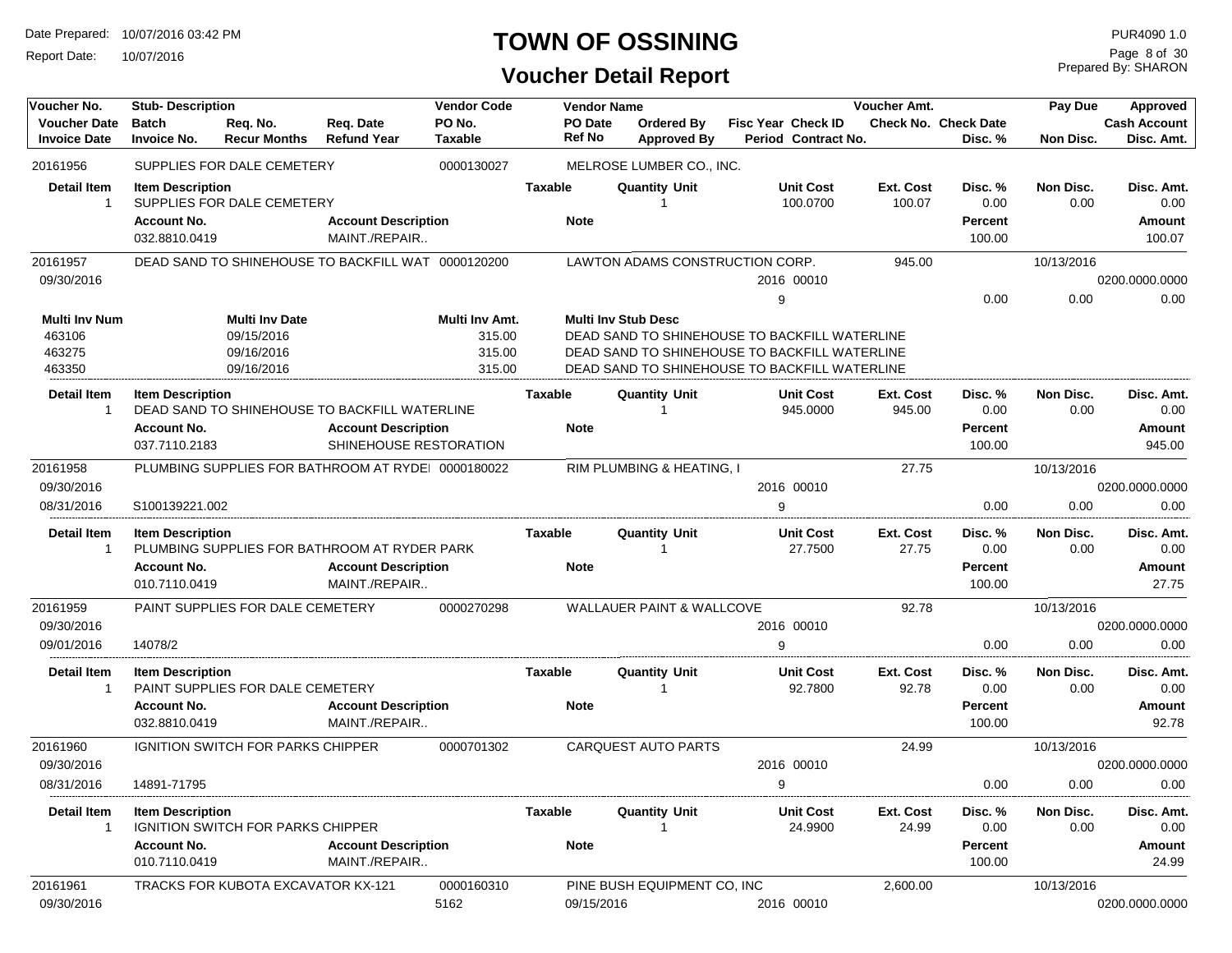Report Date: 10/07/2016

## **TOWN OF OSSINING**

Prepared By: SHARON Page 9 of 30

| Voucher No.                                | <b>Stub-Description</b>            |                                    |                                                     | <b>Vendor Code</b>       |                          | <b>Vendor Name</b>                      |                                           | <b>Voucher Amt.</b> |                                 | Pay Due    | <b>Approved</b>                   |
|--------------------------------------------|------------------------------------|------------------------------------|-----------------------------------------------------|--------------------------|--------------------------|-----------------------------------------|-------------------------------------------|---------------------|---------------------------------|------------|-----------------------------------|
| <b>Voucher Date</b><br><b>Invoice Date</b> | <b>Batch</b><br><b>Invoice No.</b> | Req. No.<br><b>Recur Months</b>    | Req. Date<br><b>Refund Year</b>                     | PO No.<br><b>Taxable</b> | PO Date<br><b>Ref No</b> | <b>Ordered By</b><br><b>Approved By</b> | Fisc Year Check ID<br>Period Contract No. |                     | Check No. Check Date<br>Disc. % | Non Disc.  | <b>Cash Account</b><br>Disc. Amt. |
| 20161961                                   |                                    | TRACKS FOR KUBOTA EXCAVATOR KX-121 |                                                     | 0000160310               |                          | PINE BUSH EQUIPMENT CO, INC             |                                           |                     |                                 |            |                                   |
| 09/19/2016                                 | S96378                             |                                    |                                                     |                          |                          |                                         | 9                                         |                     | 0.00                            | 0.00       | 0.00                              |
| <b>Detail Item</b>                         | <b>Item Description</b>            |                                    |                                                     |                          | Taxable                  | <b>Quantity Unit</b>                    | <b>Unit Cost</b>                          | Ext. Cost           | Disc. %                         | Non Disc.  | Disc. Amt.                        |
| $\overline{1}$                             |                                    | TRACKS FOR KUBOTA EXCAVATOR KX-121 |                                                     |                          |                          |                                         | 2,600.0000                                | 2,600.00            | 0.00                            | 0.00       | 0.00                              |
|                                            | <b>Account No.</b>                 |                                    | <b>Account Description</b>                          |                          | <b>Note</b>              |                                         |                                           |                     | Percent                         |            | <b>Amount</b>                     |
|                                            | 010.7110.0419                      |                                    | MAINT./REPAIR                                       |                          |                          |                                         |                                           |                     | 50.00                           |            | 1,300.00                          |
|                                            | 032.8810.0201                      |                                    | EQUIPMENT                                           |                          |                          |                                         |                                           |                     | 50.00                           |            | 1,300.00                          |
| 20161962                                   |                                    | LIFE INSURANCE AUGUST 2016         |                                                     | 0000700644               | <b>NY</b>                | THE STANDARD LIFE INSURANCE CO. OF      |                                           | 950.43              |                                 | 10/13/2016 |                                   |
| 09/30/2016                                 |                                    |                                    |                                                     |                          |                          |                                         | 2016 00010                                |                     |                                 |            | 0200.0000.0000                    |
| 09/01/2016                                 | 09012016                           |                                    |                                                     |                          |                          |                                         | 10                                        |                     | 0.00                            | 0.00       | 0.00                              |
| <b>Detail Item</b>                         | <b>Item Description</b>            |                                    |                                                     |                          | Taxable                  | <b>Quantity Unit</b>                    | <b>Unit Cost</b>                          | Ext. Cost           | Disc. %                         | Non Disc.  | Disc. Amt.                        |
| $\overline{1}$                             |                                    | LIFE INSURANCE AUGUST 2016         |                                                     |                          |                          | 1                                       | 950.4300                                  | 950.43              | 0.00                            | 0.00       | 0.00                              |
|                                            | <b>Account No.</b>                 |                                    | <b>Account Description</b>                          |                          | <b>Note</b>              |                                         |                                           |                     | Percent                         |            | Amount                            |
|                                            | 010.9010.0814                      |                                    | LIFE/DENTAL/VISION                                  |                          |                          |                                         |                                           |                     |                                 |            | 587.67                            |
|                                            | 020.9010.0814                      |                                    | LIFE/DENTAL/VISION                                  |                          |                          |                                         |                                           |                     |                                 |            | 32.70                             |
|                                            | 031.9010.0814                      |                                    | LIFE/DENTAL/VISION                                  |                          |                          |                                         |                                           |                     |                                 |            | 281.06                            |
|                                            | 032.9010.0814                      |                                    | LIFE/DENTAL/VISION                                  |                          |                          |                                         |                                           |                     |                                 |            | 49.00                             |
| 20161963                                   |                                    | LIFE INSURANCE SEPTEMBER 2016      |                                                     | 0000700644               | <b>NY</b>                | THE STANDARD LIFE INSURANCE CO. OF      |                                           | 950.43              |                                 | 10/13/2016 |                                   |
| 09/30/2016                                 |                                    |                                    |                                                     |                          |                          |                                         | 2016 00010                                |                     |                                 |            | 0200.0000.0000                    |
| 10/01/2016                                 | 10012016                           |                                    |                                                     |                          |                          |                                         | 10                                        |                     | 0.00                            | 0.00       | 0.00                              |
| <b>Detail Item</b>                         | <b>Item Description</b>            |                                    |                                                     |                          | <b>Taxable</b>           | <b>Quantity Unit</b>                    | <b>Unit Cost</b>                          | Ext. Cost           | Disc. %                         | Non Disc.  | Disc. Amt.                        |
| $\overline{1}$                             |                                    | LIFE INSURANCE SEPTEMBER 2016      |                                                     |                          |                          | 1                                       | 950.4300                                  | 950.43              | 0.00                            | 0.00       | 0.00                              |
|                                            | <b>Account No.</b>                 |                                    | <b>Account Description</b>                          |                          | <b>Note</b>              |                                         |                                           |                     | <b>Percent</b>                  |            | <b>Amount</b>                     |
|                                            | 010.9010.0814                      |                                    | LIFE/DENTAL/VISION                                  |                          |                          |                                         |                                           |                     |                                 |            | 587.67                            |
|                                            | 020.9010.0814                      |                                    | LIFE/DENTAL/VISION                                  |                          |                          |                                         |                                           |                     |                                 |            | 32.70                             |
|                                            | 031.9010.0814                      |                                    | LIFE/DENTAL/VISION                                  |                          |                          |                                         |                                           |                     |                                 |            | 281.06                            |
|                                            | 032.9010.0814                      |                                    | LIFE/DENTAL/VISION                                  |                          |                          |                                         |                                           |                     |                                 |            | 49.00                             |
| 20161964                                   |                                    | VERIZON WIRELESS 8/24-9/23         |                                                     | 0000220156               | <b>VERIZON</b>           |                                         |                                           | 369.00              |                                 | 10/13/2016 |                                   |
| 09/30/2016                                 |                                    |                                    |                                                     |                          |                          |                                         | 2016 00010                                |                     |                                 |            | 0200.0000.0000                    |
| 09/23/2016                                 | 9772604770                         |                                    |                                                     |                          |                          |                                         | 10                                        |                     | 0.00                            | 0.00       | 0.00                              |
| <b>Detail Item</b>                         | <b>Item Description</b>            |                                    |                                                     |                          | <b>Taxable</b>           | <b>Quantity Unit</b>                    | <b>Unit Cost</b>                          | Ext. Cost           | Disc. %                         | Non Disc.  | Disc. Amt.                        |
| $\overline{1}$                             |                                    | VERIZON WIRELESS 8/24-9/23         |                                                     |                          |                          |                                         | 369.0000                                  | 369.00              | 0.00                            | 0.00       | 0.00                              |
|                                            | <b>Account No.</b>                 |                                    | <b>Account Description</b>                          |                          | <b>Note</b>              |                                         |                                           |                     | Percent                         |            | <b>Amount</b>                     |
|                                            | 031.5110.0406                      |                                    | <b>TELEPHONE</b>                                    |                          |                          |                                         |                                           |                     |                                 |            | 202.95                            |
|                                            | 010.7110.0406                      |                                    | TELEPHONE                                           |                          |                          |                                         |                                           |                     |                                 |            | 73.80                             |
|                                            | 010.6772.0406                      |                                    | TELEPHONE                                           |                          |                          |                                         |                                           |                     |                                 |            | 92.25                             |
| 20161965                                   |                                    |                                    | AIR FILTERS FOR TRIMMER AT DALE CEMETERY 0000150022 |                          |                          | <b>OSSINING LAWN MOWER</b>              |                                           | 22.00               |                                 | 10/13/2016 |                                   |
| 09/30/2016                                 |                                    |                                    |                                                     |                          |                          |                                         | 2016 00010                                |                     |                                 |            | 0200.0000.0000                    |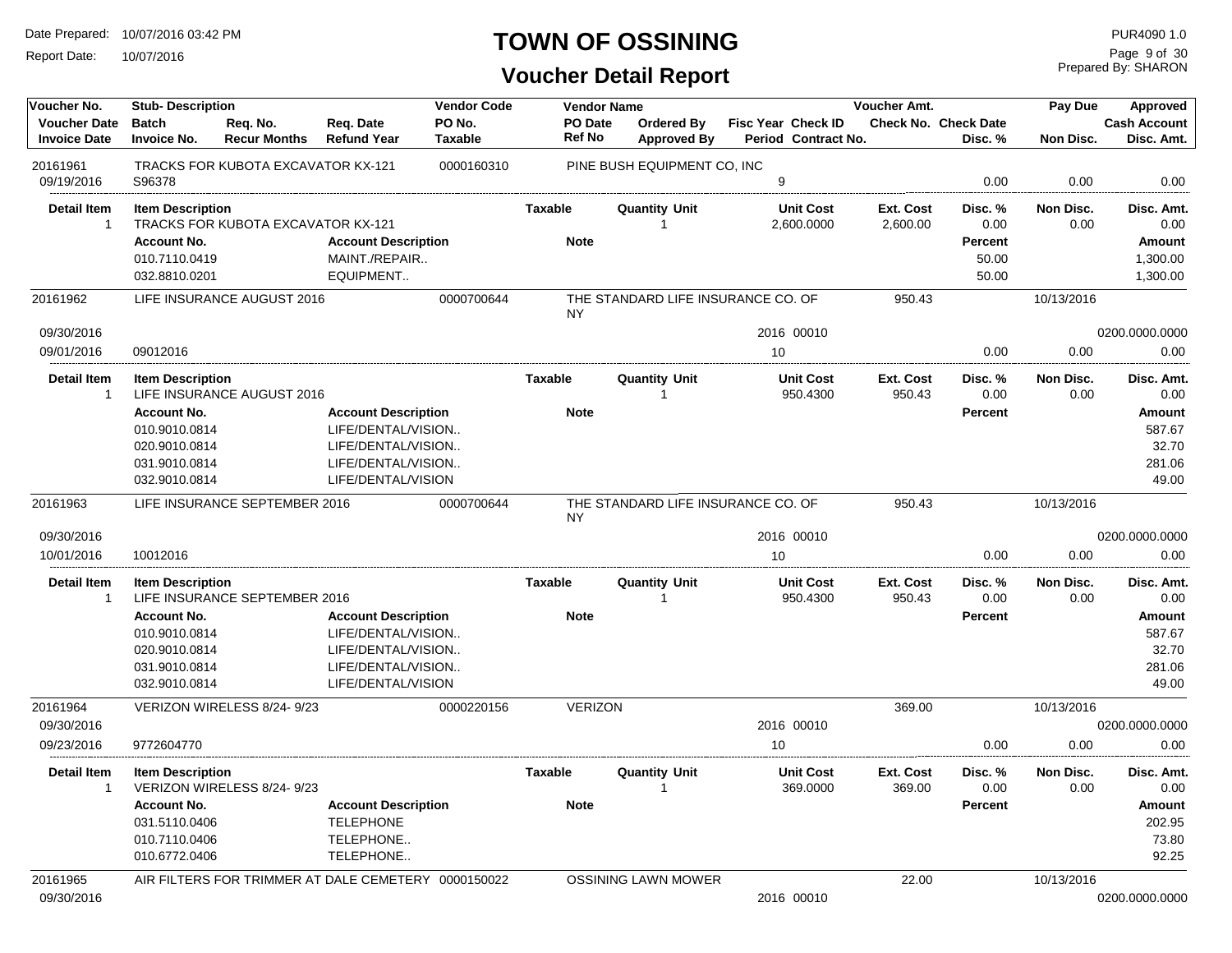Report Date: 10/07/2016

## **TOWN OF OSSINING**

Prepared By: SHARON Page 10 of 30

| Voucher No.                                | <b>Stub-Description</b>                      |                                                   |                                                        | <b>Vendor Code</b>               |              | <b>Vendor Name</b>                  |                                  |                                                  | Voucher Amt.               |                                 | Pay Due           | Approved                          |
|--------------------------------------------|----------------------------------------------|---------------------------------------------------|--------------------------------------------------------|----------------------------------|--------------|-------------------------------------|----------------------------------|--------------------------------------------------|----------------------------|---------------------------------|-------------------|-----------------------------------|
| <b>Voucher Date</b><br><b>Invoice Date</b> | <b>Batch</b><br><b>Invoice No.</b>           | Req. No.<br><b>Recur Months</b>                   | Req. Date<br><b>Refund Year</b>                        | PO No.<br><b>Taxable</b>         |              | PO Date<br><b>Ref No</b>            | Ordered By<br><b>Approved By</b> | <b>Fisc Year Check ID</b><br>Period Contract No. |                            | Check No. Check Date<br>Disc. % | Non Disc.         | <b>Cash Account</b><br>Disc. Amt. |
| 20161965<br>07/13/2016                     | 0506682                                      |                                                   | AIR FILTERS FOR TRIMMER AT DALE CEMETERY 0000150022    | M                                |              |                                     | <b>OSSINING LAWN MOWER</b>       | 9                                                |                            | 0.00                            | 0.00              | 0.00                              |
| <b>Detail Item</b><br>-1                   | <b>Item Description</b>                      |                                                   | AIR FILTERS FOR TRIMMER AT DALE CEMETERY               |                                  | Taxable<br>М |                                     | <b>Quantity Unit</b><br>-1       | <b>Unit Cost</b><br>22.0000                      | Ext. Cost<br>22.00         | Disc. %<br>0.00                 | Non Disc.<br>0.00 | Disc. Amt.<br>0.00                |
|                                            | <b>Account No.</b><br>032.8810.0419          |                                                   | <b>Account Description</b><br>MAINT./REPAIR            |                                  | <b>Note</b>  |                                     |                                  |                                                  |                            | <b>Percent</b><br>100.00        |                   | Amount<br>22.00                   |
| 20161966<br>09/30/2016                     |                                              | SUPPLIES FOR PARKS DEPARTMENT                     |                                                        | 0000150022                       |              |                                     | <b>OSSINING LAWN MOWER</b>       | 2016 00010                                       | 101.97                     |                                 | 10/13/2016        | 0200.0000.0000                    |
|                                            |                                              |                                                   |                                                        | M                                |              |                                     |                                  | 9                                                |                            | 0.00                            | 0.00              | 0.00                              |
| <b>Multi Inv Num</b><br>0507240<br>0507063 |                                              | <b>Multi Inv Date</b><br>08/30/2016<br>08/19/2016 |                                                        | Multi Inv Amt.<br>15.00<br>66.99 |              | <b>CHAIN</b><br><b>TRIMMER LINE</b> | <b>Multi Inv Stub Desc</b>       |                                                  |                            |                                 |                   |                                   |
| 0506957                                    |                                              | 08/08/2016                                        |                                                        | 19.98                            |              |                                     | 2 PACKS POLY CUT BLADES          |                                                  |                            |                                 |                   |                                   |
| <b>Detail Item</b><br>$\mathbf{1}$         | <b>Item Description</b>                      | SUPPLIES FOR PARKS DEPARTMENT                     |                                                        |                                  | Taxable<br>M |                                     | <b>Quantity Unit</b>             | <b>Unit Cost</b><br>101.9700                     | Ext. Cost<br>101.97        | Disc. %<br>0.00                 | Non Disc.<br>0.00 | Disc. Amt.<br>0.00                |
|                                            | <b>Account No.</b><br>010.7110.0449          |                                                   | <b>Account Description</b><br>PARTS/LABOR              |                                  | <b>Note</b>  |                                     |                                  |                                                  |                            | <b>Percent</b><br>100.00        |                   | Amount<br>101.97                  |
| 20161967                                   |                                              |                                                   | CODE ANALYSIS, COMPOSITION DUPLICATION, F 0000070015   |                                  |              |                                     | <b>GENERAL CODE PUBLISHERS C</b> |                                                  | 868.34                     |                                 | 10/13/2016        |                                   |
| 09/30/2016                                 |                                              |                                                   |                                                        |                                  |              |                                     |                                  | 2016 00010                                       |                            |                                 |                   | 0200.0000.0000                    |
| 09/26/2016                                 | BILL000022044                                |                                                   |                                                        |                                  |              |                                     |                                  | 10                                               |                            | 0.00                            | 0.00              | 0.00                              |
| <b>Detail Item</b><br>-1                   | <b>Item Description</b><br><b>HANDLING</b>   |                                                   | CODE ANALYSIS, COMPOSITION DUPLICATION, FINISH AND     |                                  | Taxable      |                                     | <b>Quantity Unit</b><br>0        | <b>Unit Cost</b><br>0.0000                       | <b>Ext. Cost</b><br>868.34 | Disc. %<br>0.00                 | Non Disc.<br>0.00 | Disc. Amt.<br>0.00                |
|                                            | <b>Account No.</b><br>010.1410.0419          |                                                   | <b>Account Description</b><br>MAINT./REPAIR            |                                  | <b>Note</b>  |                                     |                                  |                                                  |                            | <b>Percent</b><br>100.00        |                   | Amount<br>868.34                  |
| 20161968                                   |                                              |                                                   | TO REIMBURSE TOWN CLERK FOR CREDIT CARI 0000150027     |                                  |              |                                     | TOWN OF OSSINING                 |                                                  | 406.00                     |                                 | 10/11/2016        |                                   |
| 10/03/2016                                 |                                              |                                                   |                                                        |                                  |              |                                     |                                  | 2016 00010                                       | 97404                      | 10/03/2016                      |                   | 0200.0000.0000                    |
| 10/01/2016<br>Prepaid                      | <b>SEPT 2016</b>                             |                                                   |                                                        |                                  |              |                                     |                                  | 10                                               |                            | 0.00                            | 0.00              | 0.00                              |
| <b>Detail Item</b><br>-1                   | <b>Item Description</b>                      | TRANSACTIONS MADE IN SEPTEMBER 2016               | TO REIMBURSE TOWN CLERK FOR CREDIT CARD                |                                  | Taxable      |                                     | <b>Quantity Unit</b><br>$\Omega$ | <b>Unit Cost</b><br>0.0000                       | Ext. Cost<br>406.00        | Disc. %<br>0.00                 | Non Disc.<br>0.00 | Disc. Amt.<br>0.00                |
|                                            | <b>Account No.</b><br>010.0010.0631          |                                                   | <b>Account Description</b><br>DUE TO OTHER GOVERNMENTS |                                  | <b>Note</b>  |                                     |                                  |                                                  |                            | <b>Percent</b><br>100.00        |                   | Amount<br>406.00                  |
| 20161969                                   |                                              |                                                   | LEGAL NOTICE TOWN OF OSSINING -TOWN OF ( 0000070008    |                                  |              |                                     | THE JOURNAL NEWS                 |                                                  | 278.00                     |                                 | 10/13/2016        |                                   |
| 10/04/2016                                 |                                              |                                                   |                                                        |                                  |              |                                     |                                  | 2016 00010                                       |                            |                                 |                   | 0200.0000.0000                    |
| 09/16/2016                                 | 1583391                                      |                                                   |                                                        |                                  |              |                                     |                                  | 10                                               |                            | 0.00                            | 0.00              | 0.00                              |
| <b>Detail Item</b><br>-1                   | <b>Item Description</b><br><b>TAX NOTICE</b> |                                                   | LEGAL NOTICE TOWN OF OSSINING -TOWN OF OSSINING        |                                  | Taxable      |                                     | <b>Quantity Unit</b>             | <b>Unit Cost</b><br>0.0000                       | Ext. Cost<br>278.00        | Disc. %<br>0.00                 | Non Disc.<br>0.00 | Disc. Amt.<br>0.00                |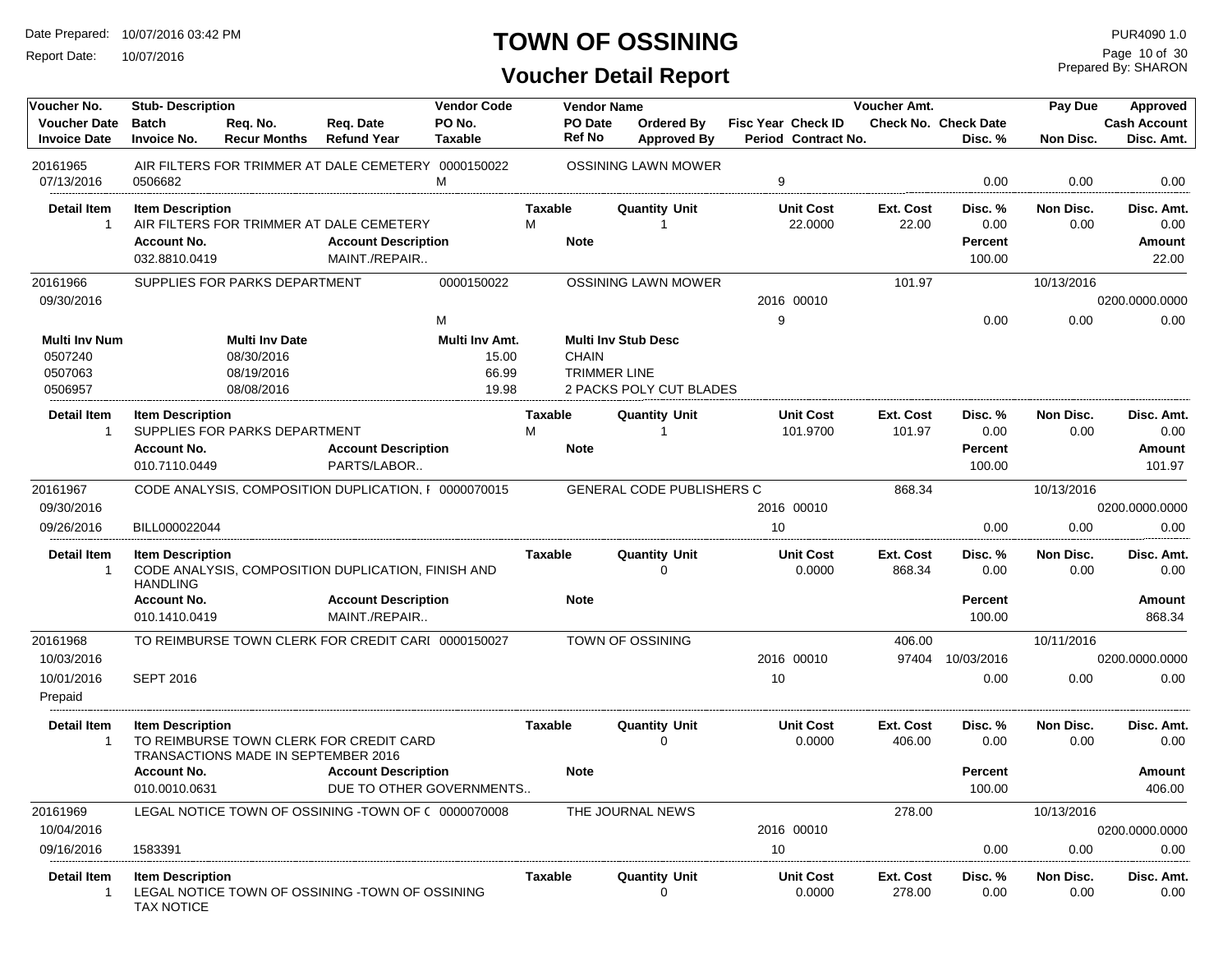Report Date: 10/07/2016

## **TOWN OF OSSINING**

Prepared By: SHARON Page 11 of 30

| Voucher No.                                | <b>Stub-Description</b>                      |                                                   |                                                      | <b>Vendor Code</b>       |                | <b>Vendor Name</b>       |                                         |    |                                           | Voucher Amt.              |                                        | Pay Due           | Approved                          |
|--------------------------------------------|----------------------------------------------|---------------------------------------------------|------------------------------------------------------|--------------------------|----------------|--------------------------|-----------------------------------------|----|-------------------------------------------|---------------------------|----------------------------------------|-------------------|-----------------------------------|
| <b>Voucher Date</b><br><b>Invoice Date</b> | <b>Batch</b><br><b>Invoice No.</b>           | Req. No.<br><b>Recur Months</b>                   | Req. Date<br><b>Refund Year</b>                      | PO No.<br><b>Taxable</b> |                | PO Date<br><b>Ref No</b> | <b>Ordered By</b><br><b>Approved By</b> |    | Fisc Year Check ID<br>Period Contract No. |                           | <b>Check No. Check Date</b><br>Disc. % | Non Disc.         | <b>Cash Account</b><br>Disc. Amt. |
| 20161969                                   |                                              |                                                   | LEGAL NOTICE TOWN OF OSSINING -TOWN OF ( 0000070008  |                          |                |                          | THE JOURNAL NEWS                        |    |                                           |                           |                                        |                   |                                   |
|                                            | <b>Account No.</b><br>010.1410.0466          |                                                   | <b>Account Description</b><br>LEGAL NOTICES          |                          |                | <b>Note</b>              |                                         |    |                                           |                           | <b>Percent</b><br>100.00               |                   | Amount<br>278.00                  |
| 20161970                                   |                                              | ALARM PHONES FOR OUR LIFT STATIONS                |                                                      | 0000220156               |                | <b>VERIZON</b>           |                                         |    |                                           | 175.94                    |                                        | 10/13/2016        |                                   |
| 10/04/2016                                 |                                              |                                                   |                                                      |                          |                |                          |                                         |    | 2016 00010                                |                           |                                        |                   | 0200.0000.0000                    |
|                                            |                                              |                                                   |                                                      |                          |                |                          |                                         | 10 |                                           |                           | 0.00                                   | 0.00              | 0.00                              |
| Multi Inv Num                              |                                              | <b>Multi Inv Date</b>                             |                                                      | Multi Inv Amt.           |                |                          | <b>Multi Inv Stub Desc</b>              |    |                                           |                           |                                        |                   |                                   |
| 9149239676                                 |                                              | 09/22/2016                                        |                                                      | 24.88                    |                |                          | WHITETAIL LIFT STA.                     |    |                                           |                           |                                        |                   |                                   |
| 9149238252                                 |                                              | 09/22/2016                                        |                                                      | 25.70                    |                | <b>FOXHILL</b>           |                                         |    |                                           |                           |                                        |                   |                                   |
| 9149238065                                 |                                              | 09/22/2016                                        |                                                      | 25.64                    |                | <b>FAWN CT</b>           |                                         |    |                                           |                           |                                        |                   |                                   |
| 9149239718                                 |                                              | 09/22/2016                                        |                                                      | 25.64                    |                | PARKER BALE              |                                         |    |                                           |                           |                                        |                   |                                   |
| 9149233926                                 |                                              | 09/22/2016                                        |                                                      | 24.88                    |                | S-TURN                   |                                         |    |                                           |                           |                                        |                   |                                   |
| 9149238472                                 |                                              | 09/22/2016                                        |                                                      | 24.60                    |                | MYSTIC PT.               |                                         |    |                                           |                           |                                        |                   |                                   |
| 9149230831                                 |                                              | 09/22/2016                                        |                                                      | 24.60                    |                | OBCC                     |                                         |    |                                           |                           |                                        |                   |                                   |
| <b>Detail Item</b><br>$\overline{1}$       | <b>Item Description</b><br>FOXHILL, FAWN CT. |                                                   | ALARM PHONES FOR OUR LIFT STATIONS - WHITETAIL CIR., |                          | <b>Taxable</b> |                          | <b>Quantity Unit</b><br>$\Omega$        |    | <b>Unit Cost</b><br>0.0000                | Ext. Cost<br>76.22        | Disc. %<br>0.00                        | Non Disc.<br>0.00 | Disc. Amt.<br>0.00                |
|                                            | <b>Account No.</b><br>045.8120.0406          |                                                   | <b>Account Description</b><br><b>TELEPHONE</b>       |                          |                | <b>Note</b>              |                                         |    |                                           |                           | <b>Percent</b><br>100.00               |                   | Amount<br>76.22                   |
|                                            |                                              |                                                   |                                                      |                          |                |                          |                                         |    |                                           |                           |                                        |                   |                                   |
| <b>Detail Item</b><br>$\overline{2}$       | <b>Item Description</b><br>TURN, MYSTIC PT.  |                                                   | ALARM PHONES FOR OUR LIFT STATIONS - PARKER BALE, S- |                          | <b>Taxable</b> |                          | <b>Quantity Unit</b><br>$\Omega$        |    | <b>Unit Cost</b><br>0.0000                | Ext. Cost<br>75.12        | Disc. %<br>0.00                        | Non Disc.<br>0.00 | Disc. Amt.<br>0.00                |
|                                            | <b>Account No.</b><br>045.8120.0406          |                                                   | <b>Account Description</b><br><b>TELEPHONE</b>       |                          |                | <b>Note</b>              |                                         |    |                                           |                           | <b>Percent</b><br>100.00               |                   | Amount<br>75.12                   |
| <b>Detail Item</b><br>3                    | <b>Item Description</b>                      |                                                   | ALARM PHONES FOR OUR LIFT STATIONS - OBCC            |                          | <b>Taxable</b> |                          | <b>Quantity Unit</b><br>$\Omega$        |    | <b>Unit Cost</b><br>0.0000                | Ext. Cost<br>24.60        | Disc. %<br>0.00                        | Non Disc.<br>0.00 | Disc. Amt.<br>0.00                |
|                                            | <b>Account No.</b><br>010.7112.0406          |                                                   | <b>Account Description</b><br><b>TELEPHONE</b>       |                          |                | <b>Note</b>              |                                         |    |                                           |                           | <b>Percent</b><br>100.00               |                   | <b>Amount</b><br>24.60            |
| 20161971                                   |                                              |                                                   | CRYSTAL ROCK 5 GALLON BOTTLED WATER PLI 0000030059   |                          |                |                          | CRYSTAL ROCK WATER COMPAN               |    |                                           | 34.06                     |                                        | 10/13/2016        |                                   |
| 10/04/2016                                 |                                              |                                                   |                                                      |                          |                |                          |                                         |    | 2016 00010                                |                           |                                        |                   | 0200.0000.0000                    |
| 08/31/2016                                 | 316394                                       |                                                   |                                                      |                          |                |                          |                                         | 10 |                                           |                           | 0.00                                   | 0.00              | 0.00                              |
| <b>Detail Item</b><br>$\overline{1}$       | <b>Item Description</b>                      | REFUND, EQUIPMENT RENTAL                          | CRYSTAL ROCK 5 GALLON BOTTLED WATER PLUS DEPOSIT.    |                          | <b>Taxable</b> |                          | <b>Quantity Unit</b><br>0               |    | <b>Unit Cost</b><br>0.0000                | <b>Ext. Cost</b><br>17.03 | Disc. %<br>0.00                        | Non Disc.<br>0.00 | Disc. Amt.<br>0.00                |
|                                            | <b>Account No.</b><br>031.5132.0410          |                                                   | <b>Account Description</b><br>WATER                  |                          |                | <b>Note</b>              |                                         |    |                                           |                           | <b>Percent</b><br>100.00               |                   | Amount<br>17.03                   |
| <b>Detail Item</b><br>2                    | <b>Item Description</b>                      | REFUND, EQUIPMENT RENTAL                          | CRYSTAL ROCK 5 GALLON BOTTLED WATER PLUS DEPOSIT,    |                          | <b>Taxable</b> |                          | <b>Quantity Unit</b><br>$\Omega$        |    | <b>Unit Cost</b><br>0.0000                | Ext. Cost<br>17.03        | Disc. %<br>0.00                        | Non Disc.<br>0.00 | Disc. Amt.<br>0.00                |
|                                            | <b>Account No.</b>                           |                                                   | <b>Account Description</b>                           |                          |                | <b>Note</b>              |                                         |    |                                           |                           | <b>Percent</b>                         |                   | Amount                            |
|                                            | 031.5110.0410                                |                                                   | <b>WATER</b>                                         |                          |                |                          |                                         |    |                                           |                           | 100.00                                 |                   | 17.03                             |
| 20161972                                   |                                              | REBOUND AEROSOL - UNDERCOATING FOR TRL 0000030566 |                                                      |                          |                | <b>CHEMSEARCH</b>        |                                         |    |                                           | 178.04                    |                                        | 10/13/2016        |                                   |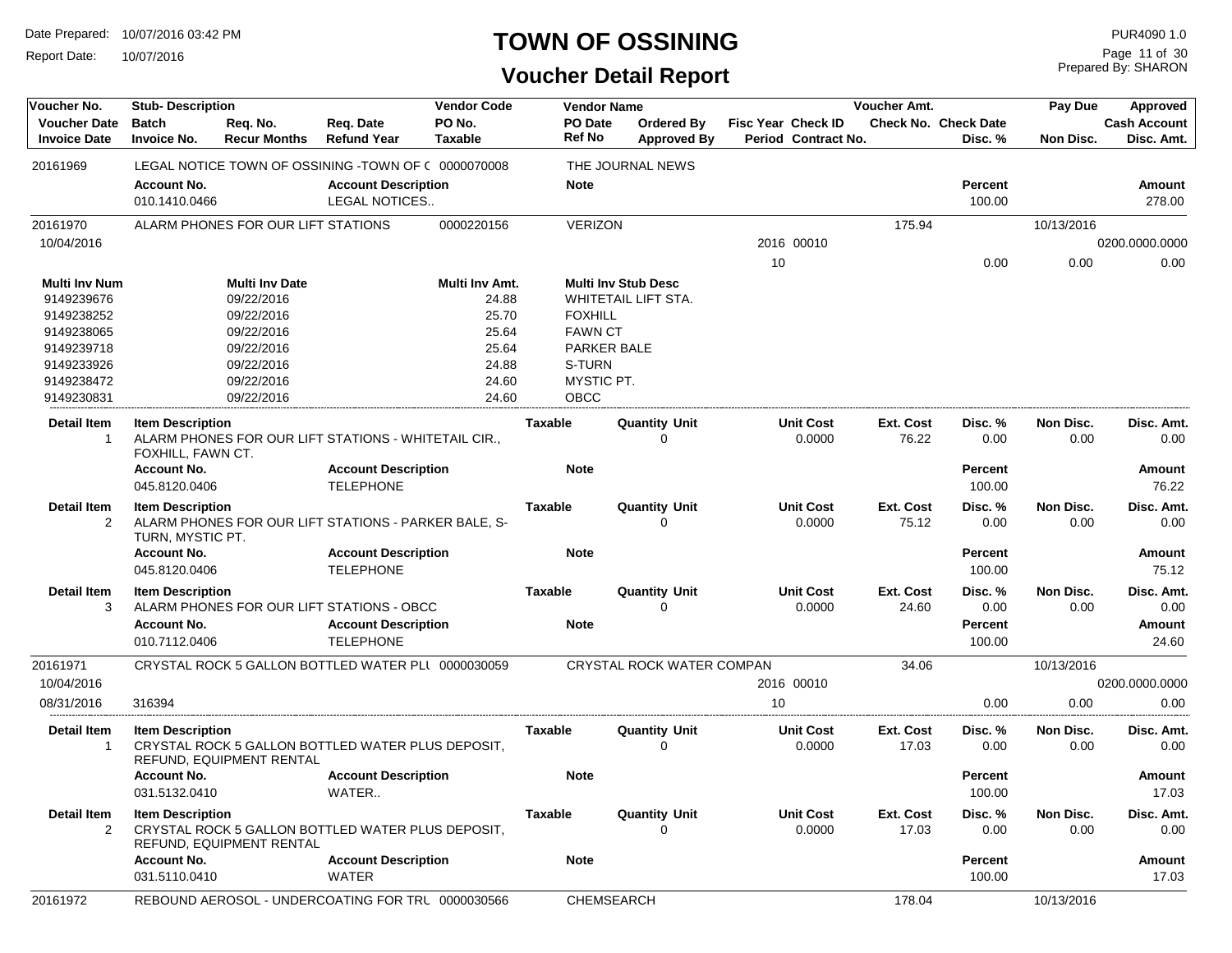Report Date: 10/07/2016

#### **TOWN OF OSSINING**

Prepared By: SHARON Page 12 of 30

| Voucher No.                                | <b>Stub-Description</b>                             |                                 |                                                                                    | <b>Vendor Code</b>       |                                 | <b>Vendor Name</b> |                                     |                                                  | Voucher Amt.              |                                        | Pay Due           | Approved                          |
|--------------------------------------------|-----------------------------------------------------|---------------------------------|------------------------------------------------------------------------------------|--------------------------|---------------------------------|--------------------|-------------------------------------|--------------------------------------------------|---------------------------|----------------------------------------|-------------------|-----------------------------------|
| <b>Voucher Date</b><br><b>Invoice Date</b> | <b>Batch</b><br><b>Invoice No.</b>                  | Req. No.<br><b>Recur Months</b> | Req. Date<br><b>Refund Year</b>                                                    | PO No.<br><b>Taxable</b> | <b>PO</b> Date<br><b>Ref No</b> |                    | Ordered By<br><b>Approved By</b>    | <b>Fisc Year Check ID</b><br>Period Contract No. |                           | <b>Check No. Check Date</b><br>Disc. % | <b>Non Disc.</b>  | <b>Cash Account</b><br>Disc. Amt. |
| 20161972                                   |                                                     |                                 | REBOUND AEROSOL - UNDERCOATING FOR TRL 0000030566                                  |                          |                                 | <b>CHEMSEARCH</b>  |                                     |                                                  |                           |                                        |                   |                                   |
| 10/04/2016                                 |                                                     |                                 |                                                                                    |                          |                                 |                    |                                     | 2016 00010                                       |                           |                                        |                   | 0200.0000.0000                    |
| 09/15/2016                                 | 2451311                                             |                                 |                                                                                    |                          |                                 |                    |                                     | 10                                               |                           | 0.00                                   | 0.00              | 0.00                              |
| <b>Detail Item</b><br>$\overline{1}$       | <b>Item Description</b>                             |                                 | REBOUND AEROSOL - UNDERCOATING FOR TRUCKS                                          |                          | <b>Taxable</b>                  |                    | <b>Quantity Unit</b><br>$\mathbf 0$ | <b>Unit Cost</b><br>0.0000                       | Ext. Cost<br>178.04       | Disc. %<br>0.00                        | Non Disc.<br>0.00 | Disc. Amt.<br>0.00                |
|                                            | <b>Account No.</b><br>031.5130.0449                 |                                 | <b>Account Description</b><br>PARTS/LABOR                                          |                          | <b>Note</b>                     |                    |                                     |                                                  |                           | Percent<br>100.00                      |                   | <b>Amount</b><br>178.04           |
| 20161980                                   |                                                     |                                 | TB EYE-EYE 3/8 X 6 AND 1/2 X 6 TURN BUCKLES   0000701045                           |                          |                                 |                    | <b>FASTENAL COMPANY</b>             |                                                  | 46.59                     |                                        | 10/13/2016        |                                   |
| 10/04/2016                                 |                                                     |                                 |                                                                                    |                          |                                 |                    |                                     | 2016 00010                                       |                           |                                        |                   | 0200.0000.0000                    |
| 09/07/2016                                 | NYBUC38454                                          |                                 |                                                                                    |                          |                                 |                    |                                     | 10 #PC62979                                      |                           | 0.00                                   | 0.00              | 0.00                              |
| <b>Detail Item</b>                         | <b>Item Description</b>                             |                                 |                                                                                    |                          | <b>Taxable</b>                  |                    | <b>Quantity Unit</b>                | <b>Unit Cost</b>                                 | Ext. Cost                 | Disc. %                                | Non Disc.         | Disc. Amt.                        |
| $\overline{1}$                             | <b>Account No.</b>                                  |                                 | TB EYE-EYE 3/8 X 6 AND 1/2 X 6 TURN BUCKLES FOR OBCC<br><b>Account Description</b> |                          | <b>Note</b>                     |                    | 0                                   | 0.0000                                           | 46.59                     | 0.00<br>Percent                        | 0.00              | 0.00<br><b>Amount</b>             |
|                                            | 010.7112.0419                                       |                                 | MAINT./REPAIR                                                                      |                          |                                 |                    |                                     |                                                  |                           | 100.00                                 |                   | 46.59                             |
| 20161981                                   | <b>IMPACT GUN REPAIR</b>                            |                                 |                                                                                    | 0000700706               |                                 |                    | <b>CHOICE DISTRIBUTION</b>          |                                                  | 360.05                    |                                        | 10/13/2016        |                                   |
| 10/04/2016                                 |                                                     |                                 |                                                                                    |                          |                                 |                    |                                     | 2016 00010                                       |                           |                                        |                   | 0200.0000.0000                    |
|                                            |                                                     |                                 |                                                                                    | M                        |                                 |                    |                                     | 10                                               |                           | 0.00                                   | 0.00              | 0.00                              |
| <b>Multi Inv Num</b>                       |                                                     | <b>Multi Inv Date</b>           |                                                                                    | Multi Inv Amt.           |                                 |                    | <b>Multi Inv Stub Desc</b>          |                                                  |                           |                                        |                   |                                   |
| 560386                                     |                                                     | 09/14/2016                      |                                                                                    | 279.87                   |                                 |                    | CABLE TIE, PAINT, TAPE, PRIMER      |                                                  |                           |                                        |                   |                                   |
| 560308                                     |                                                     | 09/13/2016                      |                                                                                    | 80.18                    |                                 |                    | <b>IMPACT GUN REPAIR</b>            |                                                  |                           |                                        |                   |                                   |
| <b>Detail Item</b><br>$\overline{1}$       | <b>Item Description</b><br><b>IMPACT GUN REPAIR</b> |                                 |                                                                                    |                          | Taxable<br>M                    |                    | <b>Quantity Unit</b><br>$\Omega$    | <b>Unit Cost</b><br>0.0000                       | <b>Ext. Cost</b><br>80.18 | Disc. %<br>0.00                        | Non Disc.<br>0.00 | Disc. Amt.<br>0.00                |
|                                            | <b>Account No.</b>                                  |                                 | <b>Account Description</b>                                                         |                          | <b>Note</b>                     |                    |                                     |                                                  |                           | Percent                                |                   | Amount                            |
|                                            | 031.5130.0449                                       |                                 | PARTS/LABOR                                                                        |                          |                                 |                    |                                     |                                                  |                           | 100.00                                 |                   | 80.18                             |
| <b>Detail Item</b><br>$\overline{2}$       | <b>Item Description</b>                             | CABLE TIES, PAINT, TAPE, PRIMER |                                                                                    |                          | <b>Taxable</b><br>M             |                    | <b>Quantity Unit</b><br>$\Omega$    | <b>Unit Cost</b><br>0.0000                       | Ext. Cost<br>279.87       | Disc. %<br>0.00                        | Non Disc.<br>0.00 | Disc. Amt.<br>0.00                |
|                                            | <b>Account No.</b><br>031.5130.0449                 |                                 | <b>Account Description</b><br>PARTS/LABOR                                          |                          | <b>Note</b>                     |                    |                                     |                                                  |                           | <b>Percent</b><br>100.00               |                   | Amount<br>279.87                  |
| 20161982                                   | <b>SEWER CLEANER</b>                                |                                 |                                                                                    | 0000090021               |                                 |                    |                                     | INDUSTRIAL CHEM LABS & SERVICES, INC.            | 232.81                    |                                        | 10/13/2016        |                                   |
| 10/04/2016                                 |                                                     |                                 |                                                                                    |                          |                                 |                    |                                     | 2016 00010                                       |                           |                                        |                   | 0200.0000.0000                    |
| 09/14/2016                                 | 209430                                              |                                 |                                                                                    |                          |                                 |                    |                                     | 10                                               |                           | 0.00                                   | 0.00              | 0.00                              |
| <b>Detail Item</b>                         | <b>Item Description</b>                             |                                 |                                                                                    |                          | Taxable                         |                    | <b>Quantity Unit</b>                | <b>Unit Cost</b>                                 | Ext. Cost                 | Disc. %                                | Non Disc.         | Disc. Amt.                        |
| $\overline{\mathbf{1}}$                    | <b>SEWER CLEANER</b>                                |                                 |                                                                                    |                          |                                 |                    | $\Omega$                            | 0.0000                                           | 232.81                    | 0.00                                   | 0.00              | 0.00                              |
|                                            | <b>Account No.</b>                                  |                                 | <b>Account Description</b>                                                         |                          | <b>Note</b>                     |                    |                                     |                                                  |                           | <b>Percent</b>                         |                   | Amount                            |
|                                            | 045.8120.0419                                       |                                 | MAINT./REPAIR                                                                      |                          |                                 |                    |                                     |                                                  |                           | 100.00                                 |                   | 232.81                            |
| 20161983                                   |                                                     | TRUCK 54 - 2588909C95 MODULE    |                                                                                    | 0000700743               |                                 | LEGGIO CORP.       |                                     |                                                  | 987.68                    |                                        | 10/13/2016        |                                   |
| 10/04/2016                                 |                                                     |                                 |                                                                                    |                          |                                 |                    |                                     | 2016 00010                                       |                           |                                        |                   | 0200.0000.0000                    |
| 09/21/2016                                 | 28824                                               |                                 |                                                                                    | M                        |                                 |                    |                                     | 10                                               |                           | 0.00                                   | 0.00              | 0.00                              |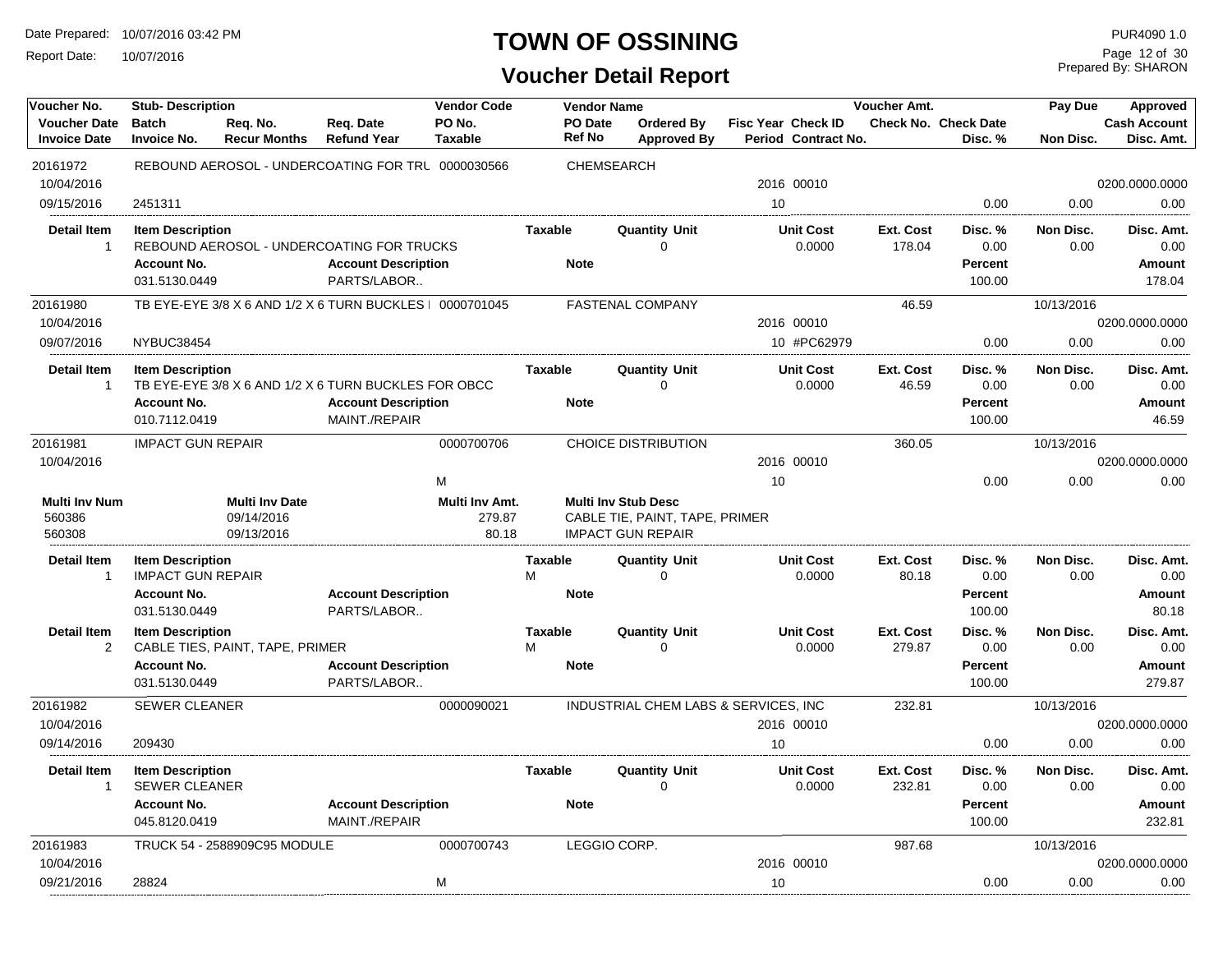Report Date: 10/07/2016

## **TOWN OF OSSINING**

## **Voucher Detail Report**

Prepared By: SHARON Page 13 of 30

| Voucher No.                                  | <b>Stub- Description</b>                                       |                                                                                                                           |                                                  | <b>Vendor Code</b>                |                     | <b>Vendor Name</b>                  |                                         |                                           | Voucher Amt.          |                                             | Pay Due           | Approved                               |
|----------------------------------------------|----------------------------------------------------------------|---------------------------------------------------------------------------------------------------------------------------|--------------------------------------------------|-----------------------------------|---------------------|-------------------------------------|-----------------------------------------|-------------------------------------------|-----------------------|---------------------------------------------|-------------------|----------------------------------------|
| <b>Voucher Date</b><br><b>Invoice Date</b>   | <b>Batch</b><br><b>Invoice No.</b>                             | Req. No.<br><b>Recur Months</b>                                                                                           | Req. Date<br><b>Refund Year</b>                  | PO No.<br><b>Taxable</b>          |                     | PO Date<br><b>Ref No</b>            | <b>Ordered By</b><br><b>Approved By</b> | Fisc Year Check ID<br>Period Contract No. |                       | <b>Check No. Check Date</b><br>Disc. %      | Non Disc.         | <b>Cash Account</b><br>Disc. Amt.      |
| 20161983                                     |                                                                | TRUCK 54 - 2588909C95 MODULE                                                                                              |                                                  | 0000700743                        |                     | LEGGIO CORP.                        |                                         |                                           |                       |                                             |                   |                                        |
| <b>Detail Item</b><br>$\overline{1}$         | <b>Item Description</b><br><b>Account No.</b><br>031.5130.0449 | TRUCK 54 - 2588909C95 MODULE                                                                                              | <b>Account Description</b><br>PARTS/LABOR        |                                   | <b>Taxable</b><br>М | <b>Note</b>                         | <b>Quantity Unit</b><br>0               | <b>Unit Cost</b><br>0.0000                | Ext. Cost<br>987.68   | Disc. %<br>0.00<br><b>Percent</b><br>100.00 | Non Disc.<br>0.00 | Disc. Amt.<br>0.00<br>Amount<br>987.68 |
| 20161984                                     |                                                                | MONTHLY MAINTENANCE OF ALL LIFT STATIONS 0000010019                                                                       |                                                  |                                   |                     |                                     | ALL-MAKES PUMP & MOTOR REPAIR           |                                           | 2,645.00              |                                             | 10/13/2016        |                                        |
| 10/04/2016                                   |                                                                |                                                                                                                           |                                                  |                                   |                     |                                     |                                         | 2016 00010                                |                       |                                             |                   | 0200.0000.0000                         |
| 09/28/2016                                   | 5001                                                           |                                                                                                                           |                                                  | M                                 |                     |                                     |                                         | 10                                        |                       | 0.00                                        | 0.00              | 0.00                                   |
| <b>Detail Item</b><br>-1                     | <b>Item Description</b><br><b>Account No.</b>                  | MONTHLY MAINTENANCE OF ALL LIFT STATIONS<br>SEPTEMBER 27, 2016 - FAWN CT., FOXHILL, AND WHITETAIL<br>AND NORTH STATE ROAD | <b>Account Description</b>                       |                                   | <b>Taxable</b><br>м | <b>Note</b>                         | <b>Quantity Unit</b><br>0               | <b>Unit Cost</b><br>0.0000                | Ext. Cost<br>1,120.46 | Disc.%<br>0.00<br>Percent                   | Non Disc.<br>0.00 | Disc. Amt.<br>0.00<br>Amount           |
|                                              | 045.8120.0419                                                  |                                                                                                                           | MAINT./REPAIR                                    |                                   |                     |                                     |                                         |                                           |                       | 100.00                                      |                   | 1,120.46                               |
| <b>Detail Item</b><br>2                      | <b>Item Description</b>                                        | MONTHLY MAINTENANCE OF ALL LIFT STATIONS<br>SEPTEMBER 27, 2016 - PARKER BALE, S-TURN, MYSTIC PT.                          |                                                  |                                   | <b>Taxable</b><br>M |                                     | <b>Quantity Unit</b><br>$\Omega$        | <b>Unit Cost</b><br>0.0000                | Ext. Cost<br>879.54   | Disc. %<br>0.00                             | Non Disc.<br>0.00 | Disc. Amt.<br>0.00                     |
|                                              | <b>Account No.</b><br>045.8120.0419                            |                                                                                                                           | <b>Account Description</b><br>MAINT./REPAIR      |                                   |                     | <b>Note</b>                         |                                         |                                           |                       | <b>Percent</b><br>100.00                    |                   | <b>Amount</b><br>879.54                |
| <b>Detail Item</b><br>3                      | <b>Item Description</b><br><b>Account No.</b>                  | MONTHLY MAINTENANCE OF ALL LIFT STATIONS<br>SEPTEMBER 27, 2016 - OBCC AND CEDAR LANE PARK                                 | <b>Account Description</b>                       |                                   | <b>Taxable</b><br>М | <b>Note</b>                         | <b>Quantity Unit</b><br>0               | <b>Unit Cost</b><br>0.0000                | Ext. Cost<br>500.00   | Disc.%<br>0.00<br><b>Percent</b>            | Non Disc.<br>0.00 | Disc. Amt.<br>0.00<br>Amount           |
|                                              | 010.7112.0419                                                  |                                                                                                                           | MAINT./REPAIR                                    |                                   |                     |                                     |                                         |                                           |                       | 100.00                                      |                   | 500.00                                 |
| <b>Detail Item</b><br>4                      | <b>Item Description</b><br>TIME DELAY RELAY                    |                                                                                                                           |                                                  |                                   | <b>Taxable</b><br>M |                                     | <b>Quantity Unit</b><br>0               | <b>Unit Cost</b><br>0.0000                | Ext. Cost<br>145.00   | Disc. %<br>0.00                             | Non Disc.<br>0.00 | Disc. Amt.<br>0.00                     |
|                                              | <b>Account No.</b><br>045.8120.0419                            |                                                                                                                           | <b>Account Description</b><br>MAINT./REPAIR      |                                   |                     | <b>Note</b>                         |                                         |                                           |                       | Percent<br>100.00                           |                   | Amount<br>145.00                       |
| 20161985                                     |                                                                | MYSTIC POINTE LIFT STATION GAS CHARGES                                                                                    |                                                  | 0000030001                        |                     | <b>CON EDISON</b>                   |                                         |                                           | 33.06                 |                                             | 10/13/2016        |                                        |
| 10/04/2016                                   |                                                                |                                                                                                                           |                                                  |                                   |                     |                                     |                                         | 2016 00010                                |                       |                                             |                   | 0200.0000.0000                         |
| 09/26/2016                                   | 590917177545002                                                |                                                                                                                           |                                                  |                                   |                     |                                     |                                         | 10                                        |                       | 0.00                                        | 0.00              | 0.00                                   |
| <b>Detail Item</b><br>$\mathbf{1}$           | <b>Item Description</b>                                        | MYSTIC POINTE LIFT STATION GAS CHARGES                                                                                    |                                                  |                                   | Taxable             |                                     | <b>Quantity Unit</b><br>0               | <b>Unit Cost</b><br>0.0000                | Ext. Cost<br>33.06    | Disc. %<br>0.00                             | Non Disc.<br>0.00 | Disc. Amt.<br>0.00                     |
|                                              | <b>Account No.</b><br>045.8120.0409                            |                                                                                                                           | <b>Account Description</b><br><b>ELECTRICITY</b> |                                   |                     | <b>Note</b>                         |                                         |                                           |                       | <b>Percent</b><br>100.00                    |                   | Amount<br>33.06                        |
| 20161986                                     |                                                                | VILLAGE OF BRIARCLIFF WATER - HIGHWAY GAI 0000021461                                                                      |                                                  |                                   |                     | <b>FUND</b>                         | VILLAGE OF BRIARCLIFF MANOR WATER       |                                           | 221.00                |                                             | 10/13/2016        |                                        |
| 10/04/2016                                   |                                                                |                                                                                                                           |                                                  |                                   |                     |                                     |                                         | 2016 00010                                |                       |                                             |                   | 0200.0000.0000                         |
|                                              |                                                                |                                                                                                                           |                                                  |                                   |                     |                                     |                                         | 10                                        |                       | 0.00                                        | 0.00              | 0.00                                   |
| <b>Multi Inv Num</b><br>20194923<br>20194924 |                                                                | <b>Multi Inv Date</b><br>09/30/2016<br>09/30/2016                                                                         |                                                  | Multi Inv Amt.<br>144.50<br>76.50 |                     | <b>GARAGE USAGE</b><br>OFFICE USAGE | <b>Multi Inv Stub Desc</b>              |                                           |                       |                                             |                   |                                        |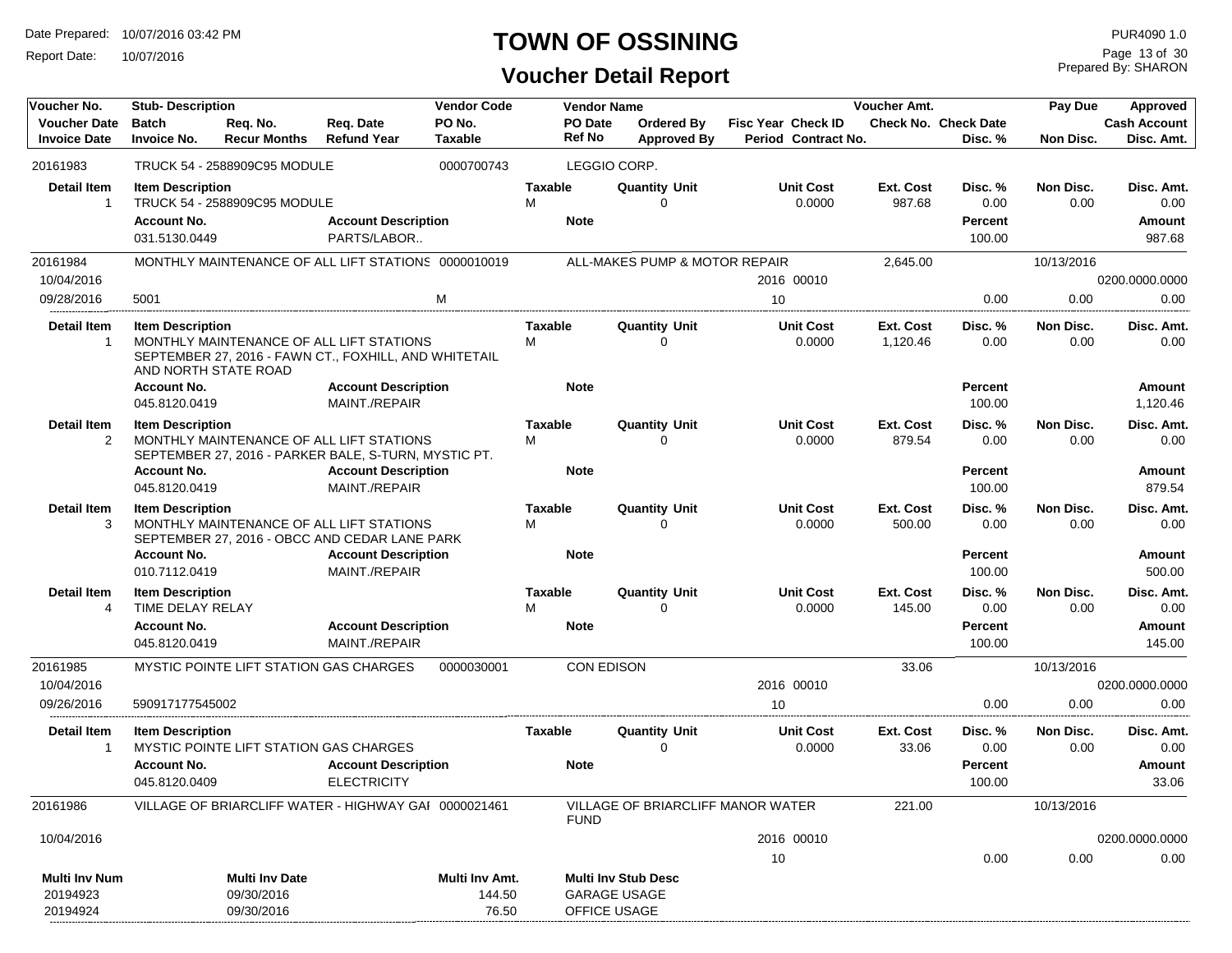Report Date: 10/07/2016

## **TOWN OF OSSINING**

Prepared By: SHARON Page 14 of 30

| Voucher No.                                | <b>Stub- Description</b>            |                                 |                                                                                                      | <b>Vendor Code</b> |                     | <b>Vendor Name</b> |                                                              |                                                  | <b>Voucher Amt.</b>   |                                        | Pay Due           | Approved                          |
|--------------------------------------------|-------------------------------------|---------------------------------|------------------------------------------------------------------------------------------------------|--------------------|---------------------|--------------------|--------------------------------------------------------------|--------------------------------------------------|-----------------------|----------------------------------------|-------------------|-----------------------------------|
| <b>Voucher Date</b><br><b>Invoice Date</b> | <b>Batch</b><br><b>Invoice No.</b>  | Req. No.<br><b>Recur Months</b> | Req. Date<br><b>Refund Year</b>                                                                      | PO No.<br>Taxable  | <b>Ref No</b>       | PO Date            | Ordered By<br><b>Approved By</b>                             | <b>Fisc Year Check ID</b><br>Period Contract No. |                       | <b>Check No. Check Date</b><br>Disc. % | Non Disc.         | <b>Cash Account</b><br>Disc. Amt. |
| 20161986                                   |                                     |                                 | VILLAGE OF BRIARCLIFF WATER - HIGHWAY GAI 0000021461                                                 |                    | <b>FUND</b>         |                    | VILLAGE OF BRIARCLIFF MANOR WATER                            |                                                  |                       |                                        |                   |                                   |
| <b>Detail Item</b><br>$\mathbf{1}$         | <b>Item Description</b>             |                                 | VILLAGE OF BRIARCLIFF WATER - HIGHWAY GARAGE                                                         |                    | <b>Taxable</b>      |                    | <b>Quantity Unit</b>                                         | <b>Unit Cost</b><br>0.0000                       | Ext. Cost<br>144.50   | Disc. %<br>0.00                        | Non Disc.<br>0.00 | Disc. Amt.<br>0.00                |
|                                            | <b>Account No.</b><br>031.5132.0410 |                                 | <b>Account Description</b><br>WATER                                                                  |                    | <b>Note</b>         |                    |                                                              |                                                  |                       | Percent<br>100.00                      |                   | Amount<br>144.50                  |
| <b>Detail Item</b><br>2                    | <b>Item Description</b>             |                                 | VILLAGE OF BRIARCLIFF WATER - HIGHWAY OFFICE                                                         |                    | <b>Taxable</b>      |                    | <b>Quantity Unit</b><br>0                                    | <b>Unit Cost</b><br>0.0000                       | Ext. Cost<br>76.50    | Disc. %<br>0.00                        | Non Disc.<br>0.00 | Disc. Amt.<br>0.00                |
|                                            | <b>Account No.</b><br>031.5010.0410 |                                 | <b>Account Description</b><br>WATER                                                                  |                    | <b>Note</b>         |                    |                                                              |                                                  |                       | <b>Percent</b><br>100.00               |                   | Amount<br>76.50                   |
| 20161987                                   |                                     |                                 | SOLID WASTE IMA WITH THE COUNTY OF WEST 0000230011                                                   |                    |                     |                    | WESTCHESTER COUNTY DEPARTMENT<br>OF ENVIRONMENTAL FACILITIES |                                                  | 4,629.72              |                                        | 10/13/2016        |                                   |
| 10/04/2016                                 |                                     |                                 |                                                                                                      |                    |                     |                    |                                                              | 2016 00010                                       |                       |                                        |                   | 0200.0000.0000                    |
| 09/06/2016                                 | 003-011184                          |                                 |                                                                                                      |                    |                     |                    |                                                              | 10                                               |                       | 0.00                                   | 0.00              | 0.00                              |
| <b>Detail Item</b><br>-1                   | <b>Item Description</b>             | PAPER, CARDBOARD, REFUSE)       | SOLID WASTE IMA WITH THE COUNTY OF WESTCHESTER<br>FOR THE MONTH OF AUGUST 1-31, 2016 (BOTTLES, CANS, |                    | Taxable             |                    | <b>Quantity Unit</b><br>0                                    | <b>Unit Cost</b><br>0.0000                       | Ext. Cost<br>4,629.72 | Disc. %<br>0.00                        | Non Disc.<br>0.00 | Disc. Amt.<br>0.00                |
|                                            | <b>Account No.</b><br>065.8160.0471 |                                 | <b>Account Description</b><br><b>REFUSE CTY OF WEST</b>                                              |                    | <b>Note</b>         |                    |                                                              |                                                  |                       | Percent<br>100.00                      |                   | Amount<br>4,629.72                |
| 20161988                                   |                                     |                                 | T-4 AERO (OPEN GEAR LUBE) TWENTY-S 2/5 GL  0000700875                                                |                    |                     |                    | MOMAR INCORPORATED                                           |                                                  | 682.63                |                                        | 10/13/2016        |                                   |
| 10/04/2016                                 |                                     |                                 |                                                                                                      |                    |                     |                    |                                                              | 2016 00010                                       |                       |                                        |                   | 0200.0000.0000                    |
| 09/29/2016                                 | PSI146762                           |                                 |                                                                                                      |                    |                     |                    |                                                              | 10                                               |                       | 0.00                                   | 0.00              | 0.00                              |
| <b>Detail Item</b>                         | <b>Item Description</b>             |                                 |                                                                                                      |                    | <b>Taxable</b>      |                    | <b>Quantity Unit</b>                                         | <b>Unit Cost</b>                                 | Ext. Cost             | Disc. %                                | Non Disc.         | Disc. Amt.                        |
| -1                                         |                                     |                                 | T-4 AERO (OPEN GEAR LUBE) TWENTY-S 2/5 GL (CLEANER)                                                  |                    |                     |                    | $\Omega$                                                     | 0.0000                                           | 682.63                | 0.00                                   | 0.00              | 0.00                              |
|                                            | <b>Account No.</b><br>031.5130.0449 |                                 | <b>Account Description</b><br>PARTS/LABOR                                                            |                    | <b>Note</b>         |                    |                                                              |                                                  |                       | Percent<br>100.00                      |                   | Amount<br>682.63                  |
| 20161989                                   |                                     |                                 | CHECKED PRIMER - NO POWER TO STIHL SAW                                                               | 0000150022         |                     |                    | <b>OSSINING LAWN MOWER</b>                                   |                                                  | 103.50                |                                        | 10/13/2016        |                                   |
| 10/04/2016                                 |                                     |                                 |                                                                                                      |                    |                     |                    |                                                              | 2016 00010                                       |                       |                                        |                   | 0200.0000.0000                    |
| 08/31/2016                                 | 109597                              |                                 |                                                                                                      | M                  |                     |                    |                                                              | 10                                               |                       | 0.00                                   | 0.00              | 0.00                              |
| <b>Detail Item</b><br>$\mathbf{1}$         | <b>Item Description</b>             |                                 | CHECKED PRIMER - NO POWER TO STIHL SAW                                                               |                    | <b>Taxable</b><br>м |                    | <b>Quantity Unit</b><br>$\Omega$                             | <b>Unit Cost</b><br>0.0000                       | Ext. Cost<br>103.50   | Disc. %<br>0.00                        | Non Disc.<br>0.00 | Disc. Amt.<br>0.00                |
|                                            | <b>Account No.</b><br>031.5140.0419 |                                 | <b>Account Description</b><br>MAINT./REPAIR                                                          |                    | <b>Note</b>         |                    |                                                              |                                                  |                       | Percent<br>100.00                      |                   | <b>Amount</b><br>103.50           |
| 20161990                                   |                                     |                                 | RAGS FOR THE HIGHWAY GARAGE (5 WEEKS 9/ 0000210001                                                   |                    |                     |                    | UNIFIRST CORPORATION                                         |                                                  | 306.50                |                                        | 10/13/2016        |                                   |
| 10/05/2016                                 |                                     |                                 |                                                                                                      |                    |                     |                    |                                                              | 2016 00010                                       |                       |                                        |                   | 0200.0000.0000                    |
|                                            |                                     |                                 |                                                                                                      |                    |                     |                    |                                                              | 10                                               |                       | 0.00                                   | 0.00              | 0.00                              |
| <b>Multi Inv Num</b>                       |                                     | Multi Inv Date                  |                                                                                                      | Multi Inv Amt.     |                     |                    | <b>Multi Inv Stub Desc</b>                                   |                                                  |                       |                                        |                   |                                   |
| 3347895                                    |                                     | 09/01/2016                      |                                                                                                      | 61.30              | <b>RAGS</b>         |                    |                                                              |                                                  |                       |                                        |                   |                                   |
| 3349871                                    |                                     | 09/08/2016                      |                                                                                                      | 61.30              | <b>RAGS</b>         |                    |                                                              |                                                  |                       |                                        |                   |                                   |
| 3351873                                    |                                     | 09/15/2016                      |                                                                                                      | 61.30              | <b>RAGS</b>         |                    |                                                              |                                                  |                       |                                        |                   |                                   |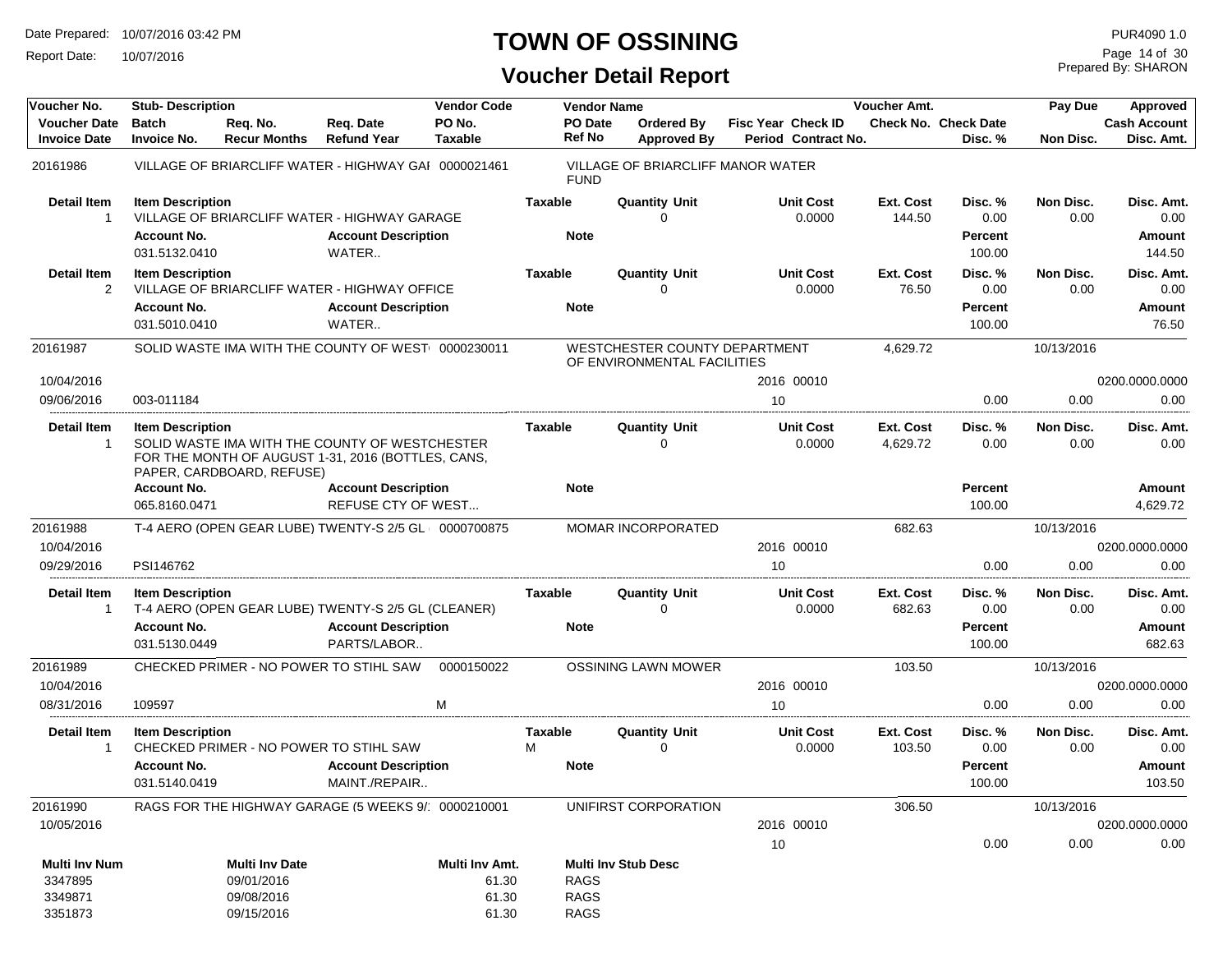Report Date: 10/07/2016

#### **TOWN OF OSSINING**

Prepared By: SHARON Page 15 of 30

| <b>Voucher Date</b><br>PO No.<br>PO Date<br><b>Check No. Check Date</b><br><b>Cash Account</b><br><b>Batch</b><br>Req. No.<br>Req. Date<br>Ordered By<br><b>Fisc Year Check ID</b><br><b>Ref No</b><br><b>Invoice Date</b><br><b>Invoice No.</b><br><b>Recur Months</b><br><b>Refund Year</b><br><b>Taxable</b><br>Period Contract No.<br>Disc. Amt.<br><b>Approved By</b><br>Disc. %<br>Non Disc.<br>20161990<br>RAGS FOR THE HIGHWAY GARAGE (5 WEEKS 9/ 0000210001<br>UNIFIRST CORPORATION<br><b>Multi Inv Num</b><br><b>Multi Inv Stub Desc</b><br><b>Multi Inv Date</b><br>Multi Inv Amt.<br>61.30<br><b>RAGS</b><br>3353871<br>09/22/2016<br><b>RAGS</b><br>3355901<br>09/29/2016<br>61.30<br><b>Quantity Unit</b><br>Non Disc.<br>Detail Item<br><b>Item Description</b><br>Taxable<br><b>Unit Cost</b><br>Ext. Cost<br>Disc. %<br>Disc. Amt.<br>RAGS FOR THE HIGHWAY GARAGE (5 WEEKS 9/1, 9/8, 9/15,<br>61.3000<br>306.50<br>0.00<br>0.00<br>-1<br>5<br>0.00<br>9/22, 8.9/29/2016<br><b>Account No.</b><br><b>Account Description</b><br><b>Note</b><br><b>Percent</b><br>Amount<br>MAINT./REPAIR<br>031.5132.0419<br>100.00<br>306.50<br>REPAIR LAWN WITH CATCH BASIN - 10 GANUNG 0000160701<br>POGACT EXCAVATING, INC<br>20161991<br>40.00<br>10/13/2016<br>10/05/2016<br>2016 00010<br>0200.0000.0000<br>09/16/2016<br>12/15567-954<br>м<br>0.00<br>0.00<br>10<br>0.00<br><b>Quantity Unit</b><br><b>Detail Item</b><br><b>Unit Cost</b><br>Ext. Cost<br>Non Disc.<br><b>Item Description</b><br><b>Taxable</b><br>Disc. %<br>Disc. Amt.<br>0.0000<br>40.00<br>0.00<br>$\overline{1}$<br>REPAIR LAWN WITH CATCH BASIN - 10 GANUNG AND NORD<br>м<br>$\Omega$<br>0.00<br>0.00<br><b>CIRCLE</b><br><b>Account No.</b><br><b>Account Description</b><br><b>Note</b><br><b>Percent</b><br><b>Amount</b><br>031.5110.0447<br>ROAD DRAINAGE<br>100.00<br>40.00<br>YORKTOWN PENNYSAVER CORP.<br>DISPLAY AD FOR ONE WEEK IN PENNYSAVER F( 0000250000<br>20161992<br>62.00<br>10/13/2016<br>0200.0000.0000<br>10/05/2016<br>2016 00010<br>10/04/2016<br>802273<br>0.00<br>10<br>0.00<br>0.00<br><b>Detail Item</b><br><b>Quantity Unit</b><br><b>Unit Cost</b><br>Ext. Cost<br>Disc. %<br>Non Disc.<br><b>Item Description</b><br><b>Taxable</b><br>Disc. Amt.<br>DISPLAY AD FOR ONE WEEK IN PENNYSAVER FOR "TIRE<br>0.0000<br>62.00<br>0.00<br>0.00<br>0.00<br>-1<br>0<br><b>RECYCLING" DAY</b><br><b>Account No.</b><br><b>Account Description</b><br><b>Note</b><br><b>Percent</b><br><b>Amount</b><br>RECYCLING & ENVIRONMENTAL<br>065.8160.0456<br>100.00<br>62.00<br>WASTE DISPOSAL<br>MT. KISCO TRUCK & AUTO PA<br>20161993<br>SUPER 303-4024 - HUB FOR TRUCK 57<br>0000130045<br>46.32<br>10/13/2016<br>10/05/2016<br>2016 00010<br>0200.0000.0000<br>09/28/2016<br>0.00<br>0.00<br>381596<br>10<br>0.00<br>Non Disc.<br><b>Detail Item</b><br><b>Item Description</b><br><b>Quantity Unit</b><br><b>Unit Cost</b><br>Ext. Cost<br>Disc. %<br>Disc. Amt.<br>Taxable<br>SUPER 303-4024 - HUB FOR TRUCK 57<br>0.0000<br>46.32<br>0.00<br>0.00<br>0.00<br>0<br>-1<br><b>Account No.</b><br><b>Account Description</b><br><b>Note</b><br><b>Percent</b><br>Amount<br>031.5130.0449<br>PARTS/LABOR<br>100.00<br>46.32<br>TRUCK 51 - CLEAN AND FLUSH RADIATOR, FLOW 0000162301<br>PUTNAM RADIATOR<br>10/13/2016<br>20161994<br>854.95<br>10/05/2016<br>2016 00010<br>0200.0000.0000<br>09/29/2016<br>0.00<br>0.00<br>450367<br>0.00<br>10<br><b>Detail Item</b><br><b>Item Description</b><br>Taxable<br><b>Unit Cost</b><br>Ext. Cost<br>Disc. %<br>Non Disc.<br><b>Quantity Unit</b><br>Disc. Amt.<br>854.95<br>TRUCK 51 - CLEAN AND FLUSH RADIATOR, FLOW TEST,<br>0.0000<br>0.00<br>0.00<br>0.00<br>-1<br>0<br>REPAIR LEAKS, PRESSURE TEST NEW CHRGD AIR COOLER<br><b>Account No.</b><br><b>Account Description</b><br><b>Note</b><br><b>Percent</b><br>Amount<br>031.5130.0449<br>PARTS/LABOR<br>100.00<br>854.95 | Voucher No. | <b>Stub-Description</b> |  | <b>Vendor Code</b> | <b>Vendor Name</b> | Voucher Amt. | Pay Due | Approved |
|-------------------------------------------------------------------------------------------------------------------------------------------------------------------------------------------------------------------------------------------------------------------------------------------------------------------------------------------------------------------------------------------------------------------------------------------------------------------------------------------------------------------------------------------------------------------------------------------------------------------------------------------------------------------------------------------------------------------------------------------------------------------------------------------------------------------------------------------------------------------------------------------------------------------------------------------------------------------------------------------------------------------------------------------------------------------------------------------------------------------------------------------------------------------------------------------------------------------------------------------------------------------------------------------------------------------------------------------------------------------------------------------------------------------------------------------------------------------------------------------------------------------------------------------------------------------------------------------------------------------------------------------------------------------------------------------------------------------------------------------------------------------------------------------------------------------------------------------------------------------------------------------------------------------------------------------------------------------------------------------------------------------------------------------------------------------------------------------------------------------------------------------------------------------------------------------------------------------------------------------------------------------------------------------------------------------------------------------------------------------------------------------------------------------------------------------------------------------------------------------------------------------------------------------------------------------------------------------------------------------------------------------------------------------------------------------------------------------------------------------------------------------------------------------------------------------------------------------------------------------------------------------------------------------------------------------------------------------------------------------------------------------------------------------------------------------------------------------------------------------------------------------------------------------------------------------------------------------------------------------------------------------------------------------------------------------------------------------------------------------------------------------------------------------------------------------------------------------------------------------------------------------------------------------------------------------------------------------------------------------------------------------------------------------------------------------------------------------------------------------------------------------------------------------------------------------------------------------------------------------------------------------------------------------------|-------------|-------------------------|--|--------------------|--------------------|--------------|---------|----------|
|                                                                                                                                                                                                                                                                                                                                                                                                                                                                                                                                                                                                                                                                                                                                                                                                                                                                                                                                                                                                                                                                                                                                                                                                                                                                                                                                                                                                                                                                                                                                                                                                                                                                                                                                                                                                                                                                                                                                                                                                                                                                                                                                                                                                                                                                                                                                                                                                                                                                                                                                                                                                                                                                                                                                                                                                                                                                                                                                                                                                                                                                                                                                                                                                                                                                                                                                                                                                                                                                                                                                                                                                                                                                                                                                                                                                                                                                                                                         |             |                         |  |                    |                    |              |         |          |
|                                                                                                                                                                                                                                                                                                                                                                                                                                                                                                                                                                                                                                                                                                                                                                                                                                                                                                                                                                                                                                                                                                                                                                                                                                                                                                                                                                                                                                                                                                                                                                                                                                                                                                                                                                                                                                                                                                                                                                                                                                                                                                                                                                                                                                                                                                                                                                                                                                                                                                                                                                                                                                                                                                                                                                                                                                                                                                                                                                                                                                                                                                                                                                                                                                                                                                                                                                                                                                                                                                                                                                                                                                                                                                                                                                                                                                                                                                                         |             |                         |  |                    |                    |              |         |          |
|                                                                                                                                                                                                                                                                                                                                                                                                                                                                                                                                                                                                                                                                                                                                                                                                                                                                                                                                                                                                                                                                                                                                                                                                                                                                                                                                                                                                                                                                                                                                                                                                                                                                                                                                                                                                                                                                                                                                                                                                                                                                                                                                                                                                                                                                                                                                                                                                                                                                                                                                                                                                                                                                                                                                                                                                                                                                                                                                                                                                                                                                                                                                                                                                                                                                                                                                                                                                                                                                                                                                                                                                                                                                                                                                                                                                                                                                                                                         |             |                         |  |                    |                    |              |         |          |
|                                                                                                                                                                                                                                                                                                                                                                                                                                                                                                                                                                                                                                                                                                                                                                                                                                                                                                                                                                                                                                                                                                                                                                                                                                                                                                                                                                                                                                                                                                                                                                                                                                                                                                                                                                                                                                                                                                                                                                                                                                                                                                                                                                                                                                                                                                                                                                                                                                                                                                                                                                                                                                                                                                                                                                                                                                                                                                                                                                                                                                                                                                                                                                                                                                                                                                                                                                                                                                                                                                                                                                                                                                                                                                                                                                                                                                                                                                                         |             |                         |  |                    |                    |              |         |          |
|                                                                                                                                                                                                                                                                                                                                                                                                                                                                                                                                                                                                                                                                                                                                                                                                                                                                                                                                                                                                                                                                                                                                                                                                                                                                                                                                                                                                                                                                                                                                                                                                                                                                                                                                                                                                                                                                                                                                                                                                                                                                                                                                                                                                                                                                                                                                                                                                                                                                                                                                                                                                                                                                                                                                                                                                                                                                                                                                                                                                                                                                                                                                                                                                                                                                                                                                                                                                                                                                                                                                                                                                                                                                                                                                                                                                                                                                                                                         |             |                         |  |                    |                    |              |         |          |
|                                                                                                                                                                                                                                                                                                                                                                                                                                                                                                                                                                                                                                                                                                                                                                                                                                                                                                                                                                                                                                                                                                                                                                                                                                                                                                                                                                                                                                                                                                                                                                                                                                                                                                                                                                                                                                                                                                                                                                                                                                                                                                                                                                                                                                                                                                                                                                                                                                                                                                                                                                                                                                                                                                                                                                                                                                                                                                                                                                                                                                                                                                                                                                                                                                                                                                                                                                                                                                                                                                                                                                                                                                                                                                                                                                                                                                                                                                                         |             |                         |  |                    |                    |              |         |          |
|                                                                                                                                                                                                                                                                                                                                                                                                                                                                                                                                                                                                                                                                                                                                                                                                                                                                                                                                                                                                                                                                                                                                                                                                                                                                                                                                                                                                                                                                                                                                                                                                                                                                                                                                                                                                                                                                                                                                                                                                                                                                                                                                                                                                                                                                                                                                                                                                                                                                                                                                                                                                                                                                                                                                                                                                                                                                                                                                                                                                                                                                                                                                                                                                                                                                                                                                                                                                                                                                                                                                                                                                                                                                                                                                                                                                                                                                                                                         |             |                         |  |                    |                    |              |         |          |
|                                                                                                                                                                                                                                                                                                                                                                                                                                                                                                                                                                                                                                                                                                                                                                                                                                                                                                                                                                                                                                                                                                                                                                                                                                                                                                                                                                                                                                                                                                                                                                                                                                                                                                                                                                                                                                                                                                                                                                                                                                                                                                                                                                                                                                                                                                                                                                                                                                                                                                                                                                                                                                                                                                                                                                                                                                                                                                                                                                                                                                                                                                                                                                                                                                                                                                                                                                                                                                                                                                                                                                                                                                                                                                                                                                                                                                                                                                                         |             |                         |  |                    |                    |              |         |          |
|                                                                                                                                                                                                                                                                                                                                                                                                                                                                                                                                                                                                                                                                                                                                                                                                                                                                                                                                                                                                                                                                                                                                                                                                                                                                                                                                                                                                                                                                                                                                                                                                                                                                                                                                                                                                                                                                                                                                                                                                                                                                                                                                                                                                                                                                                                                                                                                                                                                                                                                                                                                                                                                                                                                                                                                                                                                                                                                                                                                                                                                                                                                                                                                                                                                                                                                                                                                                                                                                                                                                                                                                                                                                                                                                                                                                                                                                                                                         |             |                         |  |                    |                    |              |         |          |
|                                                                                                                                                                                                                                                                                                                                                                                                                                                                                                                                                                                                                                                                                                                                                                                                                                                                                                                                                                                                                                                                                                                                                                                                                                                                                                                                                                                                                                                                                                                                                                                                                                                                                                                                                                                                                                                                                                                                                                                                                                                                                                                                                                                                                                                                                                                                                                                                                                                                                                                                                                                                                                                                                                                                                                                                                                                                                                                                                                                                                                                                                                                                                                                                                                                                                                                                                                                                                                                                                                                                                                                                                                                                                                                                                                                                                                                                                                                         |             |                         |  |                    |                    |              |         |          |
|                                                                                                                                                                                                                                                                                                                                                                                                                                                                                                                                                                                                                                                                                                                                                                                                                                                                                                                                                                                                                                                                                                                                                                                                                                                                                                                                                                                                                                                                                                                                                                                                                                                                                                                                                                                                                                                                                                                                                                                                                                                                                                                                                                                                                                                                                                                                                                                                                                                                                                                                                                                                                                                                                                                                                                                                                                                                                                                                                                                                                                                                                                                                                                                                                                                                                                                                                                                                                                                                                                                                                                                                                                                                                                                                                                                                                                                                                                                         |             |                         |  |                    |                    |              |         |          |
|                                                                                                                                                                                                                                                                                                                                                                                                                                                                                                                                                                                                                                                                                                                                                                                                                                                                                                                                                                                                                                                                                                                                                                                                                                                                                                                                                                                                                                                                                                                                                                                                                                                                                                                                                                                                                                                                                                                                                                                                                                                                                                                                                                                                                                                                                                                                                                                                                                                                                                                                                                                                                                                                                                                                                                                                                                                                                                                                                                                                                                                                                                                                                                                                                                                                                                                                                                                                                                                                                                                                                                                                                                                                                                                                                                                                                                                                                                                         |             |                         |  |                    |                    |              |         |          |
|                                                                                                                                                                                                                                                                                                                                                                                                                                                                                                                                                                                                                                                                                                                                                                                                                                                                                                                                                                                                                                                                                                                                                                                                                                                                                                                                                                                                                                                                                                                                                                                                                                                                                                                                                                                                                                                                                                                                                                                                                                                                                                                                                                                                                                                                                                                                                                                                                                                                                                                                                                                                                                                                                                                                                                                                                                                                                                                                                                                                                                                                                                                                                                                                                                                                                                                                                                                                                                                                                                                                                                                                                                                                                                                                                                                                                                                                                                                         |             |                         |  |                    |                    |              |         |          |
|                                                                                                                                                                                                                                                                                                                                                                                                                                                                                                                                                                                                                                                                                                                                                                                                                                                                                                                                                                                                                                                                                                                                                                                                                                                                                                                                                                                                                                                                                                                                                                                                                                                                                                                                                                                                                                                                                                                                                                                                                                                                                                                                                                                                                                                                                                                                                                                                                                                                                                                                                                                                                                                                                                                                                                                                                                                                                                                                                                                                                                                                                                                                                                                                                                                                                                                                                                                                                                                                                                                                                                                                                                                                                                                                                                                                                                                                                                                         |             |                         |  |                    |                    |              |         |          |
|                                                                                                                                                                                                                                                                                                                                                                                                                                                                                                                                                                                                                                                                                                                                                                                                                                                                                                                                                                                                                                                                                                                                                                                                                                                                                                                                                                                                                                                                                                                                                                                                                                                                                                                                                                                                                                                                                                                                                                                                                                                                                                                                                                                                                                                                                                                                                                                                                                                                                                                                                                                                                                                                                                                                                                                                                                                                                                                                                                                                                                                                                                                                                                                                                                                                                                                                                                                                                                                                                                                                                                                                                                                                                                                                                                                                                                                                                                                         |             |                         |  |                    |                    |              |         |          |
|                                                                                                                                                                                                                                                                                                                                                                                                                                                                                                                                                                                                                                                                                                                                                                                                                                                                                                                                                                                                                                                                                                                                                                                                                                                                                                                                                                                                                                                                                                                                                                                                                                                                                                                                                                                                                                                                                                                                                                                                                                                                                                                                                                                                                                                                                                                                                                                                                                                                                                                                                                                                                                                                                                                                                                                                                                                                                                                                                                                                                                                                                                                                                                                                                                                                                                                                                                                                                                                                                                                                                                                                                                                                                                                                                                                                                                                                                                                         |             |                         |  |                    |                    |              |         |          |
|                                                                                                                                                                                                                                                                                                                                                                                                                                                                                                                                                                                                                                                                                                                                                                                                                                                                                                                                                                                                                                                                                                                                                                                                                                                                                                                                                                                                                                                                                                                                                                                                                                                                                                                                                                                                                                                                                                                                                                                                                                                                                                                                                                                                                                                                                                                                                                                                                                                                                                                                                                                                                                                                                                                                                                                                                                                                                                                                                                                                                                                                                                                                                                                                                                                                                                                                                                                                                                                                                                                                                                                                                                                                                                                                                                                                                                                                                                                         |             |                         |  |                    |                    |              |         |          |
|                                                                                                                                                                                                                                                                                                                                                                                                                                                                                                                                                                                                                                                                                                                                                                                                                                                                                                                                                                                                                                                                                                                                                                                                                                                                                                                                                                                                                                                                                                                                                                                                                                                                                                                                                                                                                                                                                                                                                                                                                                                                                                                                                                                                                                                                                                                                                                                                                                                                                                                                                                                                                                                                                                                                                                                                                                                                                                                                                                                                                                                                                                                                                                                                                                                                                                                                                                                                                                                                                                                                                                                                                                                                                                                                                                                                                                                                                                                         |             |                         |  |                    |                    |              |         |          |
|                                                                                                                                                                                                                                                                                                                                                                                                                                                                                                                                                                                                                                                                                                                                                                                                                                                                                                                                                                                                                                                                                                                                                                                                                                                                                                                                                                                                                                                                                                                                                                                                                                                                                                                                                                                                                                                                                                                                                                                                                                                                                                                                                                                                                                                                                                                                                                                                                                                                                                                                                                                                                                                                                                                                                                                                                                                                                                                                                                                                                                                                                                                                                                                                                                                                                                                                                                                                                                                                                                                                                                                                                                                                                                                                                                                                                                                                                                                         |             |                         |  |                    |                    |              |         |          |
|                                                                                                                                                                                                                                                                                                                                                                                                                                                                                                                                                                                                                                                                                                                                                                                                                                                                                                                                                                                                                                                                                                                                                                                                                                                                                                                                                                                                                                                                                                                                                                                                                                                                                                                                                                                                                                                                                                                                                                                                                                                                                                                                                                                                                                                                                                                                                                                                                                                                                                                                                                                                                                                                                                                                                                                                                                                                                                                                                                                                                                                                                                                                                                                                                                                                                                                                                                                                                                                                                                                                                                                                                                                                                                                                                                                                                                                                                                                         |             |                         |  |                    |                    |              |         |          |
|                                                                                                                                                                                                                                                                                                                                                                                                                                                                                                                                                                                                                                                                                                                                                                                                                                                                                                                                                                                                                                                                                                                                                                                                                                                                                                                                                                                                                                                                                                                                                                                                                                                                                                                                                                                                                                                                                                                                                                                                                                                                                                                                                                                                                                                                                                                                                                                                                                                                                                                                                                                                                                                                                                                                                                                                                                                                                                                                                                                                                                                                                                                                                                                                                                                                                                                                                                                                                                                                                                                                                                                                                                                                                                                                                                                                                                                                                                                         |             |                         |  |                    |                    |              |         |          |
|                                                                                                                                                                                                                                                                                                                                                                                                                                                                                                                                                                                                                                                                                                                                                                                                                                                                                                                                                                                                                                                                                                                                                                                                                                                                                                                                                                                                                                                                                                                                                                                                                                                                                                                                                                                                                                                                                                                                                                                                                                                                                                                                                                                                                                                                                                                                                                                                                                                                                                                                                                                                                                                                                                                                                                                                                                                                                                                                                                                                                                                                                                                                                                                                                                                                                                                                                                                                                                                                                                                                                                                                                                                                                                                                                                                                                                                                                                                         |             |                         |  |                    |                    |              |         |          |
|                                                                                                                                                                                                                                                                                                                                                                                                                                                                                                                                                                                                                                                                                                                                                                                                                                                                                                                                                                                                                                                                                                                                                                                                                                                                                                                                                                                                                                                                                                                                                                                                                                                                                                                                                                                                                                                                                                                                                                                                                                                                                                                                                                                                                                                                                                                                                                                                                                                                                                                                                                                                                                                                                                                                                                                                                                                                                                                                                                                                                                                                                                                                                                                                                                                                                                                                                                                                                                                                                                                                                                                                                                                                                                                                                                                                                                                                                                                         |             |                         |  |                    |                    |              |         |          |
|                                                                                                                                                                                                                                                                                                                                                                                                                                                                                                                                                                                                                                                                                                                                                                                                                                                                                                                                                                                                                                                                                                                                                                                                                                                                                                                                                                                                                                                                                                                                                                                                                                                                                                                                                                                                                                                                                                                                                                                                                                                                                                                                                                                                                                                                                                                                                                                                                                                                                                                                                                                                                                                                                                                                                                                                                                                                                                                                                                                                                                                                                                                                                                                                                                                                                                                                                                                                                                                                                                                                                                                                                                                                                                                                                                                                                                                                                                                         |             |                         |  |                    |                    |              |         |          |
|                                                                                                                                                                                                                                                                                                                                                                                                                                                                                                                                                                                                                                                                                                                                                                                                                                                                                                                                                                                                                                                                                                                                                                                                                                                                                                                                                                                                                                                                                                                                                                                                                                                                                                                                                                                                                                                                                                                                                                                                                                                                                                                                                                                                                                                                                                                                                                                                                                                                                                                                                                                                                                                                                                                                                                                                                                                                                                                                                                                                                                                                                                                                                                                                                                                                                                                                                                                                                                                                                                                                                                                                                                                                                                                                                                                                                                                                                                                         |             |                         |  |                    |                    |              |         |          |
|                                                                                                                                                                                                                                                                                                                                                                                                                                                                                                                                                                                                                                                                                                                                                                                                                                                                                                                                                                                                                                                                                                                                                                                                                                                                                                                                                                                                                                                                                                                                                                                                                                                                                                                                                                                                                                                                                                                                                                                                                                                                                                                                                                                                                                                                                                                                                                                                                                                                                                                                                                                                                                                                                                                                                                                                                                                                                                                                                                                                                                                                                                                                                                                                                                                                                                                                                                                                                                                                                                                                                                                                                                                                                                                                                                                                                                                                                                                         |             |                         |  |                    |                    |              |         |          |
|                                                                                                                                                                                                                                                                                                                                                                                                                                                                                                                                                                                                                                                                                                                                                                                                                                                                                                                                                                                                                                                                                                                                                                                                                                                                                                                                                                                                                                                                                                                                                                                                                                                                                                                                                                                                                                                                                                                                                                                                                                                                                                                                                                                                                                                                                                                                                                                                                                                                                                                                                                                                                                                                                                                                                                                                                                                                                                                                                                                                                                                                                                                                                                                                                                                                                                                                                                                                                                                                                                                                                                                                                                                                                                                                                                                                                                                                                                                         |             |                         |  |                    |                    |              |         |          |
|                                                                                                                                                                                                                                                                                                                                                                                                                                                                                                                                                                                                                                                                                                                                                                                                                                                                                                                                                                                                                                                                                                                                                                                                                                                                                                                                                                                                                                                                                                                                                                                                                                                                                                                                                                                                                                                                                                                                                                                                                                                                                                                                                                                                                                                                                                                                                                                                                                                                                                                                                                                                                                                                                                                                                                                                                                                                                                                                                                                                                                                                                                                                                                                                                                                                                                                                                                                                                                                                                                                                                                                                                                                                                                                                                                                                                                                                                                                         |             |                         |  |                    |                    |              |         |          |
|                                                                                                                                                                                                                                                                                                                                                                                                                                                                                                                                                                                                                                                                                                                                                                                                                                                                                                                                                                                                                                                                                                                                                                                                                                                                                                                                                                                                                                                                                                                                                                                                                                                                                                                                                                                                                                                                                                                                                                                                                                                                                                                                                                                                                                                                                                                                                                                                                                                                                                                                                                                                                                                                                                                                                                                                                                                                                                                                                                                                                                                                                                                                                                                                                                                                                                                                                                                                                                                                                                                                                                                                                                                                                                                                                                                                                                                                                                                         |             |                         |  |                    |                    |              |         |          |
|                                                                                                                                                                                                                                                                                                                                                                                                                                                                                                                                                                                                                                                                                                                                                                                                                                                                                                                                                                                                                                                                                                                                                                                                                                                                                                                                                                                                                                                                                                                                                                                                                                                                                                                                                                                                                                                                                                                                                                                                                                                                                                                                                                                                                                                                                                                                                                                                                                                                                                                                                                                                                                                                                                                                                                                                                                                                                                                                                                                                                                                                                                                                                                                                                                                                                                                                                                                                                                                                                                                                                                                                                                                                                                                                                                                                                                                                                                                         |             |                         |  |                    |                    |              |         |          |
|                                                                                                                                                                                                                                                                                                                                                                                                                                                                                                                                                                                                                                                                                                                                                                                                                                                                                                                                                                                                                                                                                                                                                                                                                                                                                                                                                                                                                                                                                                                                                                                                                                                                                                                                                                                                                                                                                                                                                                                                                                                                                                                                                                                                                                                                                                                                                                                                                                                                                                                                                                                                                                                                                                                                                                                                                                                                                                                                                                                                                                                                                                                                                                                                                                                                                                                                                                                                                                                                                                                                                                                                                                                                                                                                                                                                                                                                                                                         |             |                         |  |                    |                    |              |         |          |
|                                                                                                                                                                                                                                                                                                                                                                                                                                                                                                                                                                                                                                                                                                                                                                                                                                                                                                                                                                                                                                                                                                                                                                                                                                                                                                                                                                                                                                                                                                                                                                                                                                                                                                                                                                                                                                                                                                                                                                                                                                                                                                                                                                                                                                                                                                                                                                                                                                                                                                                                                                                                                                                                                                                                                                                                                                                                                                                                                                                                                                                                                                                                                                                                                                                                                                                                                                                                                                                                                                                                                                                                                                                                                                                                                                                                                                                                                                                         |             |                         |  |                    |                    |              |         |          |
|                                                                                                                                                                                                                                                                                                                                                                                                                                                                                                                                                                                                                                                                                                                                                                                                                                                                                                                                                                                                                                                                                                                                                                                                                                                                                                                                                                                                                                                                                                                                                                                                                                                                                                                                                                                                                                                                                                                                                                                                                                                                                                                                                                                                                                                                                                                                                                                                                                                                                                                                                                                                                                                                                                                                                                                                                                                                                                                                                                                                                                                                                                                                                                                                                                                                                                                                                                                                                                                                                                                                                                                                                                                                                                                                                                                                                                                                                                                         |             |                         |  |                    |                    |              |         |          |
|                                                                                                                                                                                                                                                                                                                                                                                                                                                                                                                                                                                                                                                                                                                                                                                                                                                                                                                                                                                                                                                                                                                                                                                                                                                                                                                                                                                                                                                                                                                                                                                                                                                                                                                                                                                                                                                                                                                                                                                                                                                                                                                                                                                                                                                                                                                                                                                                                                                                                                                                                                                                                                                                                                                                                                                                                                                                                                                                                                                                                                                                                                                                                                                                                                                                                                                                                                                                                                                                                                                                                                                                                                                                                                                                                                                                                                                                                                                         |             |                         |  |                    |                    |              |         |          |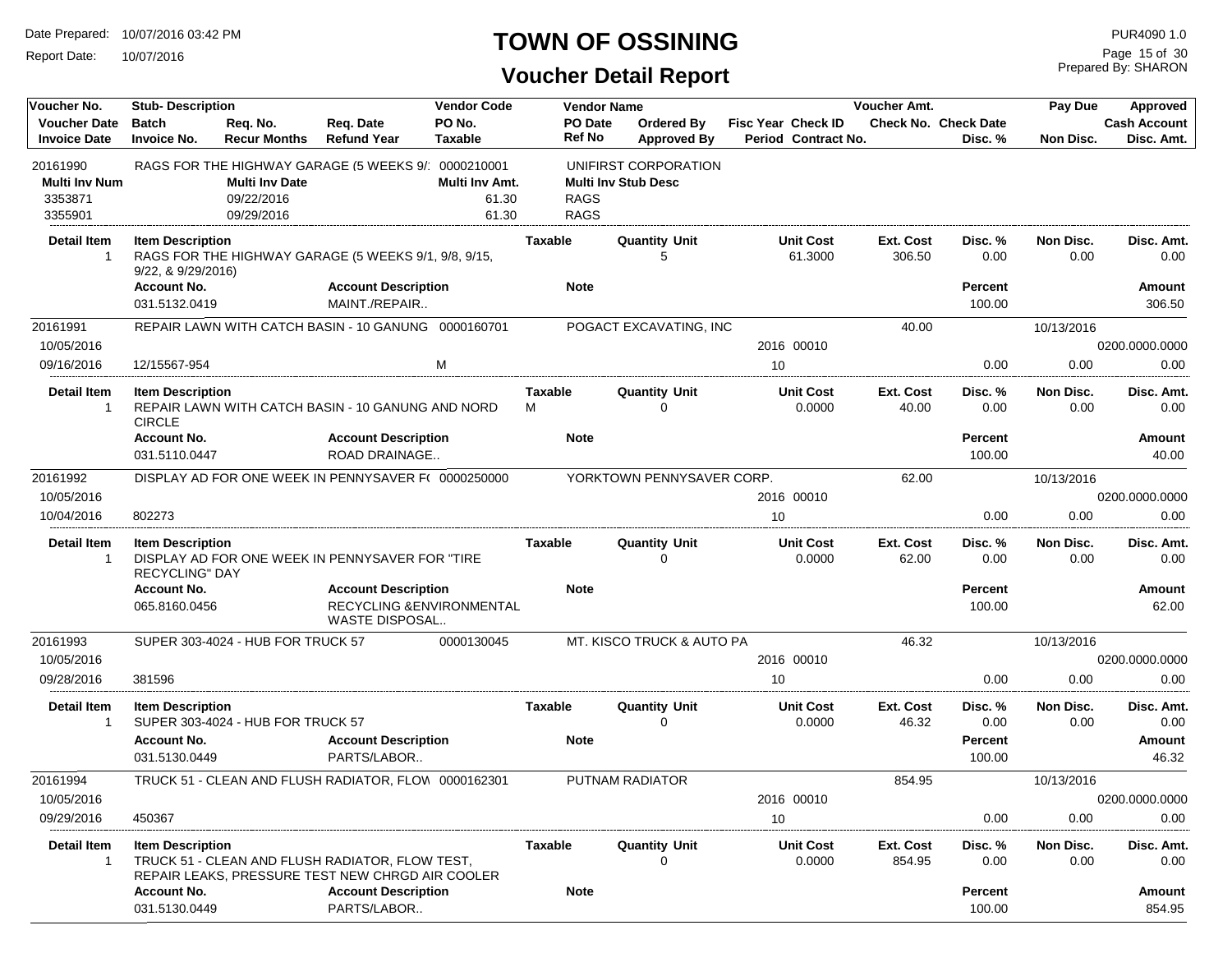Report Date: 10/07/2016

#### **TOWN OF OSSINING**

## **Voucher Detail Report**

Prepared By: SHARON Page 16 of 30

| Voucher No.                                | <b>Stub-Description</b>                                        |                                     |                                                                                          | <b>Vendor Code</b>          |                               | <b>Vendor Name</b> |                                     |                                                                             | Voucher Amt.               |                                        | Pay Due           | Approved                               |
|--------------------------------------------|----------------------------------------------------------------|-------------------------------------|------------------------------------------------------------------------------------------|-----------------------------|-------------------------------|--------------------|-------------------------------------|-----------------------------------------------------------------------------|----------------------------|----------------------------------------|-------------------|----------------------------------------|
| <b>Voucher Date</b><br><b>Invoice Date</b> | <b>Batch</b><br><b>Invoice No.</b>                             | Reg. No.<br><b>Recur Months</b>     | Reg. Date<br><b>Refund Year</b>                                                          | PO No.<br><b>Taxable</b>    | PO Date<br><b>Ref No</b>      |                    | Ordered By<br><b>Approved By</b>    | Fisc Year Check ID<br>Period Contract No.                                   |                            | <b>Check No. Check Date</b><br>Disc. % | <b>Non Disc.</b>  | <b>Cash Account</b><br>Disc. Amt.      |
| 20161995                                   |                                                                |                                     | VACTOR JET RODDER SERVICE TO PERFORM CI 0000060018                                       |                             |                               |                    | FRED A. COOK JR., INC.              |                                                                             | 3,480.00                   |                                        | 10/13/2016        |                                        |
| 10/05/2016                                 |                                                                |                                     |                                                                                          |                             |                               |                    |                                     | 2016 00010                                                                  |                            |                                        |                   | 0200.0000.0000                         |
| 09/13/2016                                 | 57648                                                          |                                     |                                                                                          | M                           |                               |                    |                                     | 10                                                                          |                            | 0.00                                   | 0.00              | 0.00                                   |
| <b>Detail Item</b><br>1                    | <b>Item Description</b><br>PUMP STATIONS 9/9/2016              |                                     | VACTOR JET RODDER SERVICE TO PERFORM CLEANING OF                                         |                             | <b>Taxable</b><br>M           |                    | <b>Quantity Unit</b><br>$\Omega$    | <b>Unit Cost</b><br>0.0000                                                  | Ext. Cost<br>3,480.00      | Disc. %<br>0.00                        | Non Disc.<br>0.00 | Disc. Amt.<br>0.00                     |
|                                            | <b>Account No.</b><br>045.8120.0419                            |                                     | <b>Account Description</b><br>MAINT./REPAIR                                              |                             | <b>Note</b>                   |                    |                                     |                                                                             |                            | <b>Percent</b><br>100.00               |                   | Amount<br>3,480.00                     |
|                                            |                                                                |                                     |                                                                                          |                             |                               |                    |                                     |                                                                             |                            |                                        |                   |                                        |
| 20161996<br>10/05/2016                     |                                                                |                                     | TOWN CHARGE FOR THE MONTH OF OCTOBER: 0000190041                                         |                             |                               |                    | <b>SPCA OF WESTCHESTER</b>          | 2016 00010                                                                  | 970.98                     |                                        | 10/13/2016        | 0200.0000.0000                         |
| 10/20/2016                                 | 10032016                                                       |                                     |                                                                                          |                             |                               |                    |                                     | 10                                                                          |                            | 0.00                                   | 0.00              | 0.00                                   |
| <b>Detail Item</b><br>$\mathbf{1}$         | <b>Item Description</b><br><b>Account No.</b><br>020.3510.0445 |                                     | TOWN CHARGE FOR THE MONTH OF OCTOBER 2016<br><b>Account Description</b><br>SPCA CONTRACT |                             | <b>Taxable</b><br><b>Note</b> |                    | <b>Quantity Unit</b><br>$\mathbf 0$ | <b>Unit Cost</b><br>0.0000                                                  | <b>Ext. Cost</b><br>970.98 | Disc. %<br>0.00<br>Percent<br>100.00   | Non Disc.<br>0.00 | Disc. Amt.<br>0.00<br>Amount<br>970.98 |
| 20161997                                   |                                                                |                                     | STORAGE OF VOTING MACHINES OCTOBER 201( 0000130013                                       |                             |                               |                    | MANY'S WAREHOUSE & STORAGE INC      |                                                                             | 820.00                     |                                        | 10/13/2016        |                                        |
| 10/05/2016                                 |                                                                |                                     |                                                                                          |                             |                               |                    |                                     | 2016 00010                                                                  |                            |                                        |                   | 0200.0000.0000                         |
| 10/01/2016                                 | 6968                                                           |                                     |                                                                                          |                             |                               |                    |                                     | 10                                                                          |                            | 0.00                                   | 0.00              | 0.00                                   |
| <b>Detail Item</b><br>$\mathbf{1}$         | <b>Item Description</b>                                        |                                     | STORAGE OF VOTING MACHINES OCTOBER 2016                                                  |                             | <b>Taxable</b>                |                    | <b>Quantity Unit</b><br>$\Omega$    | <b>Unit Cost</b><br>0.0000                                                  | Ext. Cost<br>820.00        | Disc. %<br>0.00                        | Non Disc.<br>0.00 | Disc. Amt.<br>0.00                     |
|                                            | Account No.<br>010.1450.0432                                   |                                     | <b>Account Description</b><br>CARTING/LIGHT                                              |                             | <b>Note</b>                   |                    |                                     |                                                                             |                            | Percent<br>100.00                      |                   | <b>Amount</b><br>820.00                |
| 20161998                                   |                                                                |                                     | TAX CERTIORARI REFUND FOR 32 CEDAR LN FO 0000270301                                      |                             | P.C.                          |                    | GRIFFIN, COOGAN SULZER & HORGAN,    |                                                                             | 52,927.85                  |                                        | 10/11/2016        |                                        |
| 10/06/2016                                 |                                                                |                                     |                                                                                          |                             |                               |                    |                                     | 2016 00010                                                                  |                            | 97406 10/06/2016                       |                   | 0200.0000.0000                         |
|                                            |                                                                |                                     |                                                                                          |                             |                               |                    |                                     | 10                                                                          |                            | 0.00                                   | 0.00              | 0.00                                   |
| Prepaid                                    |                                                                |                                     |                                                                                          |                             |                               |                    |                                     |                                                                             |                            |                                        |                   |                                        |
| <b>Multi Inv Num</b><br>2010               |                                                                | <b>Multi Inv Date</b><br>01/01/2010 |                                                                                          | Multi Inv Amt.<br>12,803.57 | 2009                          |                    | <b>Multi Inv Stub Desc</b>          | TAX CERTIORARI REFUND FOR 32 CEDAR LN 89.07-003-0069 TAX YEAR 2010/ASSMT YR |                            |                                        |                   |                                        |
| 2011                                       |                                                                | 01/01/2011                          |                                                                                          | 8,947.96                    |                               |                    |                                     | TAX CERTIORARI REFUND FOR 32 CEDAR LN 89.07-003-0069 TAX YEAR 2011/ASSMT YR |                            |                                        |                   |                                        |
| 2012                                       |                                                                | 01/01/2012                          |                                                                                          | 7,044.10                    | 2010                          |                    |                                     | TAX CERTIORARI REFUND FOR 32 CEDAR LN 89.07-003-0069 TAX YEAR 2012/ASSMT YR |                            |                                        |                   |                                        |
| 2013                                       |                                                                | 01/01/2013                          |                                                                                          | 5,654.95                    | 2011<br>2012                  |                    |                                     | TAX CERTIORARI REFUND FOR 32 CEDAR LN 89.07-003-0069 TAX YEAR 2013/ASSMT YR |                            |                                        |                   |                                        |
| 2014                                       |                                                                | 01/01/2014                          |                                                                                          | 4,539.43                    | 2013                          |                    |                                     | TAX CERTIORARI REFUND FOR 32 CEDAR LN 89.07-003-0069 TAX YEAR 2014/ASSMT YR |                            |                                        |                   |                                        |
| 2015                                       |                                                                | 01/01/2015                          |                                                                                          | 5,953.06                    | 2014                          |                    |                                     | TAX CERTIORARI REFUND FOR 32 CEDAR LN 89.07-003-0069 TAX YEAR 2015/ASSMT YR |                            |                                        |                   |                                        |
| 2016                                       |                                                                | 01/01/2016                          |                                                                                          | 7,984.78                    | 2015                          |                    |                                     | TAX CERTIORARI REFUND FOR 32 CEDAR LN 89.07-003-0069 TAX YEAR 2016/ASSMT YR |                            |                                        |                   |                                        |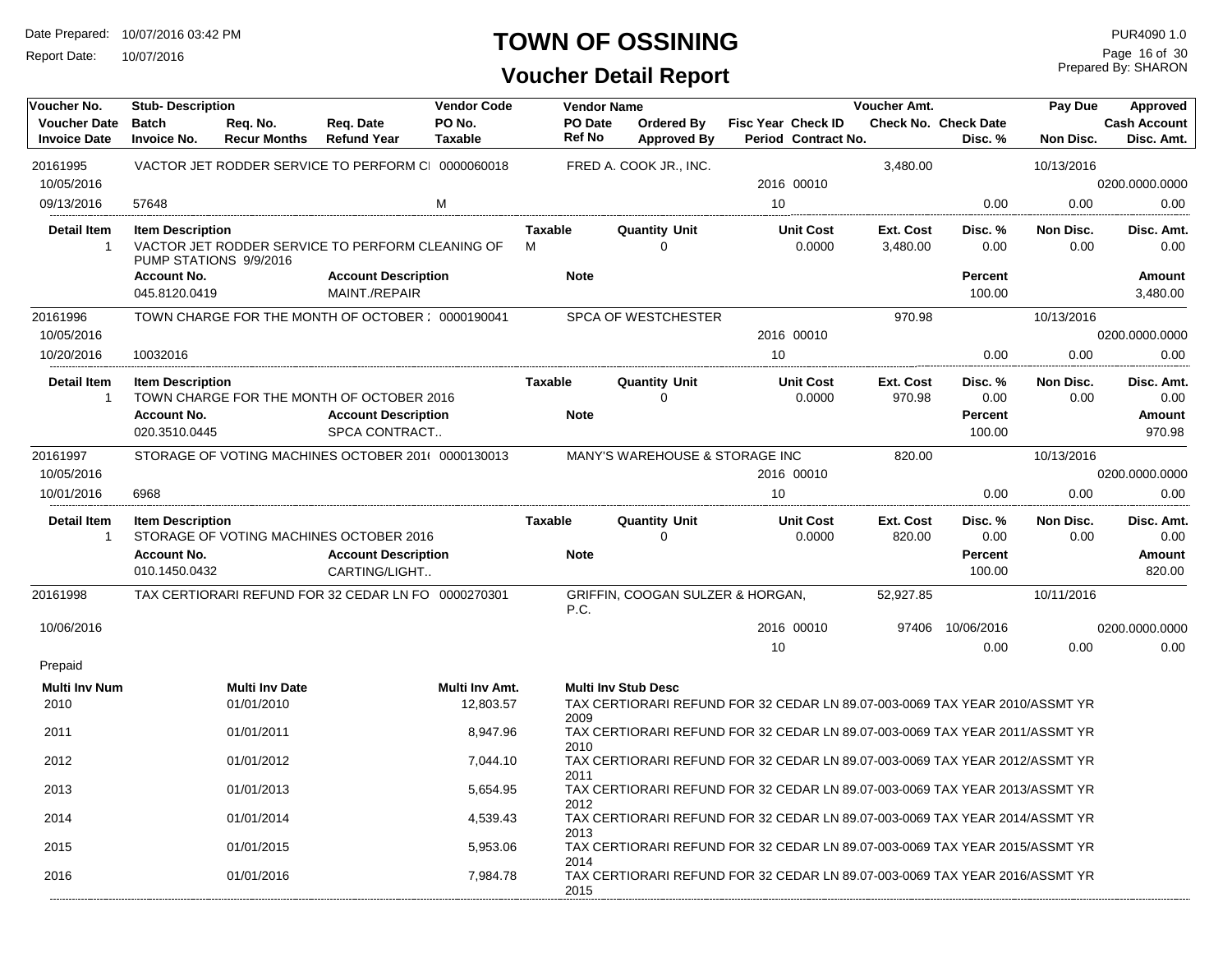Report Date: 10/07/2016

## **TOWN OF OSSINING**

Prepared By: SHARON Page 17 of 30

| Voucher No.                                | <b>Stub-Description</b>            |                                     |                                                                                                       | <b>Vendor Code</b>       |                          | <b>Vendor Name</b>                      |                    |                                | Voucher Amt.           |                                        | Pay Due           | Approved                   |
|--------------------------------------------|------------------------------------|-------------------------------------|-------------------------------------------------------------------------------------------------------|--------------------------|--------------------------|-----------------------------------------|--------------------|--------------------------------|------------------------|----------------------------------------|-------------------|----------------------------|
| <b>Voucher Date</b><br><b>Invoice Date</b> | <b>Batch</b><br><b>Invoice No.</b> | Req. No.<br><b>Recur Months</b>     | Req. Date<br><b>Refund Year</b>                                                                       | PO No.<br><b>Taxable</b> | PO Date<br><b>Ref No</b> | <b>Ordered By</b><br><b>Approved By</b> | Fisc Year Check ID | Period Contract No.            |                        | <b>Check No. Check Date</b><br>Disc. % | Non Disc.         | Cash Account<br>Disc. Amt. |
| 20161998                                   |                                    |                                     | TAX CERTIORARI REFUND FOR 32 CEDAR LN FO 0000270301                                                   |                          | P.C.                     | GRIFFIN, COOGAN SULZER & HORGAN,        |                    |                                |                        |                                        |                   |                            |
| <b>Detail Item</b><br>-1                   | <b>Item Description</b><br>0069    |                                     | TAX CERTIORARI REFUND FOR 32 CEDAR LN FOR TAX<br>YEARS 2010-2016 (ASSESSMENT YRS 2009-2015) 89.07-03- |                          | <b>Taxable</b>           | <b>Quantity Unit</b><br>$\Omega$        |                    | <b>Unit Cost</b><br>0.0000     | Ext. Cost<br>52,927.85 | Disc. %<br>0.00                        | Non Disc.<br>0.00 | Disc. Amt.<br>0.00         |
|                                            | <b>Account No.</b>                 |                                     | <b>Account Description</b>                                                                            |                          | <b>Note</b>              |                                         |                    |                                |                        | <b>Percent</b>                         |                   | Amount                     |
|                                            | 020.1930.0438                      |                                     | <b>JUDGEMENTS AND CLAIMS</b>                                                                          |                          |                          |                                         |                    |                                |                        |                                        |                   | 19,770.35                  |
|                                            | 020.0020.1001                      |                                     | REAL PROPERTY TAXES                                                                                   |                          |                          |                                         |                    |                                |                        |                                        |                   | 3,337.09                   |
|                                            | 031.1930.0438                      |                                     | JUDGEMENTS AND CLAIMS                                                                                 |                          |                          |                                         |                    |                                |                        |                                        |                   | 15,132.93                  |
|                                            | 031.0031.1001                      |                                     | REAL PROPERTY TAXES                                                                                   |                          |                          |                                         |                    |                                |                        |                                        |                   | 2,723.48                   |
|                                            | 045.1930.0438                      |                                     | JUDGEMENTS AND CLAIMS                                                                                 |                          |                          |                                         |                    |                                |                        |                                        |                   | 1,825.23                   |
|                                            | 045.0045.1001                      |                                     | <b>REAL PROPERTY TAXES</b>                                                                            |                          |                          |                                         |                    |                                |                        |                                        |                   | 240.34                     |
|                                            | 050.1930.0438                      |                                     | <b>JUDGEMENTS AND CLAIMS</b>                                                                          |                          |                          |                                         |                    |                                |                        |                                        |                   | 152.06                     |
|                                            | 050.0050.1001                      |                                     | REAL PROPERTY TAXES                                                                                   |                          |                          |                                         |                    |                                |                        |                                        |                   | 55.03                      |
|                                            | 063.1930.0438                      |                                     | JUDGEMENTS AND CLAIMS                                                                                 |                          |                          |                                         |                    |                                |                        |                                        |                   | 456.07                     |
|                                            | 063.0063.1001<br>064.1930.0438     |                                     | REAL PROPERTY TAXES<br><b>JUDGEMENTS AND CLAIMS</b>                                                   |                          |                          |                                         |                    |                                |                        |                                        |                   | 97.07<br>3,993.11          |
|                                            | 064.0064.1001                      |                                     | <b>REAL PROPERTY TAXES</b>                                                                            |                          |                          |                                         |                    |                                |                        |                                        |                   | 789.65                     |
|                                            | 065.1930.0438                      |                                     | JUDGEMENTS AND CLAIMS                                                                                 |                          |                          |                                         |                    |                                |                        |                                        |                   | 3,702.10                   |
|                                            | 065.0065.1001                      |                                     | <b>REAL PROPERTY TAXES</b>                                                                            |                          |                          |                                         |                    |                                |                        |                                        |                   | 653.34                     |
| 20161999                                   |                                    | SPECIAL COUNSEL-SEPTEMBER 2016      |                                                                                                       | 0000701460               |                          | LEAVITT LEGAL, PLLC                     |                    |                                | 1,917.00               |                                        | 10/13/2016        |                            |
| 10/07/2016                                 |                                    |                                     |                                                                                                       |                          |                          |                                         |                    | 2016 00010                     |                        |                                        |                   | 0200.0000.0000             |
| 10/06/2016                                 | 10062016                           |                                     |                                                                                                       | A                        |                          |                                         | 10                 |                                |                        | 0.00                                   | 0.00              | 0.00                       |
| <b>Detail Item</b><br>-1                   | <b>Item Description</b>            | SPECIAL COUNSEL-SEPTEMBER 2016      |                                                                                                       |                          | Taxable<br>Α             | <b>Quantity Unit</b>                    |                    | <b>Unit Cost</b><br>1,917.0000 | Ext. Cost<br>1,917.00  | Disc. %<br>0.00                        | Non Disc.<br>0.00 | Disc. Amt.<br>0.00         |
|                                            | <b>Account No.</b>                 |                                     | <b>Account Description</b>                                                                            |                          | <b>Note</b>              |                                         |                    |                                |                        | <b>Percent</b>                         |                   | Amount                     |
|                                            | 010.1420.0426                      |                                     | <b>SPECIAL COUNSEL</b>                                                                                |                          |                          |                                         |                    |                                |                        | 65.00                                  |                   | 1,246.05                   |
|                                            | 020.1420.0426                      |                                     | SPECIAL COUNSEL                                                                                       |                          |                          |                                         |                    |                                |                        | 35.00                                  |                   | 670.95                     |
| 20162000                                   |                                    | MONTHLY RETAINER FOR SEPTEMBER 2016 |                                                                                                       | 0000701465               |                          | SILVERBERG ZALANTIS, LLP                |                    |                                | 4,500.00               |                                        | 10/13/2016        |                            |
| 10/07/2016                                 |                                    |                                     |                                                                                                       |                          |                          |                                         |                    | 2016 00010                     |                        |                                        |                   | 0200.0000.0000             |
| 10/04/2016                                 | 10042016                           |                                     |                                                                                                       | A                        |                          |                                         | 10                 |                                |                        | 0.00                                   | 0.00              | 0.00                       |
| <b>Detail Item</b><br>-1                   | <b>Item Description</b>            | MONTHLY RETAINER FOR SEPTEMBER 2016 |                                                                                                       |                          | Taxable<br>Α             | <b>Quantity Unit</b>                    |                    | <b>Unit Cost</b><br>4,500.0000 | Ext. Cost<br>4,500.00  | Disc. %<br>0.00                        | Non Disc.<br>0.00 | Disc. Amt.<br>0.00         |
|                                            | <b>Account No.</b>                 |                                     | <b>Account Description</b>                                                                            |                          | <b>Note</b>              |                                         |                    |                                |                        | Percent                                |                   | Amount                     |
|                                            | 010.1420.0426                      |                                     | SPECIAL COUNSEL                                                                                       |                          |                          |                                         |                    |                                |                        | 65.00                                  |                   | 2.925.00                   |
|                                            | 020.1420.0426                      |                                     | SPECIAL COUNSEL                                                                                       |                          |                          |                                         |                    |                                |                        | 35.00                                  |                   | 1,575.00                   |
| 20162001                                   |                                    | SENIOR SERVICES FAX 9/28-10/27      |                                                                                                       | 0000220156               | <b>VERIZON</b>           |                                         |                    |                                | 25.72                  |                                        | 10/13/2016        |                            |
| 10/07/2016                                 |                                    |                                     |                                                                                                       |                          |                          |                                         |                    | 2016 00010                     |                        |                                        |                   | 0200.0000.0000             |
| 09/28/2016                                 | 09282016                           |                                     |                                                                                                       |                          |                          |                                         | 10                 |                                |                        | 0.00                                   | 0.00              | 0.00                       |
| Detail Item<br>$\mathbf 1$                 | <b>Item Description</b>            | SENIOR SERVICES FAX 9/28-10/27      |                                                                                                       |                          | Taxable                  | <b>Quantity Unit</b>                    |                    | <b>Unit Cost</b><br>25.7200    | Ext. Cost<br>25.72     | Disc. %<br>0.00                        | Non Disc.<br>0.00 | Disc. Amt.<br>0.00         |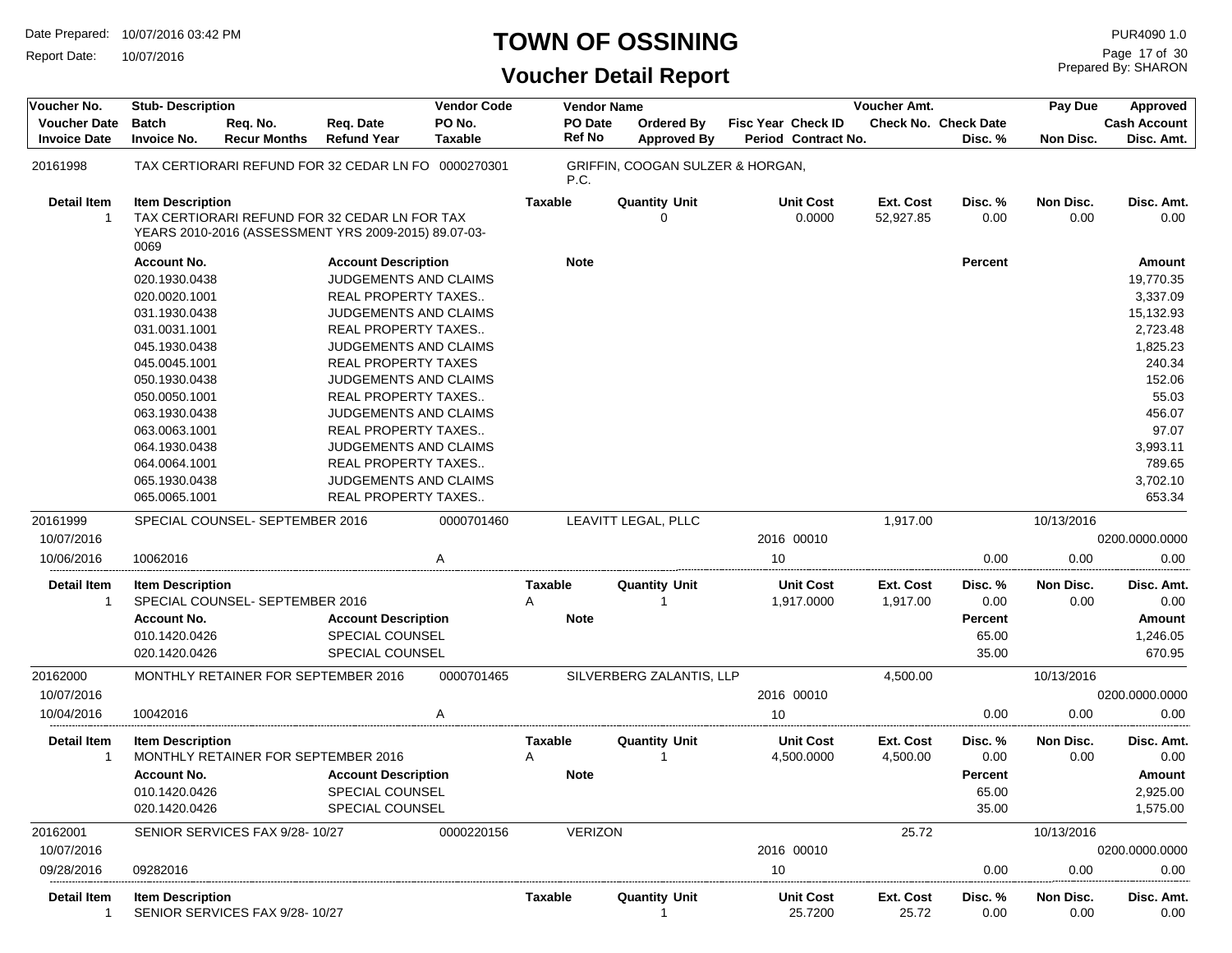Report Date: 10/07/2016

## **TOWN OF OSSINING**

Prepared By: SHARON Page 18 of 30

| Voucher No.                                   | <b>Stub-Description</b>             |                                       |                                                                                                                                                     | <b>Vendor Code</b>       |                     | <b>Vendor Name</b>       |                                         |                                           | <b>Voucher Amt.</b>    |                                        | Pay Due           | Approved                          |
|-----------------------------------------------|-------------------------------------|---------------------------------------|-----------------------------------------------------------------------------------------------------------------------------------------------------|--------------------------|---------------------|--------------------------|-----------------------------------------|-------------------------------------------|------------------------|----------------------------------------|-------------------|-----------------------------------|
| <b>Voucher Date</b><br><b>Invoice Date</b>    | <b>Batch</b><br><b>Invoice No.</b>  | Rea. No.<br><b>Recur Months</b>       | Req. Date<br><b>Refund Year</b>                                                                                                                     | PO No.<br><b>Taxable</b> |                     | PO Date<br><b>Ref No</b> | <b>Ordered By</b><br><b>Approved By</b> | Fisc Year Check ID<br>Period Contract No. |                        | <b>Check No. Check Date</b><br>Disc. % | Non Disc.         | <b>Cash Account</b><br>Disc. Amt. |
| 20162001                                      |                                     | SENIOR SERVICES FAX 9/28-10/27        |                                                                                                                                                     | 0000220156               |                     | <b>VERIZON</b>           |                                         |                                           |                        |                                        |                   |                                   |
|                                               | <b>Account No.</b><br>010.6772.0406 |                                       | <b>Account Description</b><br>TELEPHONE                                                                                                             |                          |                     | <b>Note</b>              |                                         |                                           |                        | <b>Percent</b><br>100.00               |                   | Amount<br>25.72                   |
| 20162002                                      |                                     |                                       | WELDING ON HIGHWAY CHIPPER: CUT LEFT & R 0000700743                                                                                                 |                          |                     | LEGGIO CORP.             |                                         |                                           | 12,160.00              |                                        | 10/13/2016        |                                   |
| 10/07/2016                                    |                                     |                                       |                                                                                                                                                     | 5159                     |                     | 09/07/2016               |                                         | 2016 00010                                |                        |                                        |                   | 0200.0000.0000                    |
| 09/25/2016                                    | 28835                               |                                       |                                                                                                                                                     | M                        |                     |                          |                                         | 10                                        |                        | 0.00                                   | 0.00              | 0.00                              |
| <b>Detail Item</b><br>-1                      | <b>Item Description</b>             |                                       | WELDING ON HIGHWAY CHIPPER: CUT LEFT & RIGHT FRAME<br>RAILS AND ONE CROSS FRAME OUT, WELD IN NEW SET<br>WITH PROPER GUSSETS; REFURBISH BOTH FENDERS |                          | <b>Taxable</b><br>M |                          | <b>Quantity Unit</b><br>1               | <b>Unit Cost</b><br>12,160.0000           | Ext. Cost<br>12,160.00 | Disc.%<br>0.00                         | Non Disc.<br>0.00 | Disc. Amt.<br>0.00                |
|                                               | <b>Account No.</b><br>031.5130.0449 |                                       | <b>Account Description</b><br>PARTS/LABOR                                                                                                           |                          |                     | <b>Note</b>              |                                         |                                           |                        | Percent<br>100.00                      |                   | Amount<br>12,160.00               |
| 20162003                                      |                                     | UPFRONT POSTAGE- SCHOOL TAX RECEIPTS  |                                                                                                                                                     | 0000701298               |                     |                          | NEXXLINX CORPORATION                    |                                           | 2,235.00               |                                        |                   |                                   |
| 10/07/2016                                    |                                     |                                       |                                                                                                                                                     |                          |                     |                          |                                         | 2016 00010                                |                        |                                        | 10/13/2016        | 0200.0000.0000                    |
| 09/28/2016                                    | 09282016                            |                                       |                                                                                                                                                     | M                        |                     |                          |                                         | 10                                        |                        | 0.00                                   | 0.00              | 0.00                              |
| <b>Detail Item</b><br>$\overline{1}$          | <b>Item Description</b>             | UPFRONT POSTAGE- SCHOOL TAX RECEIPTS  |                                                                                                                                                     |                          | Taxable<br>M        |                          | <b>Quantity Unit</b><br>$\mathbf{1}$    | <b>Unit Cost</b><br>2,235.0000            | Ext. Cost<br>2,235.00  | Disc. %<br>0.00                        | Non Disc.<br>0.00 | Disc. Amt.<br>0.00                |
|                                               | <b>Account No.</b><br>010.1330.0436 |                                       | <b>Account Description</b><br>POSTAGE                                                                                                               |                          |                     | <b>Note</b>              |                                         |                                           |                        | <b>Percent</b><br>100.00               |                   | Amount<br>2,235.00                |
| 20162004                                      |                                     |                                       | POSTED PUBLIC NOTICE FOR SEPTEMBER SCH( 0000700961                                                                                                  |                          |                     | SIMKINS, JOHN            |                                         |                                           | 100.00                 |                                        | 10/13/2016        |                                   |
| 10/07/2016                                    |                                     |                                       |                                                                                                                                                     |                          |                     |                          |                                         | 2016 00010                                |                        |                                        |                   | 0200.0000.0000                    |
| 10/03/2016                                    | 10032016                            |                                       |                                                                                                                                                     | M                        |                     |                          |                                         | 10                                        |                        | 0.00                                   | 0.00              | 0.00                              |
| <b>Detail Item</b><br>$\overline{\mathbf{1}}$ | <b>Item Description</b>             |                                       | POSTED PUBLIC NOTICE FOR SEPTEMBER SCHOOL TAX<br><b>COLLECTION THROUGHOUT VILLAGE &amp; TOWN</b>                                                    |                          | <b>Taxable</b><br>M |                          | <b>Quantity Unit</b><br>1               | <b>Unit Cost</b><br>100.0000              | Ext. Cost<br>100.00    | Disc. %<br>0.00                        | Non Disc.<br>0.00 | Disc. Amt.<br>0.00                |
|                                               | <b>Account No.</b><br>010.1330.0401 |                                       | <b>Account Description</b><br>SUPPLIES                                                                                                              |                          |                     | <b>Note</b>              |                                         |                                           |                        | <b>Percent</b><br>100.00               |                   | Amount<br>100.00                  |
| 20162005<br>10/07/2016                        |                                     | PRINTINTG 2016/17 1ST HALF SCHOOL TAX |                                                                                                                                                     | 0000701298               |                     |                          | NEXXLINX CORPORATION                    | 2016 00010                                | 2,224.62               |                                        | 10/13/2016        | 0200.0000.0000                    |
| 08/31/2016                                    | 10251                               |                                       |                                                                                                                                                     | M                        |                     |                          |                                         | 10                                        |                        | 0.00                                   | 0.00              | 0.00                              |
| <b>Detail Item</b><br>$\overline{1}$          | <b>Item Description</b>             | PRINTINTG 2016/17 1ST HALF SCHOOL TAX |                                                                                                                                                     |                          | <b>Taxable</b><br>M |                          | <b>Quantity Unit</b><br>$\overline{1}$  | <b>Unit Cost</b><br>2,224.6200            | Ext. Cost<br>2,224.62  | Disc. %<br>0.00                        | Non Disc.<br>0.00 | Disc. Amt.<br>0.00                |
|                                               | <b>Account No.</b><br>010.1330.0402 |                                       | <b>Account Description</b><br>PRINTING                                                                                                              |                          |                     | <b>Note</b>              |                                         |                                           |                        | <b>Percent</b><br>100.00               |                   | Amount<br>2,224.62                |
| 20162006                                      |                                     | PRINTING-2016 T&C DELINQUENT LETTERS  |                                                                                                                                                     | 0000701298               |                     |                          | NEXXLINX CORPORATION                    |                                           | 54.83                  |                                        | 10/13/2016        |                                   |
| 10/07/2016                                    |                                     |                                       |                                                                                                                                                     |                          |                     |                          |                                         | 2016 00010                                |                        |                                        |                   | 0200.0000.0000                    |
| 09/22/2016                                    | 10265                               |                                       |                                                                                                                                                     | M                        |                     |                          |                                         | 10                                        |                        | 0.00                                   | 0.00              | 0.00                              |
| <b>Detail Item</b><br>$\overline{1}$          | <b>Item Description</b>             | PRINTING-2016 T&C DELINQUENT LETTERS  |                                                                                                                                                     |                          | <b>Taxable</b><br>M |                          | <b>Quantity Unit</b><br>$\mathbf{1}$    | <b>Unit Cost</b><br>54.8300               | Ext. Cost<br>54.83     | Disc. %<br>0.00                        | Non Disc.<br>0.00 | Disc. Amt.<br>0.00                |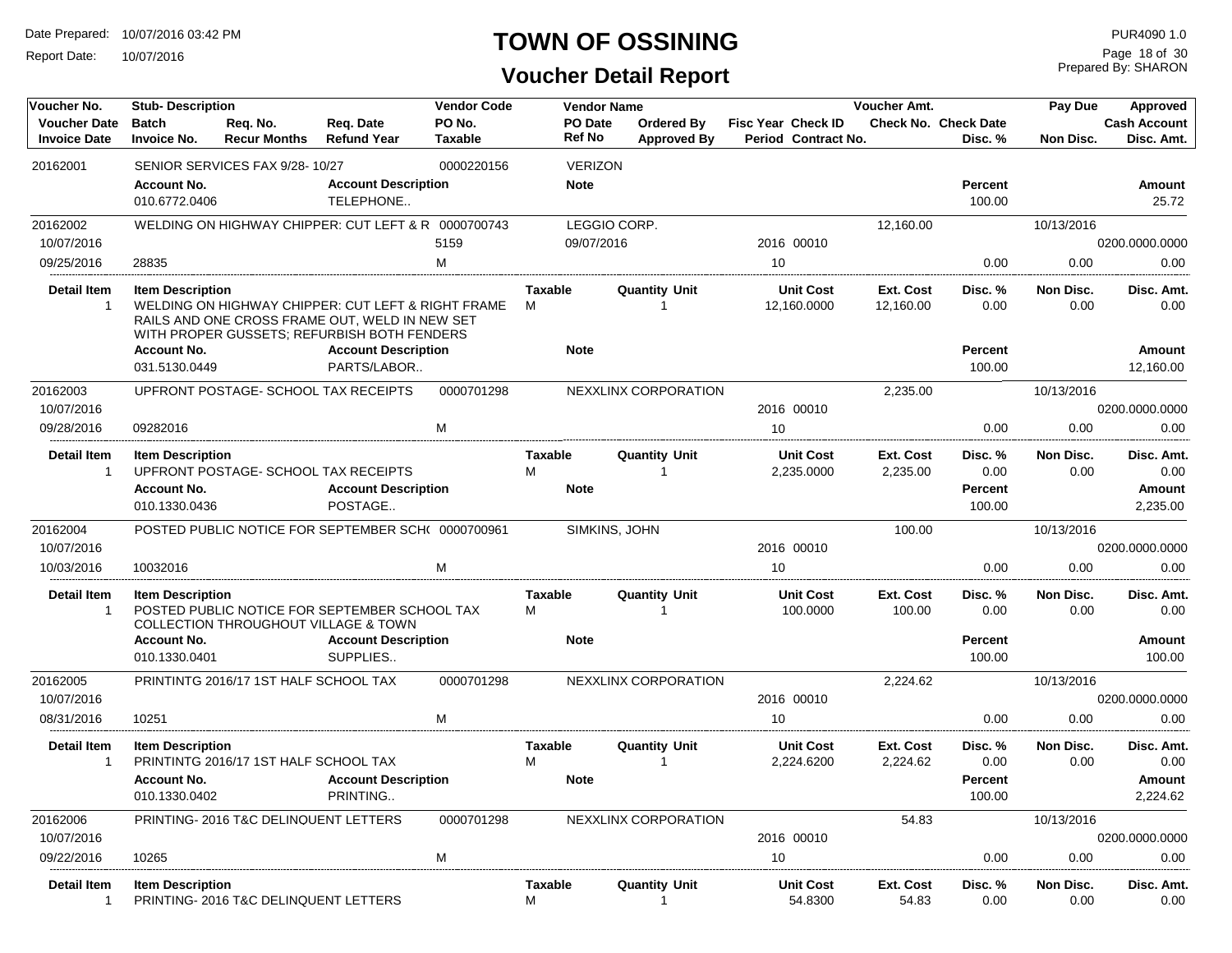Report Date: 10/07/2016

## **TOWN OF OSSINING**

Prepared By: SHARON Page 19 of 30

| Voucher No.                                                                      | <b>Stub-Description</b>                         |                                                                                             |                                                 | <b>Vendor Code</b>                                               |                | <b>Vendor Name</b>                                                                   |                                                                                                                                                                                                                              |    |                                                  | <b>Voucher Amt.</b> |                                        | Pay Due           | <b>Approved</b>                   |
|----------------------------------------------------------------------------------|-------------------------------------------------|---------------------------------------------------------------------------------------------|-------------------------------------------------|------------------------------------------------------------------|----------------|--------------------------------------------------------------------------------------|------------------------------------------------------------------------------------------------------------------------------------------------------------------------------------------------------------------------------|----|--------------------------------------------------|---------------------|----------------------------------------|-------------------|-----------------------------------|
| <b>Voucher Date</b><br><b>Invoice Date</b>                                       | <b>Batch</b><br><b>Invoice No.</b>              | Reg. No.<br><b>Recur Months</b>                                                             | Reg. Date<br><b>Refund Year</b>                 | PO No.<br><b>Taxable</b>                                         | Ref No         | PO Date                                                                              | Ordered By<br><b>Approved By</b>                                                                                                                                                                                             |    | <b>Fisc Year Check ID</b><br>Period Contract No. |                     | <b>Check No. Check Date</b><br>Disc. % | Non Disc.         | <b>Cash Account</b><br>Disc. Amt. |
| 20162006                                                                         |                                                 | PRINTING-2016 T&C DELINQUENT LETTERS                                                        |                                                 | 0000701298                                                       |                |                                                                                      | NEXXLINX CORPORATION                                                                                                                                                                                                         |    |                                                  |                     |                                        |                   |                                   |
|                                                                                  | <b>Account No.</b><br>010.1330.0402             |                                                                                             | <b>Account Description</b><br>PRINTING          |                                                                  | <b>Note</b>    |                                                                                      |                                                                                                                                                                                                                              |    |                                                  |                     | Percent<br>100.00                      |                   | <b>Amount</b><br>54.83            |
| 20162007                                                                         | <b>RECEIPT BOOKS</b>                            |                                                                                             |                                                 | 0000230025                                                       |                |                                                                                      | WILLIAMSON LAW BOOK CO.,                                                                                                                                                                                                     |    |                                                  | 125.82              |                                        | 10/13/2016        |                                   |
| 10/07/2016                                                                       |                                                 |                                                                                             |                                                 |                                                                  |                |                                                                                      |                                                                                                                                                                                                                              |    | 2016 00010                                       |                     |                                        |                   | 0200.0000.0000                    |
| 09/27/2016                                                                       | 162163                                          |                                                                                             |                                                 |                                                                  |                |                                                                                      |                                                                                                                                                                                                                              | 10 |                                                  |                     | 0.00                                   | 0.00              | 0.00                              |
| <b>Detail Item</b><br>$\mathbf{1}$                                               | <b>Item Description</b><br><b>RECEIPT BOOKS</b> |                                                                                             |                                                 |                                                                  | <b>Taxable</b> |                                                                                      | <b>Quantity Unit</b>                                                                                                                                                                                                         |    | <b>Unit Cost</b><br>125.8200                     | Ext. Cost<br>125.82 | Disc. %<br>0.00                        | Non Disc.<br>0.00 | Disc. Amt.<br>0.00                |
|                                                                                  | <b>Account No.</b>                              |                                                                                             | <b>Account Description</b>                      |                                                                  | <b>Note</b>    |                                                                                      |                                                                                                                                                                                                                              |    |                                                  |                     | Percent                                |                   | Amount                            |
|                                                                                  | 010.1110.0401                                   |                                                                                             | SUPPLIES                                        |                                                                  |                |                                                                                      |                                                                                                                                                                                                                              |    |                                                  |                     | 100.00                                 |                   | 125.82                            |
| 20162008                                                                         | SENIOR SOCIAL WORKER                            |                                                                                             |                                                 | 0000110040                                                       |                |                                                                                      | KLEIN, DEBORAH                                                                                                                                                                                                               |    |                                                  | 1,548.50            |                                        | 10/13/2016        |                                   |
| 10/07/2016                                                                       |                                                 |                                                                                             |                                                 |                                                                  |                |                                                                                      |                                                                                                                                                                                                                              |    | 2016 00010                                       |                     |                                        |                   | 0200.0000.0000                    |
|                                                                                  |                                                 |                                                                                             |                                                 | M                                                                |                |                                                                                      |                                                                                                                                                                                                                              | 10 |                                                  |                     | 0.00                                   | 0.00              | 0.00                              |
| <b>Multi Inv Num</b><br>09012016<br>09072016<br>09122016<br>09192016<br>09262016 |                                                 | <b>Multi Inv Date</b><br>09/01/2016<br>09/07/2016<br>09/12/2016<br>09/19/2016<br>09/26/2016 |                                                 | Multi Inv Amt.<br>190.00<br>285.00<br>380.00<br>285.00<br>408.50 |                |                                                                                      | <b>Multi Inv Stub Desc</b><br>10HRS @ \$19/HR (9/1, 9/2)<br>15HRS @ \$19/HR (9/7, 9/8, 9/9)<br>20HRS @ \$19/HR (9/12, 9/13, 9/14, 9/16)<br>15HRS @ \$19/HR (9/19, 9/21, 9/23)<br>21.5 HRS @ \$19/HR (9/26, 9/28, 9/29, 9/30) |    |                                                  |                     |                                        |                   |                                   |
| <b>Detail Item</b>                                                               | <b>Item Description</b>                         |                                                                                             |                                                 |                                                                  | Taxable        |                                                                                      | <b>Quantity Unit</b>                                                                                                                                                                                                         |    | <b>Unit Cost</b>                                 | Ext. Cost           | Disc. %                                | Non Disc.         | Disc. Amt.                        |
| $\overline{1}$                                                                   | SENIOR SOCIAL WORKER                            |                                                                                             |                                                 |                                                                  | M              |                                                                                      |                                                                                                                                                                                                                              |    | 1,548.5000                                       | 1,548.50            | 0.00                                   | 0.00              | 0.00                              |
|                                                                                  | <b>Account No.</b>                              |                                                                                             | <b>Account Description</b>                      |                                                                  | <b>Note</b>    |                                                                                      |                                                                                                                                                                                                                              |    |                                                  |                     | Percent                                |                   | Amount                            |
|                                                                                  | 010.6772.0437                                   |                                                                                             | PROFESSIONAL FEES                               |                                                                  |                |                                                                                      |                                                                                                                                                                                                                              |    |                                                  |                     | 100.00                                 |                   | 1,548.50                          |
| 20162009                                                                         | <b>DANCE CLASSES</b>                            |                                                                                             |                                                 | 0000110006                                                       |                |                                                                                      | KELLY, CAMERON                                                                                                                                                                                                               |    |                                                  | 280.00              |                                        | 10/13/2016        |                                   |
| 10/07/2016                                                                       |                                                 |                                                                                             |                                                 |                                                                  |                |                                                                                      |                                                                                                                                                                                                                              |    | 2016 00010                                       |                     |                                        |                   | 0200.0000.0000                    |
|                                                                                  |                                                 |                                                                                             |                                                 | M                                                                |                |                                                                                      |                                                                                                                                                                                                                              | 10 |                                                  |                     | 0.00                                   | 0.00              | 0.00                              |
| <b>Multi Inv Num</b><br>09082016<br>09152016<br>09222016<br>09012016             |                                                 | <b>Multi Inv Date</b><br>09/08/2016<br>09/15/2016<br>09/22/2016<br>09/01/2016               |                                                 | Multi Inv Amt.<br>70.00<br>70.00<br>70.00<br>70.00               |                | <b>DANCE CLASS</b><br><b>DANCE CLASS</b><br><b>DANCE CLASS</b><br><b>DANCE CLASS</b> | <b>Multi Inv Stub Desc</b>                                                                                                                                                                                                   |    |                                                  |                     |                                        |                   |                                   |
| <b>Detail Item</b>                                                               | <b>Item Description</b>                         |                                                                                             |                                                 |                                                                  | <b>Taxable</b> |                                                                                      | <b>Quantity Unit</b>                                                                                                                                                                                                         |    | <b>Unit Cost</b>                                 | Ext. Cost           | Disc. %                                | Non Disc.         | Disc. Amt.                        |
| $\mathbf{1}$                                                                     | <b>DANCE CLASSES</b>                            |                                                                                             |                                                 |                                                                  | M              |                                                                                      | 1                                                                                                                                                                                                                            |    | 280.0000                                         | 280.00              | 0.00                                   | 0.00              | 0.00                              |
|                                                                                  | <b>Account No.</b><br>010.6772.0437             |                                                                                             | <b>Account Description</b><br>PROFESSIONAL FEES |                                                                  | <b>Note</b>    |                                                                                      |                                                                                                                                                                                                                              |    |                                                  |                     | <b>Percent</b><br>100.00               |                   | <b>Amount</b><br>280.00           |
| 20162010                                                                         | <b>ART CLASSES</b>                              |                                                                                             |                                                 | 0000100003                                                       |                |                                                                                      | JEFFRIES, PAUL                                                                                                                                                                                                               |    |                                                  | 300.00              |                                        | 10/13/2016        |                                   |
| 10/07/2016                                                                       |                                                 |                                                                                             |                                                 |                                                                  |                |                                                                                      |                                                                                                                                                                                                                              |    | 2016 00010                                       |                     |                                        |                   | 0200.0000.0000                    |
|                                                                                  |                                                 |                                                                                             |                                                 | M                                                                |                |                                                                                      |                                                                                                                                                                                                                              | 10 |                                                  |                     | 0.00                                   | 0.00              | 0.00                              |
| <b>Multi Inv Num</b><br>09012016                                                 |                                                 | <b>Multi Inv Date</b><br>09/01/2016                                                         |                                                 | Multi Inv Amt.<br>75.00                                          |                | <b>ART CLASS</b>                                                                     | <b>Multi Inv Stub Desc</b>                                                                                                                                                                                                   |    |                                                  |                     |                                        |                   |                                   |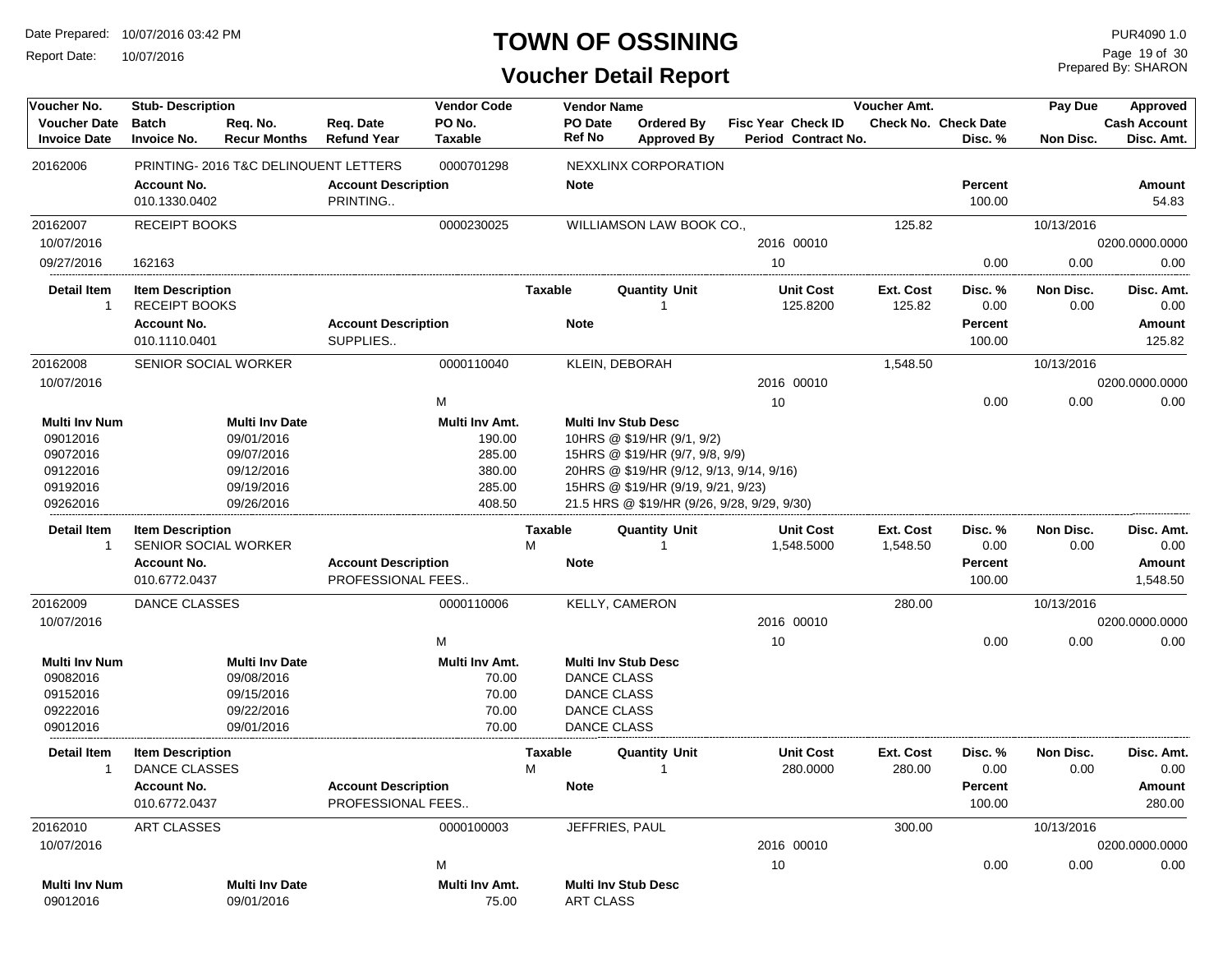Report Date: 10/07/2016

## **TOWN OF OSSINING**

## **Voucher Detail Report**

Prepared By: SHARON Page 20 of 30

| Voucher No.                                | <b>Stub-Description</b>                       |                                 |                                                    | <b>Vendor Code</b>       | <b>Vendor Name</b>       |                                  |                                           | Voucher Amt.          |                                        | Pay Due           | Approved                          |
|--------------------------------------------|-----------------------------------------------|---------------------------------|----------------------------------------------------|--------------------------|--------------------------|----------------------------------|-------------------------------------------|-----------------------|----------------------------------------|-------------------|-----------------------------------|
| <b>Voucher Date</b><br><b>Invoice Date</b> | <b>Batch</b><br><b>Invoice No.</b>            | Req. No.<br><b>Recur Months</b> | Req. Date<br><b>Refund Year</b>                    | PO No.<br><b>Taxable</b> | PO Date<br><b>Ref No</b> | Ordered By<br><b>Approved By</b> | Fisc Year Check ID<br>Period Contract No. |                       | <b>Check No. Check Date</b><br>Disc. % | Non Disc.         | <b>Cash Account</b><br>Disc. Amt. |
| 20162010                                   | <b>ART CLASSES</b>                            |                                 |                                                    | 0000100003               |                          | JEFFRIES, PAUL                   |                                           |                       |                                        |                   |                                   |
| <b>Multi Inv Num</b>                       |                                               | <b>Multi Inv Date</b>           |                                                    | Multi Inv Amt.           |                          | <b>Multi Inv Stub Desc</b>       |                                           |                       |                                        |                   |                                   |
| 09082016                                   |                                               | 09/08/2016                      |                                                    | 75.00                    | <b>ART CLASS</b>         |                                  |                                           |                       |                                        |                   |                                   |
| 09152016                                   |                                               | 09/15/2016                      |                                                    | 75.00                    | <b>ART CLASS</b>         |                                  |                                           |                       |                                        |                   |                                   |
| 09222016                                   |                                               | 09/22/2016                      |                                                    | 75.00                    | <b>ART CLASS</b>         |                                  |                                           |                       |                                        |                   |                                   |
| Detail Item<br>-1                          | <b>Item Description</b><br><b>ART CLASSES</b> |                                 |                                                    |                          | Taxable<br>M             | <b>Quantity Unit</b><br>1        | Unit Cost<br>300.0000                     | Ext. Cost<br>300.00   | Disc. %<br>0.00                        | Non Disc.<br>0.00 | Disc. Amt.<br>0.00                |
|                                            | <b>Account No.</b>                            |                                 | <b>Account Description</b>                         |                          | <b>Note</b>              |                                  |                                           |                       | <b>Percent</b>                         |                   | Amount                            |
|                                            | 010.6772.0437                                 |                                 | PROFESSIONAL FEES                                  |                          |                          |                                  |                                           |                       | 100.00                                 |                   | 300.00                            |
| 20162011                                   |                                               |                                 | REFUND OVERPAYMENT OF 1ST HALF SCHOOL: 0000700576  |                          |                          | MALSBERG, EDWARD                 |                                           | 90.90                 |                                        | 10/13/2016        |                                   |
| 10/07/2016                                 |                                               |                                 |                                                    |                          |                          |                                  | 2016 00010                                |                       |                                        |                   | 0200.0000.0000                    |
| 09/27/2016                                 | 15114                                         |                                 |                                                    |                          |                          |                                  | 10                                        |                       | 0.00                                   | 0.00              | 0.00                              |
|                                            |                                               |                                 |                                                    |                          |                          |                                  |                                           |                       |                                        |                   |                                   |
| <b>Detail Item</b><br>$\mathbf{1}$         | <b>Item Description</b><br><b>PAYMENT</b>     |                                 | REFUND OVERPAYMENT OF 1ST HALF SCHOOL 2016/17 TAX  |                          | Taxable                  | <b>Quantity Unit</b><br>U        | <b>Unit Cost</b><br>0.0000                | Ext. Cost<br>90.90    | Disc. %<br>0.00                        | Non Disc.<br>0.00 | Disc. Amt.<br>0.00                |
|                                            | <b>Account No.</b><br>010.0010.0690           |                                 | <b>Account Description</b><br>OVERPAYMENTS         |                          | <b>Note</b>              |                                  |                                           |                       | <b>Percent</b><br>100.00               |                   | <b>Amount</b><br>90.90            |
| 20162012                                   |                                               |                                 | REIMBURSEMENT FOR TAXI COUPONS, 1268 CO 0000271569 |                          |                          | <b>ECUA TAXI &amp; LIMO</b>      |                                           | 6,023.00              |                                        | 10/13/2016        |                                   |
| 10/07/2016                                 |                                               |                                 |                                                    |                          |                          |                                  | 2016 00010                                |                       |                                        |                   | 0200.0000.0000                    |
| 09/23/2016                                 | 09232016                                      |                                 |                                                    | M                        |                          |                                  | 10                                        |                       | 0.00                                   | 0.00              | 0.00                              |
| <b>Detail Item</b><br>$\mathbf{1}$         | <b>Item Description</b><br>\$4.75/EACH        |                                 | REIMBURSEMENT FOR TAXI COUPONS, 1268 COUPONS @     |                          | Taxable<br>М             | <b>Quantity Unit</b>             | <b>Unit Cost</b><br>6,023.0000            | Ext. Cost<br>6,023.00 | Disc. %<br>0.00                        | Non Disc.<br>0.00 | Disc. Amt.<br>0.00                |
|                                            | <b>Account No.</b>                            |                                 | <b>Account Description</b>                         |                          | <b>Note</b>              |                                  |                                           |                       | <b>Percent</b>                         |                   | Amount                            |
|                                            | 010.6772.0429                                 |                                 | CALL A CAB                                         |                          |                          |                                  |                                           |                       | 100.00                                 |                   | 6,023.00                          |
| 20162013                                   |                                               |                                 | REFUND OVERPAYMENT OF 2016/17 SCHOOL TA 0000701542 |                          |                          | VASSALLO, STEVEN P.              |                                           | 1,467.87              |                                        | 10/13/2016        |                                   |
| 10/07/2016                                 |                                               |                                 |                                                    |                          |                          |                                  | 2016 00010                                |                       |                                        |                   | 0200.0000.0000                    |
| 09/28/2016                                 | 16646                                         |                                 |                                                    |                          |                          |                                  | 10                                        |                       | 0.00                                   | 0.00              | 0.00                              |
| <b>Detail Item</b><br>$\overline{1}$       | <b>Item Description</b><br>90.15-2-58         |                                 | REFUND OVERPAYMENT OF 2016/17 SCHOOL TAX 554289    |                          | Taxable                  | <b>Quantity Unit</b><br>0        | <b>Unit Cost</b><br>0.0000                | Ext. Cost<br>1,467.87 | Disc. %<br>0.00                        | Non Disc.<br>0.00 | Disc. Amt.<br>0.00                |
|                                            | <b>Account No.</b>                            |                                 | <b>Account Description</b>                         |                          | <b>Note</b>              |                                  |                                           |                       | <b>Percent</b>                         |                   | Amount                            |
|                                            | 010.0010.0690                                 |                                 | OVERPAYMENTS                                       |                          |                          |                                  |                                           |                       | 100.00                                 |                   | 1,467.87                          |
| 20162014<br>10/07/2016                     |                                               |                                 | REIMBURSEMENT FOR TAXI COUPONS, 151 COU 0000700351 |                          | <b>BIG TAXI</b>          |                                  | 2016 00010                                | 717.25                |                                        | 10/13/2016        | 0200.0000.0000                    |
| 10/03/2016                                 | 10032016                                      |                                 |                                                    | M                        |                          |                                  | 10                                        |                       | 0.00                                   | 0.00              | 0.00                              |
|                                            |                                               |                                 |                                                    |                          |                          |                                  |                                           |                       |                                        |                   |                                   |
| <b>Detail Item</b><br>$\mathbf{1}$         | <b>Item Description</b><br>\$4.75/EACH        |                                 | REIMBURSEMENT FOR TAXI COUPONS, 151 COUPONS @      |                          | Taxable<br>М             | Quantity Unit                    | <b>Unit Cost</b><br>717.2500              | Ext. Cost<br>717.25   | Disc.%<br>0.00                         | Non Disc.<br>0.00 | Disc. Amt.<br>0.00                |
|                                            | <b>Account No.</b><br>010.6772.0429           |                                 | <b>Account Description</b><br>CALL A CAB           |                          | <b>Note</b>              |                                  |                                           |                       | <b>Percent</b><br>100.00               |                   | Amount<br>717.25                  |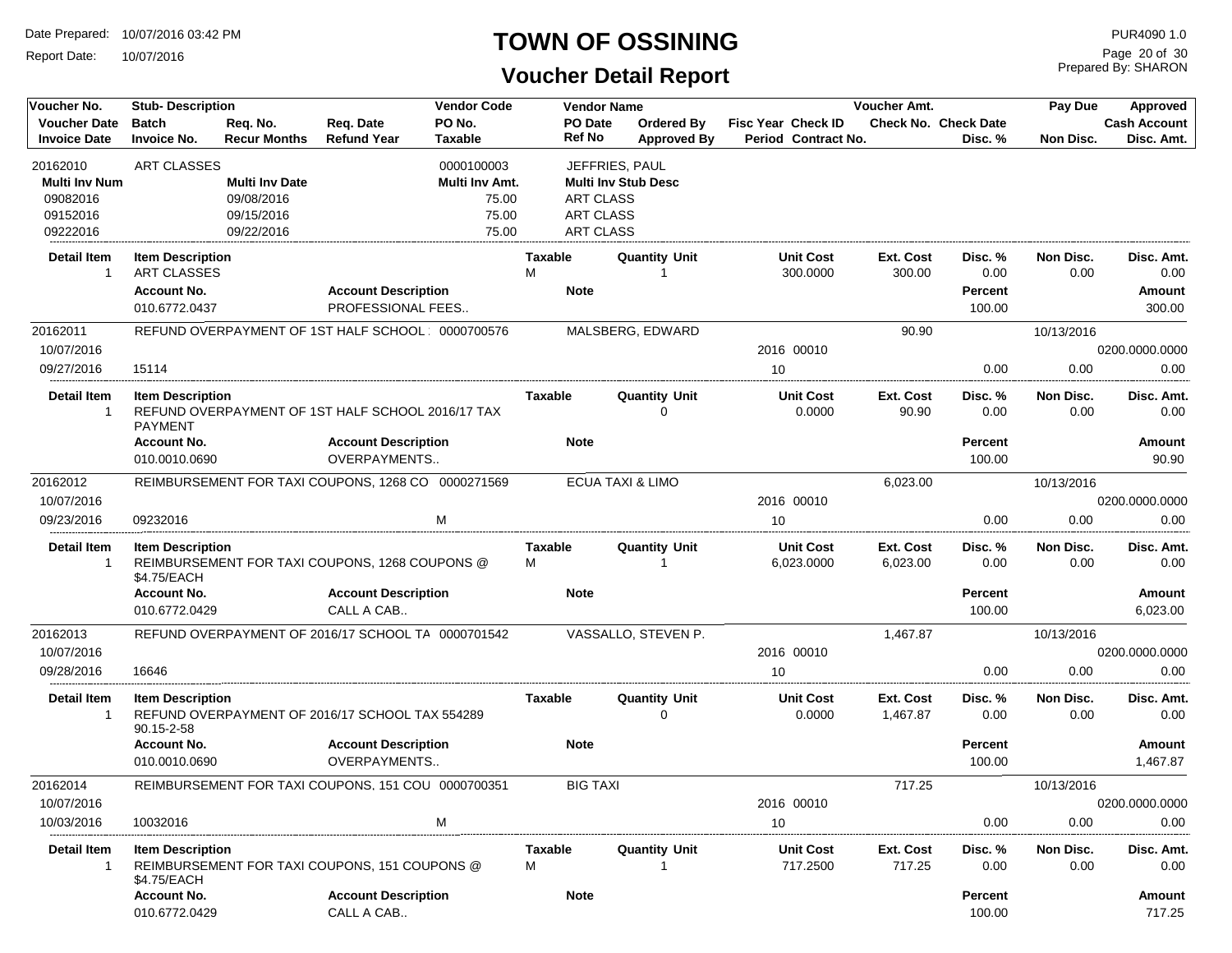Report Date: 10/07/2016

#### **TOWN OF OSSINING**

| Voucher No.                                | <b>Stub-Description</b>                          |                                 |                                                     | <b>Vendor Code</b>       |                   | <b>Vendor Name</b>                   |                                                  | Voucher Amt.                 |                                        | Pay Due           | Approved                          |
|--------------------------------------------|--------------------------------------------------|---------------------------------|-----------------------------------------------------|--------------------------|-------------------|--------------------------------------|--------------------------------------------------|------------------------------|----------------------------------------|-------------------|-----------------------------------|
| <b>Voucher Date</b><br><b>Invoice Date</b> | <b>Batch</b><br><b>Invoice No.</b>               | Req. No.<br><b>Recur Months</b> | Req. Date<br><b>Refund Year</b>                     | PO No.<br><b>Taxable</b> | PO Date<br>Ref No | Ordered By<br><b>Approved By</b>     | <b>Fisc Year Check ID</b><br>Period Contract No. |                              | <b>Check No. Check Date</b><br>Disc. % | Non Disc.         | <b>Cash Account</b><br>Disc. Amt. |
| 20162015                                   |                                                  | DALE CEMETERY GAS CHARGES       |                                                     | 0000030001               |                   | <b>CON EDISON</b>                    |                                                  | 107.26                       |                                        | 10/13/2016        |                                   |
| 10/07/2016                                 |                                                  |                                 |                                                     |                          |                   |                                      | 2016 00010                                       |                              |                                        |                   | 0200.0000.0000                    |
|                                            |                                                  |                                 |                                                     |                          |                   |                                      | 10                                               |                              | 0.00                                   | 0.00              | 0.00                              |
| <b>Multi Inv Num</b>                       |                                                  | <b>Multi Inv Date</b>           |                                                     | Multi Inv Amt.           |                   | <b>Multi Inv Stub Desc</b>           |                                                  |                              |                                        |                   |                                   |
| 08232016                                   |                                                  | 08/23/2016                      |                                                     | 51.90                    |                   | DALE CEMETERY GAS CHARGES, 7/27-8/23 |                                                  |                              |                                        |                   |                                   |
| 09232016                                   |                                                  | 09/23/2016                      |                                                     | 55.36                    |                   | DALE CEMETERY GAS CHARGES, 8/24-9/23 |                                                  |                              |                                        |                   |                                   |
| <b>Detail Item</b><br>-1                   | <b>Item Description</b>                          | DALE CEMETERY GAS CHARGES       |                                                     |                          | Taxable           | <b>Quantity Unit</b><br>1            | <b>Unit Cost</b><br>107.2600                     | Ext. Cost<br>107.26          | Disc. %<br>0.00                        | Non Disc.<br>0.00 | Disc. Amt.<br>0.00                |
|                                            | <b>Account No.</b>                               |                                 | <b>Account Description</b>                          |                          | <b>Note</b>       |                                      |                                                  |                              | <b>Percent</b>                         |                   | Amount                            |
|                                            | 032.8810.0474                                    |                                 | HEATING-NATURAL GAS                                 |                          |                   |                                      |                                                  |                              | 100.00                                 |                   | 107.26                            |
| 20162016                                   |                                                  |                                 | REFUND OVERPMT OF 1ST HALF 2016/17 SCHOC 0000230251 |                          |                   | <b>WELLS FARGO HOME MORTAGE</b>      |                                                  | 3,478.30                     |                                        | 10/13/2016        |                                   |
| 10/07/2016                                 |                                                  |                                 |                                                     |                          |                   |                                      | 2016 00010                                       |                              |                                        |                   | 0200.0000.0000                    |
| 09/15/2016                                 | 2016-15765                                       |                                 |                                                     |                          |                   |                                      | 10                                               |                              | 0.00                                   | 0.00              | 0.00                              |
| <b>Detail Item</b><br>-1                   | <b>Item Description</b>                          |                                 | REFUND OVERPMT OF 1ST HALF 2016/17 SCHOOL TAX FOR   |                          | Taxable           | <b>Quantity Unit</b><br>0            | <b>Unit Cost</b><br>0.0000                       | <b>Ext. Cost</b><br>3,478.30 | Disc. %<br>0.00                        | Non Disc.<br>0.00 | Disc. Amt.<br>0.00                |
|                                            | BILL#15765                                       |                                 | ANGELA RUSSO 21 MINKEL ROAD 554289 81.17-1-86       |                          |                   |                                      |                                                  |                              |                                        |                   |                                   |
|                                            | <b>Account No.</b>                               |                                 | <b>Account Description</b>                          |                          | <b>Note</b>       |                                      |                                                  |                              | <b>Percent</b>                         |                   | Amount                            |
|                                            | 010.0010.0690                                    |                                 | OVERPAYMENTS                                        |                          |                   |                                      |                                                  |                              | 100.00                                 |                   | 3,478.30                          |
| 20162017                                   | <b>REIMBURSEMENTS</b>                            |                                 |                                                     | 0000010064               |                   | ASARO, KATHY                         |                                                  | 54.59                        |                                        | 10/13/2016        |                                   |
| 10/07/2016                                 |                                                  |                                 |                                                     |                          |                   |                                      | 2016 00010                                       |                              |                                        |                   | 0200.0000.0000                    |
|                                            |                                                  |                                 |                                                     |                          |                   |                                      | 10                                               |                              | 0.00                                   | 0.00              | 0.00                              |
| <b>Multi Inv Num</b>                       |                                                  | <b>Multi Inv Date</b>           |                                                     | Multi Inv Amt.           |                   | <b>Multi Inv Stub Desc</b>           |                                                  |                              |                                        |                   |                                   |
| 09152016                                   |                                                  | 09/15/2016                      |                                                     | 28.85                    |                   |                                      | DOLLAR WORLD (TABLECLOTHS AND KITCHEN SUPPLIES   |                              |                                        |                   |                                   |
| 0929016                                    |                                                  | 09/29/2016                      |                                                     | 2.50                     |                   |                                      | DOLLAR STORE OF OSSINING (TABLECLOTHS)           |                              |                                        |                   |                                   |
| 10032016                                   |                                                  | 10/03/2016                      |                                                     | 20.86                    |                   | DOLLAR WORLD (TABLECLOTHS)           |                                                  |                              |                                        |                   |                                   |
| 09122016                                   |                                                  | 09/12/2016                      |                                                     | 2.38                     |                   | HEALTHSMART (SUPPLIES CII)           |                                                  |                              |                                        |                   |                                   |
| <b>Detail Item</b><br>$\mathbf 1$          | <b>Item Description</b><br><b>REIMBURSEMENTS</b> |                                 |                                                     |                          | <b>Taxable</b>    | <b>Quantity Unit</b><br>1            | <b>Unit Cost</b><br>54.5900                      | Ext. Cost<br>54.59           | Disc. %<br>0.00                        | Non Disc.<br>0.00 | Disc. Amt.<br>0.00                |
|                                            | <b>Account No.</b>                               |                                 | <b>Account Description</b>                          |                          | <b>Note</b>       |                                      |                                                  |                              | <b>Percent</b>                         |                   | Amount                            |
|                                            | 010.6771.0201                                    |                                 | EQUIPMENT                                           |                          |                   |                                      |                                                  |                              |                                        |                   | 2.38                              |
|                                            | 010.6770.0201                                    |                                 | EQUIPMENT                                           |                          |                   |                                      |                                                  |                              |                                        |                   | 52.21                             |
| 20162018                                   |                                                  |                                 | REIMBURSEMENT FOR WATER FOR CEMETERY                | 0000030115               |                   | CONNOLLY, PETER                      |                                                  | 16.03                        |                                        | 10/13/2016        |                                   |
| 10/07/2016                                 |                                                  |                                 |                                                     |                          |                   |                                      | 2016 00010                                       |                              |                                        |                   | 0200.0000.0000                    |
| 10/07/2016                                 | 10072016                                         |                                 |                                                     |                          |                   |                                      | 10                                               |                              | 0.00                                   | 0.00              | 0.00                              |
| Detail Item                                | <b>Item Description</b>                          |                                 |                                                     |                          | Taxable           | Quantity Unit                        | <b>Unit Cost</b>                                 | Ext. Cost                    | Disc. %                                | Non Disc.         | Disc. Amt.                        |
|                                            |                                                  |                                 | REIMBURSEMENT FOR WATER FOR CEMETERY EMPLOYEES      |                          |                   |                                      | 16.0300                                          | 16.03                        | 0.00                                   | 0.00              | 0.00                              |
|                                            | <b>Account No.</b>                               |                                 | <b>Account Description</b>                          |                          | <b>Note</b>       |                                      |                                                  |                              | <b>Percent</b>                         |                   | Amount                            |
|                                            | 032.8810.0438                                    |                                 | SUPPLIES AND SERVICES                               |                          |                   |                                      |                                                  |                              | 100.00                                 |                   | 16.03                             |
| 20162019                                   |                                                  |                                 | REFUND OVERPAYMENT OF 1ST HALF 2016/17 S 0000701541 |                          |                   | HALPER, FERN B.                      |                                                  | 18.25                        |                                        | 10/13/2016        |                                   |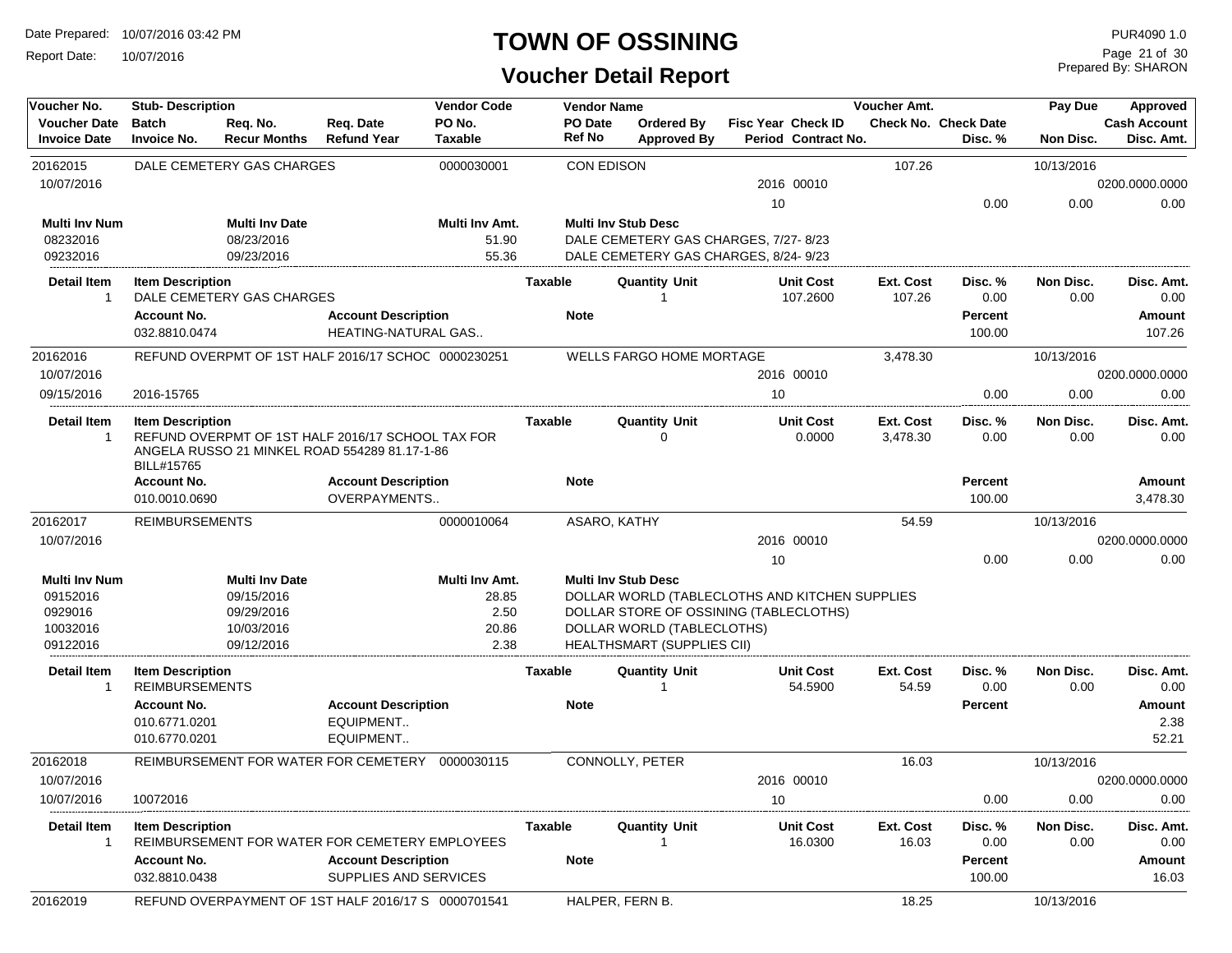Report Date: 10/07/2016

## **TOWN OF OSSINING**

Prepared By: SHARON Page 22 of 30

| <b>Cash Account</b><br>Disc. Amt.<br>0200.0000.0000<br>0.00<br>Disc. Amt.<br>0.00<br><b>Amount</b><br>18.25<br>0200.0000.0000<br>0.00 |
|---------------------------------------------------------------------------------------------------------------------------------------|
|                                                                                                                                       |
|                                                                                                                                       |
|                                                                                                                                       |
|                                                                                                                                       |
|                                                                                                                                       |
|                                                                                                                                       |
|                                                                                                                                       |
|                                                                                                                                       |
|                                                                                                                                       |
| Disc. Amt.<br>0.00                                                                                                                    |
| Amount<br>17.40                                                                                                                       |
|                                                                                                                                       |
| 0200.0000.0000                                                                                                                        |
| 0.00                                                                                                                                  |
|                                                                                                                                       |
| Disc. Amt.<br>0.00                                                                                                                    |
| <b>Amount</b><br>607.26                                                                                                               |
|                                                                                                                                       |
| 0200.0000.0000                                                                                                                        |
| 0.00                                                                                                                                  |
| Disc. Amt.<br>0.00                                                                                                                    |
| Amount<br>51.94                                                                                                                       |
|                                                                                                                                       |
| 0200.0000.0000                                                                                                                        |
| 0.00                                                                                                                                  |
|                                                                                                                                       |
|                                                                                                                                       |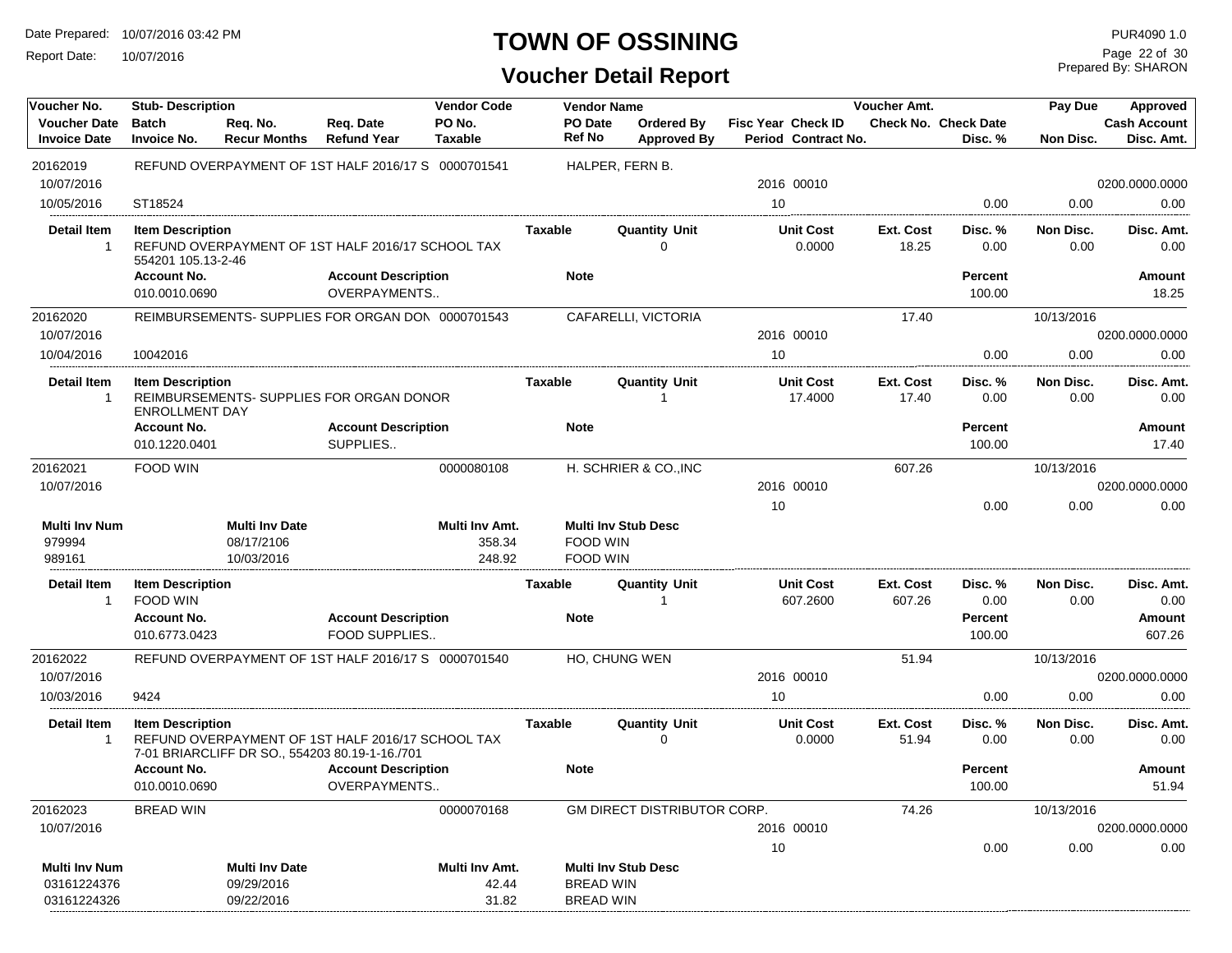Report Date: 10/07/2016

#### **TOWN OF OSSINING**

## **Voucher Detail Report**

Prepared By: SHARON Page 23 of 30

| PO No.<br><b>Voucher Date</b><br><b>Batch</b><br>Req. Date<br><b>PO</b> Date<br>Fisc Year Check ID<br>Check No. Check Date<br>Reg. No.<br><b>Ordered By</b><br><b>Ref No</b><br><b>Refund Year</b><br><b>Invoice Date</b><br><b>Invoice No.</b><br><b>Taxable</b><br>Period Contract No.<br><b>Recur Months</b><br><b>Approved By</b><br>Disc. %<br>Non Disc.<br>20162023<br><b>BREAD WIN</b><br>0000070168<br><b>GM DIRECT DISTRIBUTOR CORP.</b><br><b>Unit Cost</b><br><b>Detail Item</b><br><b>Taxable</b><br><b>Quantity Unit</b><br>Ext. Cost<br>Disc. %<br>Non Disc.<br><b>Item Description</b><br>Disc. Amt.<br><b>BREAD WIN</b><br>74.2600<br>74.26<br>0.00<br>0.00<br>0.00<br>$\mathbf{1}$<br><b>Account No.</b><br><b>Account Description</b><br><b>Note</b><br><b>Percent</b><br>Amount<br>010.6773.0423<br>FOOD SUPPLIES<br>100.00<br>74.26<br>VILLAGE OF OSSINING<br>16,591.69<br>20162024<br>VILLAGE DELINQUENT TAXES FOR 27 SECOR RE 0000150028<br>10/13/2016<br>10/07/2016<br>2016 00010<br>0200.0000.0000<br>09/27/2016<br>10<br>0.00<br>0.00<br>0.00<br>2016-09-27<br><b>Unit Cost</b><br><b>Detail Item</b><br><b>Item Description</b><br>Taxable<br><b>Quantity Unit</b><br>Ext. Cost<br>Disc. %<br>Non Disc.<br>VILLAGE DELINQUENT TAXES FOR 27 SECOR RD<br>0.0000<br>16,591.69<br>0.00<br>0.00<br>$\mathbf{1}$<br>O<br><b>Account No.</b><br><b>Account Description</b><br><b>Note</b><br><b>Percent</b><br>010.0010.0690<br>OVERPAYMENTS<br>100.00<br>16,591.69<br>C-TOWN<br>323.12<br>20162025<br>FOOD WIN<br>0000700455<br>10/13/2016<br>10/07/2016<br>2016 00010<br>0200.0000.0000<br>10<br>0.00<br>0.00<br>0.00<br>Multi Inv Amt.<br><b>Multi Inv Stub Desc</b><br><b>Multi Inv Num</b><br><b>Multi Inv Date</b><br>38.11<br><b>FOOD WIN</b><br>09212016<br>09/21/2016<br>09222016<br>09/22/2016<br>56.27<br>FOOD WIN<br>09222016-1<br>09/22/2016<br>10.27<br>FOOD WIN<br>09262016<br>09/26/2016<br>37.59<br>FOOD WIN | Voucher No. | <b>Stub-Description</b> |  | <b>Vendor Code</b> | <b>Vendor Name</b> |  | Voucher Amt. | Pay Due | Approved                          |
|--------------------------------------------------------------------------------------------------------------------------------------------------------------------------------------------------------------------------------------------------------------------------------------------------------------------------------------------------------------------------------------------------------------------------------------------------------------------------------------------------------------------------------------------------------------------------------------------------------------------------------------------------------------------------------------------------------------------------------------------------------------------------------------------------------------------------------------------------------------------------------------------------------------------------------------------------------------------------------------------------------------------------------------------------------------------------------------------------------------------------------------------------------------------------------------------------------------------------------------------------------------------------------------------------------------------------------------------------------------------------------------------------------------------------------------------------------------------------------------------------------------------------------------------------------------------------------------------------------------------------------------------------------------------------------------------------------------------------------------------------------------------------------------------------------------------------------------------------------------------------------------------------------------------------------------------------|-------------|-------------------------|--|--------------------|--------------------|--|--------------|---------|-----------------------------------|
|                                                                                                                                                                                                                                                                                                                                                                                                                                                                                                                                                                                                                                                                                                                                                                                                                                                                                                                                                                                                                                                                                                                                                                                                                                                                                                                                                                                                                                                                                                                                                                                                                                                                                                                                                                                                                                                                                                                                                  |             |                         |  |                    |                    |  |              |         | <b>Cash Account</b><br>Disc. Amt. |
|                                                                                                                                                                                                                                                                                                                                                                                                                                                                                                                                                                                                                                                                                                                                                                                                                                                                                                                                                                                                                                                                                                                                                                                                                                                                                                                                                                                                                                                                                                                                                                                                                                                                                                                                                                                                                                                                                                                                                  |             |                         |  |                    |                    |  |              |         |                                   |
|                                                                                                                                                                                                                                                                                                                                                                                                                                                                                                                                                                                                                                                                                                                                                                                                                                                                                                                                                                                                                                                                                                                                                                                                                                                                                                                                                                                                                                                                                                                                                                                                                                                                                                                                                                                                                                                                                                                                                  |             |                         |  |                    |                    |  |              |         |                                   |
|                                                                                                                                                                                                                                                                                                                                                                                                                                                                                                                                                                                                                                                                                                                                                                                                                                                                                                                                                                                                                                                                                                                                                                                                                                                                                                                                                                                                                                                                                                                                                                                                                                                                                                                                                                                                                                                                                                                                                  |             |                         |  |                    |                    |  |              |         |                                   |
|                                                                                                                                                                                                                                                                                                                                                                                                                                                                                                                                                                                                                                                                                                                                                                                                                                                                                                                                                                                                                                                                                                                                                                                                                                                                                                                                                                                                                                                                                                                                                                                                                                                                                                                                                                                                                                                                                                                                                  |             |                         |  |                    |                    |  |              |         |                                   |
|                                                                                                                                                                                                                                                                                                                                                                                                                                                                                                                                                                                                                                                                                                                                                                                                                                                                                                                                                                                                                                                                                                                                                                                                                                                                                                                                                                                                                                                                                                                                                                                                                                                                                                                                                                                                                                                                                                                                                  |             |                         |  |                    |                    |  |              |         |                                   |
|                                                                                                                                                                                                                                                                                                                                                                                                                                                                                                                                                                                                                                                                                                                                                                                                                                                                                                                                                                                                                                                                                                                                                                                                                                                                                                                                                                                                                                                                                                                                                                                                                                                                                                                                                                                                                                                                                                                                                  |             |                         |  |                    |                    |  |              |         |                                   |
|                                                                                                                                                                                                                                                                                                                                                                                                                                                                                                                                                                                                                                                                                                                                                                                                                                                                                                                                                                                                                                                                                                                                                                                                                                                                                                                                                                                                                                                                                                                                                                                                                                                                                                                                                                                                                                                                                                                                                  |             |                         |  |                    |                    |  |              |         |                                   |
|                                                                                                                                                                                                                                                                                                                                                                                                                                                                                                                                                                                                                                                                                                                                                                                                                                                                                                                                                                                                                                                                                                                                                                                                                                                                                                                                                                                                                                                                                                                                                                                                                                                                                                                                                                                                                                                                                                                                                  |             |                         |  |                    |                    |  |              |         |                                   |
|                                                                                                                                                                                                                                                                                                                                                                                                                                                                                                                                                                                                                                                                                                                                                                                                                                                                                                                                                                                                                                                                                                                                                                                                                                                                                                                                                                                                                                                                                                                                                                                                                                                                                                                                                                                                                                                                                                                                                  |             |                         |  |                    |                    |  |              |         |                                   |
|                                                                                                                                                                                                                                                                                                                                                                                                                                                                                                                                                                                                                                                                                                                                                                                                                                                                                                                                                                                                                                                                                                                                                                                                                                                                                                                                                                                                                                                                                                                                                                                                                                                                                                                                                                                                                                                                                                                                                  |             |                         |  |                    |                    |  |              |         | Disc. Amt.<br>0.00                |
|                                                                                                                                                                                                                                                                                                                                                                                                                                                                                                                                                                                                                                                                                                                                                                                                                                                                                                                                                                                                                                                                                                                                                                                                                                                                                                                                                                                                                                                                                                                                                                                                                                                                                                                                                                                                                                                                                                                                                  |             |                         |  |                    |                    |  |              |         | Amount                            |
|                                                                                                                                                                                                                                                                                                                                                                                                                                                                                                                                                                                                                                                                                                                                                                                                                                                                                                                                                                                                                                                                                                                                                                                                                                                                                                                                                                                                                                                                                                                                                                                                                                                                                                                                                                                                                                                                                                                                                  |             |                         |  |                    |                    |  |              |         |                                   |
|                                                                                                                                                                                                                                                                                                                                                                                                                                                                                                                                                                                                                                                                                                                                                                                                                                                                                                                                                                                                                                                                                                                                                                                                                                                                                                                                                                                                                                                                                                                                                                                                                                                                                                                                                                                                                                                                                                                                                  |             |                         |  |                    |                    |  |              |         |                                   |
|                                                                                                                                                                                                                                                                                                                                                                                                                                                                                                                                                                                                                                                                                                                                                                                                                                                                                                                                                                                                                                                                                                                                                                                                                                                                                                                                                                                                                                                                                                                                                                                                                                                                                                                                                                                                                                                                                                                                                  |             |                         |  |                    |                    |  |              |         |                                   |
|                                                                                                                                                                                                                                                                                                                                                                                                                                                                                                                                                                                                                                                                                                                                                                                                                                                                                                                                                                                                                                                                                                                                                                                                                                                                                                                                                                                                                                                                                                                                                                                                                                                                                                                                                                                                                                                                                                                                                  |             |                         |  |                    |                    |  |              |         |                                   |
|                                                                                                                                                                                                                                                                                                                                                                                                                                                                                                                                                                                                                                                                                                                                                                                                                                                                                                                                                                                                                                                                                                                                                                                                                                                                                                                                                                                                                                                                                                                                                                                                                                                                                                                                                                                                                                                                                                                                                  |             |                         |  |                    |                    |  |              |         |                                   |
|                                                                                                                                                                                                                                                                                                                                                                                                                                                                                                                                                                                                                                                                                                                                                                                                                                                                                                                                                                                                                                                                                                                                                                                                                                                                                                                                                                                                                                                                                                                                                                                                                                                                                                                                                                                                                                                                                                                                                  |             |                         |  |                    |                    |  |              |         |                                   |
|                                                                                                                                                                                                                                                                                                                                                                                                                                                                                                                                                                                                                                                                                                                                                                                                                                                                                                                                                                                                                                                                                                                                                                                                                                                                                                                                                                                                                                                                                                                                                                                                                                                                                                                                                                                                                                                                                                                                                  |             |                         |  |                    |                    |  |              |         |                                   |
|                                                                                                                                                                                                                                                                                                                                                                                                                                                                                                                                                                                                                                                                                                                                                                                                                                                                                                                                                                                                                                                                                                                                                                                                                                                                                                                                                                                                                                                                                                                                                                                                                                                                                                                                                                                                                                                                                                                                                  |             |                         |  |                    |                    |  |              |         |                                   |
|                                                                                                                                                                                                                                                                                                                                                                                                                                                                                                                                                                                                                                                                                                                                                                                                                                                                                                                                                                                                                                                                                                                                                                                                                                                                                                                                                                                                                                                                                                                                                                                                                                                                                                                                                                                                                                                                                                                                                  |             |                         |  |                    |                    |  |              |         |                                   |
| 09272016<br>09/27/2016<br>43.56<br>FOOD WIN                                                                                                                                                                                                                                                                                                                                                                                                                                                                                                                                                                                                                                                                                                                                                                                                                                                                                                                                                                                                                                                                                                                                                                                                                                                                                                                                                                                                                                                                                                                                                                                                                                                                                                                                                                                                                                                                                                      |             |                         |  |                    |                    |  |              |         |                                   |
| 09282016<br>09/28/2016<br>9.97<br>FOOD WIN                                                                                                                                                                                                                                                                                                                                                                                                                                                                                                                                                                                                                                                                                                                                                                                                                                                                                                                                                                                                                                                                                                                                                                                                                                                                                                                                                                                                                                                                                                                                                                                                                                                                                                                                                                                                                                                                                                       |             |                         |  |                    |                    |  |              |         |                                   |
| 10032016<br>10/03/2016<br><b>FOOD WIN</b><br>56.45                                                                                                                                                                                                                                                                                                                                                                                                                                                                                                                                                                                                                                                                                                                                                                                                                                                                                                                                                                                                                                                                                                                                                                                                                                                                                                                                                                                                                                                                                                                                                                                                                                                                                                                                                                                                                                                                                               |             |                         |  |                    |                    |  |              |         |                                   |
| FOOD WIN<br>10/03/2016                                                                                                                                                                                                                                                                                                                                                                                                                                                                                                                                                                                                                                                                                                                                                                                                                                                                                                                                                                                                                                                                                                                                                                                                                                                                                                                                                                                                                                                                                                                                                                                                                                                                                                                                                                                                                                                                                                                           |             |                         |  |                    |                    |  |              |         |                                   |
| 10032016-1<br>5.03<br>10042016<br><b>FOOD WIN</b><br>10/04/2016<br>65.87                                                                                                                                                                                                                                                                                                                                                                                                                                                                                                                                                                                                                                                                                                                                                                                                                                                                                                                                                                                                                                                                                                                                                                                                                                                                                                                                                                                                                                                                                                                                                                                                                                                                                                                                                                                                                                                                         |             |                         |  |                    |                    |  |              |         |                                   |
|                                                                                                                                                                                                                                                                                                                                                                                                                                                                                                                                                                                                                                                                                                                                                                                                                                                                                                                                                                                                                                                                                                                                                                                                                                                                                                                                                                                                                                                                                                                                                                                                                                                                                                                                                                                                                                                                                                                                                  |             |                         |  |                    |                    |  |              |         |                                   |
| <b>Detail Item</b><br><b>Taxable</b><br><b>Quantity Unit</b><br><b>Item Description</b><br><b>Unit Cost</b><br>Ext. Cost<br>Disc. %<br>Non Disc.                                                                                                                                                                                                                                                                                                                                                                                                                                                                                                                                                                                                                                                                                                                                                                                                                                                                                                                                                                                                                                                                                                                                                                                                                                                                                                                                                                                                                                                                                                                                                                                                                                                                                                                                                                                                 |             |                         |  |                    |                    |  |              |         | Disc. Amt.                        |
| FOOD WIN<br>323.1200<br>323.12<br>0.00<br>0.00<br>$\mathbf{1}$                                                                                                                                                                                                                                                                                                                                                                                                                                                                                                                                                                                                                                                                                                                                                                                                                                                                                                                                                                                                                                                                                                                                                                                                                                                                                                                                                                                                                                                                                                                                                                                                                                                                                                                                                                                                                                                                                   |             |                         |  |                    |                    |  |              |         | 0.00                              |
| <b>Account Description</b><br><b>Note</b><br><b>Account No.</b><br><b>Percent</b>                                                                                                                                                                                                                                                                                                                                                                                                                                                                                                                                                                                                                                                                                                                                                                                                                                                                                                                                                                                                                                                                                                                                                                                                                                                                                                                                                                                                                                                                                                                                                                                                                                                                                                                                                                                                                                                                |             |                         |  |                    |                    |  |              |         | Amount                            |
| 010.6773.0423<br>FOOD SUPPLIES<br>100.00<br>323.12                                                                                                                                                                                                                                                                                                                                                                                                                                                                                                                                                                                                                                                                                                                                                                                                                                                                                                                                                                                                                                                                                                                                                                                                                                                                                                                                                                                                                                                                                                                                                                                                                                                                                                                                                                                                                                                                                               |             |                         |  |                    |                    |  |              |         |                                   |
| 20162026<br>SUPPLIES FOR DALE AND SPARTA CEMETERY<br>0000150020<br>OSSINING HARDWARE COMPANY<br>138.57<br>10/13/2016                                                                                                                                                                                                                                                                                                                                                                                                                                                                                                                                                                                                                                                                                                                                                                                                                                                                                                                                                                                                                                                                                                                                                                                                                                                                                                                                                                                                                                                                                                                                                                                                                                                                                                                                                                                                                             |             |                         |  |                    |                    |  |              |         |                                   |
| 10/07/2016<br>2016 00010<br>0200.0000.0000                                                                                                                                                                                                                                                                                                                                                                                                                                                                                                                                                                                                                                                                                                                                                                                                                                                                                                                                                                                                                                                                                                                                                                                                                                                                                                                                                                                                                                                                                                                                                                                                                                                                                                                                                                                                                                                                                                       |             |                         |  |                    |                    |  |              |         |                                   |
| M<br>10<br>0.00<br>0.00                                                                                                                                                                                                                                                                                                                                                                                                                                                                                                                                                                                                                                                                                                                                                                                                                                                                                                                                                                                                                                                                                                                                                                                                                                                                                                                                                                                                                                                                                                                                                                                                                                                                                                                                                                                                                                                                                                                          |             |                         |  |                    |                    |  |              |         | 0.00                              |
| <b>Multi Inv Num</b><br><b>Multi Inv Date</b><br>Multi Inv Amt.<br><b>Multi Inv Stub Desc</b>                                                                                                                                                                                                                                                                                                                                                                                                                                                                                                                                                                                                                                                                                                                                                                                                                                                                                                                                                                                                                                                                                                                                                                                                                                                                                                                                                                                                                                                                                                                                                                                                                                                                                                                                                                                                                                                    |             |                         |  |                    |                    |  |              |         |                                   |
| B159797<br>09/14/2016<br>14.97<br><b>BLACK SPRAY PAINT X 3</b>                                                                                                                                                                                                                                                                                                                                                                                                                                                                                                                                                                                                                                                                                                                                                                                                                                                                                                                                                                                                                                                                                                                                                                                                                                                                                                                                                                                                                                                                                                                                                                                                                                                                                                                                                                                                                                                                                   |             |                         |  |                    |                    |  |              |         |                                   |
| A146383<br>8.98<br>09/14/2016<br><b>BLACK SPRAY PAINT X 2</b>                                                                                                                                                                                                                                                                                                                                                                                                                                                                                                                                                                                                                                                                                                                                                                                                                                                                                                                                                                                                                                                                                                                                                                                                                                                                                                                                                                                                                                                                                                                                                                                                                                                                                                                                                                                                                                                                                    |             |                         |  |                    |                    |  |              |         |                                   |
| A146424<br>09/15/2016<br>9.89<br>COTTON FLAG FOR SPARTA                                                                                                                                                                                                                                                                                                                                                                                                                                                                                                                                                                                                                                                                                                                                                                                                                                                                                                                                                                                                                                                                                                                                                                                                                                                                                                                                                                                                                                                                                                                                                                                                                                                                                                                                                                                                                                                                                          |             |                         |  |                    |                    |  |              |         |                                   |
| B159968<br>09/19/2016<br>25.17<br>MARK PAINT AND BOX RAGS                                                                                                                                                                                                                                                                                                                                                                                                                                                                                                                                                                                                                                                                                                                                                                                                                                                                                                                                                                                                                                                                                                                                                                                                                                                                                                                                                                                                                                                                                                                                                                                                                                                                                                                                                                                                                                                                                        |             |                         |  |                    |                    |  |              |         |                                   |
| A146336<br>32.39<br><b>1 GALLON WHITE PAINT</b><br>09/13/2016                                                                                                                                                                                                                                                                                                                                                                                                                                                                                                                                                                                                                                                                                                                                                                                                                                                                                                                                                                                                                                                                                                                                                                                                                                                                                                                                                                                                                                                                                                                                                                                                                                                                                                                                                                                                                                                                                    |             |                         |  |                    |                    |  |              |         |                                   |
| A146846<br>09/27/2016<br>24.71<br>MARK PAINT, POLY TARP, AND LED BULBS                                                                                                                                                                                                                                                                                                                                                                                                                                                                                                                                                                                                                                                                                                                                                                                                                                                                                                                                                                                                                                                                                                                                                                                                                                                                                                                                                                                                                                                                                                                                                                                                                                                                                                                                                                                                                                                                           |             |                         |  |                    |                    |  |              |         |                                   |
| B160418<br>09/30/2016<br>22.46<br>BRAKE CLEANER, BOX RAGS, AND SUPPLIES                                                                                                                                                                                                                                                                                                                                                                                                                                                                                                                                                                                                                                                                                                                                                                                                                                                                                                                                                                                                                                                                                                                                                                                                                                                                                                                                                                                                                                                                                                                                                                                                                                                                                                                                                                                                                                                                          |             |                         |  |                    |                    |  |              |         |                                   |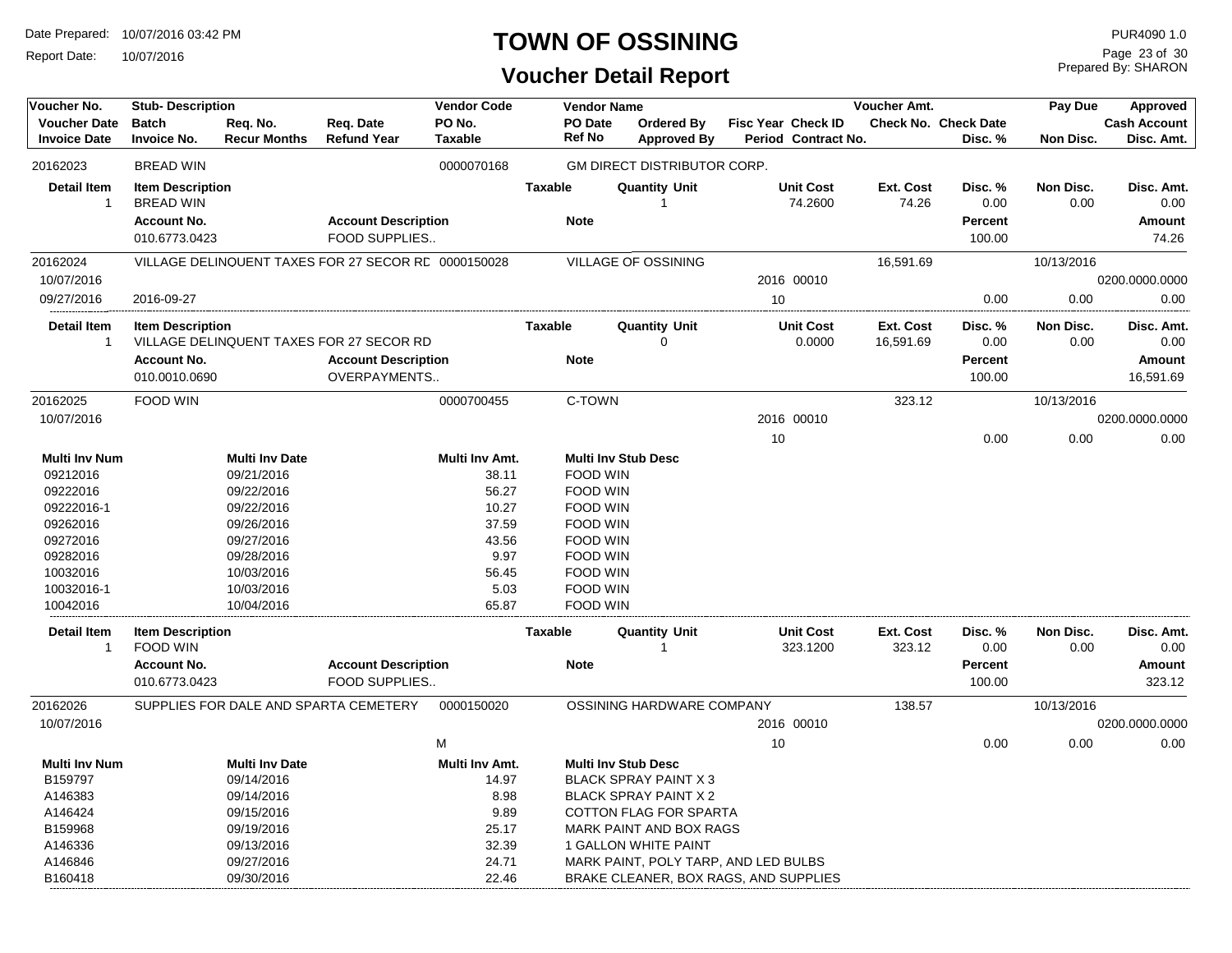Report Date: 10/07/2016

## **TOWN OF OSSINING**

| Voucher No.                                | <b>Stub-Description</b>                      |                                       |                                                                                                       | <b>Vendor Code</b>      |                     | <b>Vendor Name</b>       |                                                           |                    |                                | Voucher Amt.                 |                                        | Pay Due           | Approved                          |
|--------------------------------------------|----------------------------------------------|---------------------------------------|-------------------------------------------------------------------------------------------------------|-------------------------|---------------------|--------------------------|-----------------------------------------------------------|--------------------|--------------------------------|------------------------------|----------------------------------------|-------------------|-----------------------------------|
| <b>Voucher Date</b><br><b>Invoice Date</b> | <b>Batch</b><br><b>Invoice No.</b>           | Req. No.<br><b>Recur Months</b>       | Req. Date<br><b>Refund Year</b>                                                                       | PO No.<br>Taxable       |                     | PO Date<br><b>Ref No</b> | Ordered By<br><b>Approved By</b>                          | Fisc Year Check ID | Period Contract No.            |                              | <b>Check No. Check Date</b><br>Disc. % | Non Disc.         | <b>Cash Account</b><br>Disc. Amt. |
| 20162026                                   |                                              | SUPPLIES FOR DALE AND SPARTA CEMETERY |                                                                                                       | 0000150020              |                     |                          | OSSINING HARDWARE COMPANY                                 |                    |                                |                              |                                        |                   |                                   |
| <b>Detail Item</b>                         | <b>Item Description</b>                      |                                       |                                                                                                       |                         | <b>Taxable</b>      |                          | <b>Quantity Unit</b>                                      |                    | <b>Unit Cost</b>               | Ext. Cost                    | Disc. %                                | Non Disc.         | Disc. Amt.                        |
| $\mathbf{1}$                               |                                              |                                       | SUPPLIES FOR DALE AND SPARTA CEMETERY                                                                 |                         | М                   |                          | 1                                                         |                    | 138.5700                       | 138.57                       | 0.00                                   | 0.00              | 0.00                              |
|                                            | <b>Account No.</b>                           |                                       | <b>Account Description</b>                                                                            |                         |                     | <b>Note</b>              |                                                           |                    |                                |                              | <b>Percent</b>                         |                   | Amount                            |
|                                            | 032.8810.0419                                |                                       | MAINT./REPAIR                                                                                         |                         |                     |                          |                                                           |                    |                                |                              | 100.00                                 |                   | 138.57                            |
| 20162027                                   | <b>FOOD WIN</b>                              |                                       |                                                                                                       | 0000271920              |                     | <b>MIVILA FOODS</b>      |                                                           |                    |                                | 632.95                       |                                        | 10/13/2016        |                                   |
| 10/07/2016                                 |                                              |                                       |                                                                                                       |                         |                     |                          |                                                           |                    | 2016 00010                     |                              |                                        |                   | 0200.0000.0000                    |
|                                            |                                              |                                       |                                                                                                       | M                       |                     |                          |                                                           | 10                 |                                |                              | 0.00                                   | 0.00              | 0.00                              |
| <b>Multi Inv Num</b>                       |                                              | <b>Multi Inv Date</b>                 |                                                                                                       | Multi Inv Amt.          |                     |                          | <b>Multi Inv Stub Desc</b>                                |                    |                                |                              |                                        |                   |                                   |
| 08162016                                   |                                              | 08/16/2016                            |                                                                                                       | 338.80                  |                     | FOOD WIN                 |                                                           |                    |                                |                              |                                        |                   |                                   |
| 10032016                                   |                                              | 10/03/2016                            |                                                                                                       | 294.15                  |                     | FOOD WIN                 |                                                           |                    |                                |                              |                                        |                   |                                   |
| <b>Detail Item</b>                         | <b>Item Description</b>                      |                                       |                                                                                                       |                         | <b>Taxable</b>      |                          | <b>Quantity Unit</b>                                      |                    | Unit Cost                      | Ext. Cost                    | Disc. %                                | Non Disc.         | Disc. Amt.                        |
| 1                                          | <b>FOOD WIN</b>                              |                                       |                                                                                                       |                         | М                   |                          | -1                                                        |                    | 632.9500                       | 632.95                       | 0.00                                   | 0.00              | 0.00                              |
|                                            | <b>Account No.</b>                           |                                       | <b>Account Description</b>                                                                            |                         |                     | <b>Note</b>              |                                                           |                    |                                |                              | <b>Percent</b>                         |                   | <b>Amount</b>                     |
|                                            | 010.6773.0423                                |                                       | FOOD SUPPLIES                                                                                         |                         |                     |                          |                                                           |                    |                                |                              | 100.00                                 |                   | 632.95                            |
| 20162028                                   |                                              |                                       | CI 994 MEALS @ \$4/EACH, CII 606 MEALS @ \$4/E, 0000700133                                            |                         |                     |                          | HUBBARD'S CUPBOARD. LLC                                   |                    |                                | 6,569.00                     |                                        | 10/13/2016        |                                   |
| 10/07/2016                                 |                                              |                                       |                                                                                                       |                         |                     |                          |                                                           |                    | 2016 00010                     |                              |                                        |                   | 0200.0000.0000                    |
| 10/02/2016                                 | 10022016                                     |                                       |                                                                                                       | M                       |                     |                          |                                                           | 10                 |                                |                              | 0.00                                   | 0.00              | 0.00                              |
| Detail Item<br>$\mathbf{1}$                | <b>Item Description</b><br><b>SUPPLIES</b>   |                                       | CI 994 MEALS @ \$4/EACH, CII 606 MEALS @ \$4/EACH, EXTRA                                              |                         | <b>Taxable</b><br>М |                          | Quantity Unit                                             |                    | <b>Unit Cost</b><br>6,569.0000 | <b>Ext. Cost</b><br>6,569.00 | Disc. %<br>0.00                        | Non Disc.<br>0.00 | Disc. Amt.<br>0.00                |
|                                            | <b>Account No.</b>                           |                                       | <b>Account Description</b>                                                                            |                         |                     | <b>Note</b>              |                                                           |                    |                                |                              | <b>Percent</b>                         |                   | <b>Amount</b>                     |
|                                            | 010.6770.0418                                |                                       | CONTRACTUAL/FOOD                                                                                      |                         |                     |                          |                                                           |                    |                                |                              |                                        |                   | 3,976.00                          |
|                                            | 010.6771.0418                                |                                       | CONTRACTUAL/FOOD                                                                                      |                         |                     |                          |                                                           |                    |                                |                              |                                        |                   | 2,424.00                          |
|                                            | 010.6773.0401                                |                                       | SUPPLIES                                                                                              |                         |                     |                          |                                                           |                    |                                |                              |                                        |                   | 169.00                            |
| 20162029                                   |                                              |                                       | ENGINEERING SERVICES FOR DESIGN AND CON 0000701019                                                    |                         |                     | <b>ENGINEERS</b>         | CHARLES A. MANGANARO, CONSULTING                          |                    |                                | 5,782.50                     |                                        | 10/13/2016        |                                   |
| 10/07/2016                                 |                                              |                                       |                                                                                                       | 5136                    |                     | 06/01/2016               |                                                           |                    | 2016 00010                     |                              |                                        |                   | 0200.0000.0000                    |
| 09/29/2016                                 | 10430                                        |                                       |                                                                                                       | М                       |                     |                          |                                                           | 10                 |                                |                              | 0.00                                   | 0.00              | 0.00                              |
| <b>Detail Item</b><br>1                    | <b>Item Description</b><br>SANITARY MANHOLES |                                       | ENGINEERING SERVICES FOR DESIGN AND CONSTRUCTION<br>TO RELOCATE 8" SEWER MAIN AND INSTALLATION OF NEW |                         | Taxable<br>М        |                          | Quantity Unit<br>0                                        |                    | <b>Unit Cost</b><br>0.0000     | Ext. Cost<br>5,782.50        | Disc. %<br>0.00                        | Non Disc.<br>0.00 | Disc. Amt.<br>0.00                |
|                                            | <b>Account No.</b>                           |                                       | <b>Account Description</b>                                                                            |                         |                     | <b>Note</b>              |                                                           |                    |                                |                              | <b>Percent</b>                         |                   | Amount                            |
|                                            | 037.8120.2198                                |                                       | 2016 SANITARY SEWER<br><b>IMPROVEMENTS</b>                                                            |                         |                     |                          |                                                           |                    |                                |                              | 100.00                                 |                   | 5,782.50                          |
| 20162030                                   |                                              | UNIFORMS FOR DALE CEMTERY EMPLOYEES   |                                                                                                       | 0000020030              |                     |                          | BOB'S ARMY & NAVY STORE                                   |                    |                                | 277.00                       |                                        | 10/13/2016        |                                   |
| 10/07/2016                                 |                                              |                                       |                                                                                                       |                         |                     |                          |                                                           |                    | 2016 00010                     |                              |                                        |                   | 0200.0000.0000                    |
|                                            |                                              |                                       |                                                                                                       | M                       |                     |                          |                                                           | 10                 |                                |                              | 0.00                                   | 0.00              | 0.00                              |
| <b>Multi Inv Num</b><br>8839               |                                              | <b>Multi Inv Date</b><br>10/04/2016   |                                                                                                       | Multi Inv Amt.<br>40.00 |                     |                          | <b>Multi Inv Stub Desc</b><br><b>1 CARHART SWEATSHIRT</b> |                    |                                |                              |                                        |                   |                                   |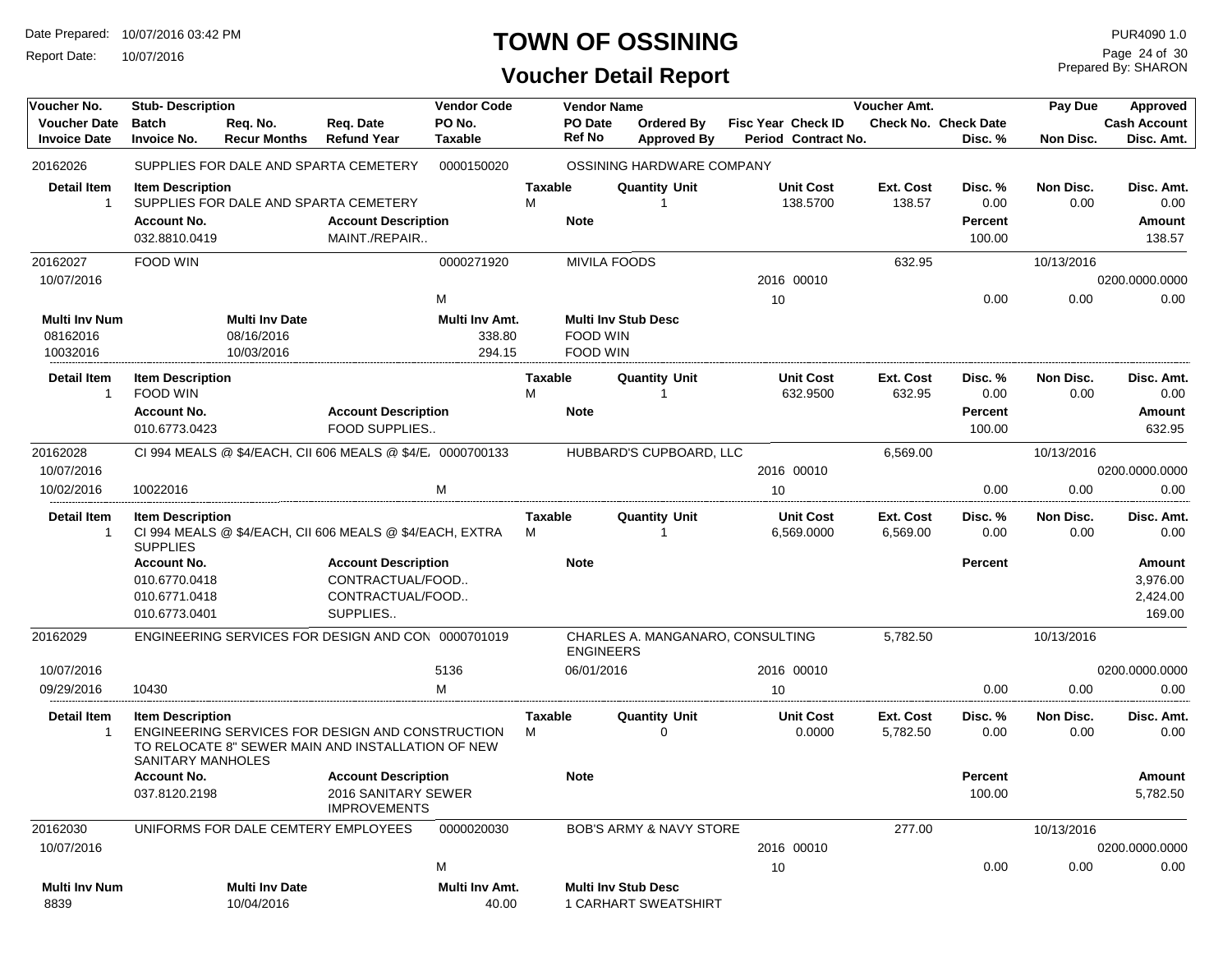Report Date: 10/07/2016

## **TOWN OF OSSINING**

Prepared By: SHARON Page 25 of 30

| Voucher No.                                | <b>Vendor Code</b><br><b>Stub-Description</b>  |                                                                            |                                                                                |                                        |                        | <b>Vendor Name</b>       |                                                                                                                             |                                                  |          | Voucher Amt.        |                                        | Pay Due           | Approved                          |
|--------------------------------------------|------------------------------------------------|----------------------------------------------------------------------------|--------------------------------------------------------------------------------|----------------------------------------|------------------------|--------------------------|-----------------------------------------------------------------------------------------------------------------------------|--------------------------------------------------|----------|---------------------|----------------------------------------|-------------------|-----------------------------------|
| <b>Voucher Date</b><br><b>Invoice Date</b> | <b>Batch</b><br><b>Invoice No.</b>             | Req. No.<br><b>Recur Months</b>                                            | Req. Date<br><b>Refund Year</b>                                                | PO No.<br><b>Taxable</b>               |                        | PO Date<br><b>Ref No</b> | Ordered By<br><b>Approved By</b>                                                                                            | <b>Fisc Year Check ID</b><br>Period Contract No. |          |                     | <b>Check No. Check Date</b><br>Disc. % | <b>Non Disc.</b>  | <b>Cash Account</b><br>Disc. Amt. |
| 20162030<br><b>Multi Inv Num</b><br>8801   |                                                | UNIFORMS FOR DALE CEMTERY EMPLOYEES<br><b>Multi Inv Date</b><br>09/27/2016 |                                                                                | 0000020030<br>Multi Inv Amt.<br>237.00 |                        |                          | <b>BOB'S ARMY &amp; NAVY STORE</b><br><b>Multi Inv Stub Desc</b><br>3 NAVY WORK COATS (JOSE, PETE, & RAMON) WITH EMBROIDERY |                                                  |          |                     |                                        |                   |                                   |
| <b>Detail Item</b>                         | <b>Item Description</b>                        |                                                                            |                                                                                |                                        | <b>Taxable</b>         |                          | <b>Quantity Unit</b>                                                                                                        | <b>Unit Cost</b>                                 |          | Ext. Cost           | Disc. %                                | Non Disc.         | Disc. Amt.                        |
| $\overline{1}$                             |                                                | UNIFORMS FOR DALE CEMTERY EMPLOYEES                                        |                                                                                |                                        | M                      |                          | -1                                                                                                                          |                                                  | 277.0000 | 277.00              | 0.00                                   | 0.00              | 0.00                              |
|                                            | <b>Account No.</b>                             |                                                                            | <b>Account Description</b>                                                     |                                        | <b>Note</b>            |                          |                                                                                                                             |                                                  |          |                     | <b>Percent</b>                         |                   | Amount                            |
|                                            | 032.8810.0416                                  |                                                                            | UNIFORMS                                                                       |                                        |                        |                          |                                                                                                                             |                                                  |          |                     | 100.00                                 |                   | 277.00                            |
| 20162031                                   |                                                | COPY PAPER (3) AND FLAIR PENS                                              |                                                                                | 0000190004                             |                        |                          | STAPLES, INC. AND SUBSIDIARIES                                                                                              |                                                  |          | 147.59              |                                        | 10/13/2016        |                                   |
| 10/07/2016                                 |                                                |                                                                            |                                                                                |                                        |                        |                          |                                                                                                                             | 2016 00010                                       |          |                     |                                        |                   | 0200.0000.0000                    |
| 09/20/2016                                 | 3315338930                                     |                                                                            |                                                                                |                                        |                        |                          |                                                                                                                             | 10                                               |          |                     | 0.00                                   | 0.00              | 0.00                              |
| <b>Detail Item</b><br>$\overline{1}$       | <b>Item Description</b>                        | COPY PAPER (3) AND FLAIR PENS                                              |                                                                                |                                        | <b>Taxable</b>         |                          | <b>Quantity Unit</b><br>1                                                                                                   | <b>Unit Cost</b>                                 | 147.5900 | Ext. Cost<br>147.59 | Disc. %<br>0.00                        | Non Disc.<br>0.00 | Disc. Amt.<br>0.00                |
|                                            | <b>Account No.</b>                             |                                                                            | <b>Account Description</b>                                                     |                                        | <b>Note</b>            |                          |                                                                                                                             |                                                  |          |                     | <b>Percent</b>                         |                   | Amount                            |
|                                            | 010.1620.0401                                  |                                                                            | SUPPLIES                                                                       |                                        |                        |                          |                                                                                                                             |                                                  |          |                     |                                        |                   | 140.16                            |
|                                            | 010.1220.0401                                  |                                                                            | SUPPLIES                                                                       |                                        |                        |                          |                                                                                                                             |                                                  |          |                     |                                        |                   | 7.43                              |
| 20162032                                   | <b>COPIER PAPER</b>                            |                                                                            |                                                                                | 0000190004                             |                        |                          | STAPLES, INC. AND SUBSIDIARIES                                                                                              |                                                  |          | 71.00               |                                        | 10/13/2016        |                                   |
| 10/07/2016                                 |                                                |                                                                            |                                                                                |                                        |                        |                          |                                                                                                                             | 2016 00010                                       |          |                     |                                        |                   | 0200.0000.0000                    |
| 09/13/2016                                 | 3314657945                                     |                                                                            |                                                                                |                                        |                        |                          |                                                                                                                             | 10                                               |          |                     | 0.00                                   | 0.00              | 0.00                              |
| <b>Detail Item</b><br>$\overline{1}$       | <b>Item Description</b><br><b>COPIER PAPER</b> |                                                                            |                                                                                |                                        | <b>Taxable</b>         |                          | <b>Quantity Unit</b><br>$\overline{1}$                                                                                      | <b>Unit Cost</b>                                 | 71.0000  | Ext. Cost<br>71.00  | Disc. %<br>0.00                        | Non Disc.<br>0.00 | Disc. Amt.<br>0.00                |
|                                            | <b>Account No.</b><br>010.1110.0401            |                                                                            | <b>Account Description</b><br>SUPPLIES                                         |                                        | <b>Note</b>            |                          |                                                                                                                             |                                                  |          |                     | <b>Percent</b><br>100.00               |                   | Amount<br>71.00                   |
| 20162033                                   |                                                |                                                                            | STENO SERVICES FOR PEOPLE V. JESUS A. MOI 0000701305                           |                                        |                        |                          | PATCHEN STENO SERVICES LLC                                                                                                  |                                                  |          | 260.00              |                                        | 10/13/2016        |                                   |
| 10/07/2016                                 |                                                |                                                                            |                                                                                |                                        |                        |                          |                                                                                                                             | 2016 00010                                       |          |                     |                                        |                   | 0200.0000.0000                    |
| 09/22/2016                                 | 20541                                          |                                                                            |                                                                                | м                                      |                        |                          |                                                                                                                             | 10                                               |          |                     | 0.00                                   | 0.00              | 0.00                              |
| <b>Detail Item</b><br>$\overline{1}$       | <b>Item Description</b><br><b>CASTRO</b>       |                                                                            | STENO SERVICES FOR PEOPLE V. JESUS A. MONROY-                                  |                                        | <b>Taxable</b><br>M    |                          | <b>Quantity Unit</b>                                                                                                        | <b>Unit Cost</b>                                 | 260.0000 | Ext. Cost<br>260.00 | Disc. %<br>0.00                        | Non Disc.<br>0.00 | Disc. Amt.<br>0.00                |
|                                            | <b>Account No.</b>                             |                                                                            | <b>Account Description</b>                                                     |                                        | <b>Note</b>            |                          |                                                                                                                             |                                                  |          |                     | <b>Percent</b>                         |                   | Amount                            |
|                                            | 010.1110.0414                                  |                                                                            | CONTRACTUAL STENO                                                              |                                        |                        |                          |                                                                                                                             |                                                  |          |                     | 100.00                                 |                   | 260.00                            |
| 20162034                                   |                                                |                                                                            | SHIPPING AND HANDLING FOR 20 MAGILL 2017 N 0000120018                          |                                        |                        |                          | LOOSELEAF LAW PUBLISHING                                                                                                    |                                                  |          | 43.00               |                                        | 10/13/2016        |                                   |
| 10/07/2016                                 |                                                |                                                                            |                                                                                |                                        |                        |                          |                                                                                                                             | 2016 00010                                       |          |                     |                                        |                   | 0200.0000.0000                    |
| 09/29/2016                                 | 09292016                                       |                                                                            |                                                                                |                                        |                        |                          |                                                                                                                             | 10                                               |          |                     | 0.00                                   | 0.00              | 0.00                              |
| <b>Detail Item</b><br>-1                   | <b>Item Description</b><br><b>Account No.</b>  | FOR THE OSSINING TOWN COURT                                                | SHIPPING AND HANDLING FOR 20 MAGILL 2017 MANUALS<br><b>Account Description</b> |                                        | Taxable<br><b>Note</b> |                          | <b>Quantity Unit</b>                                                                                                        | <b>Unit Cost</b>                                 | 43.0000  | Ext. Cost<br>43.00  | Disc. %<br>0.00<br><b>Percent</b>      | Non Disc.<br>0.00 | Disc. Amt.<br>0.00<br>Amount      |
|                                            | 010.1110.0408                                  |                                                                            | BOOKS                                                                          |                                        |                        |                          |                                                                                                                             |                                                  |          |                     | 100.00                                 |                   | 43.00                             |
| 20162035                                   |                                                |                                                                            | FOR CONSULTING SERVICES TO THE TOWN OF 0000060020                              |                                        |                        |                          | <b>FREDERICK P. CLARK ASSOCIATES</b>                                                                                        |                                                  |          | 3,142.00            |                                        | 10/13/2016        |                                   |
|                                            |                                                |                                                                            |                                                                                |                                        |                        |                          |                                                                                                                             |                                                  |          |                     |                                        |                   |                                   |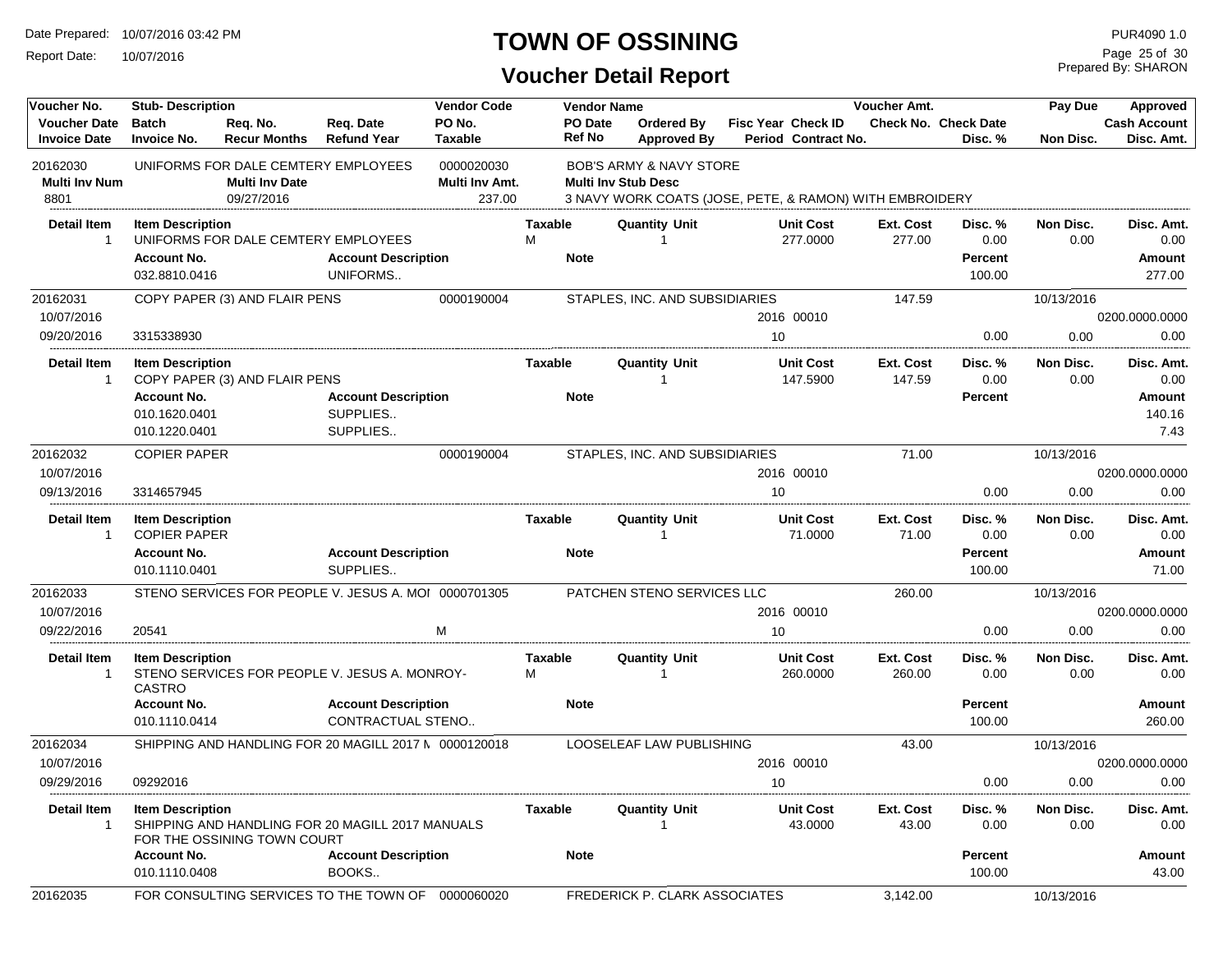Report Date: 10/07/2016

## **TOWN OF OSSINING**

Prepared By: SHARON Page 26 of 30

| Voucher No.                                | <b>Stub-Description</b>                                        |                                    |                                                                                                                  | <b>Vendor Code</b>       |              | <b>Vendor Name</b> |                                                                  |    |                                                  | Voucher Amt.          |                                        | Pay Due           | Approved                                        |
|--------------------------------------------|----------------------------------------------------------------|------------------------------------|------------------------------------------------------------------------------------------------------------------|--------------------------|--------------|--------------------|------------------------------------------------------------------|----|--------------------------------------------------|-----------------------|----------------------------------------|-------------------|-------------------------------------------------|
| <b>Voucher Date</b><br><b>Invoice Date</b> | <b>Batch</b><br><b>Invoice No.</b>                             | Req. No.<br><b>Recur Months</b>    | Reg. Date<br><b>Refund Year</b>                                                                                  | PO No.<br><b>Taxable</b> |              | PO Date<br>Ref No  | Ordered By<br><b>Approved By</b>                                 |    | <b>Fisc Year Check ID</b><br>Period Contract No. |                       | <b>Check No. Check Date</b><br>Disc. % | Non Disc.         | <b>Cash Account</b><br>Disc. Amt.               |
| 20162035                                   |                                                                |                                    | FOR CONSULTING SERVICES TO THE TOWN OF 0000060020                                                                |                          |              |                    | FREDERICK P. CLARK ASSOCIATES                                    |    |                                                  |                       |                                        |                   |                                                 |
| 10/07/2016                                 |                                                                |                                    |                                                                                                                  |                          |              |                    |                                                                  |    | 2016 00010                                       |                       |                                        |                   | 0200.0000.0000                                  |
| 09/28/2016                                 | 4500                                                           |                                    |                                                                                                                  | M                        |              |                    |                                                                  | 10 |                                                  |                       | 0.00                                   | 0.00              | 0.00                                            |
| <b>Detail Item</b>                         | <b>Item Description</b>                                        |                                    |                                                                                                                  |                          | Taxable      |                    | <b>Quantity Unit</b>                                             |    | <b>Unit Cost</b>                                 | Ext. Cost             | Disc. %                                | Non Disc.         | Disc. Amt.                                      |
| $\mathbf{1}$                               |                                                                | PLANNING AND ZONING STUDY PHASE 2  | FOR CONSULTING SERVICES TO THE TOWN OF OSSINING<br>TOWN BOARD FOR THE MONTH OF AUGUST 2016 RE:                   |                          | М            |                    |                                                                  |    | 3,142.0000                                       | 3,142.00              | 0.00                                   | 0.00              | 0.00                                            |
|                                            | <b>Account No.</b><br>020.1989.0413                            |                                    | <b>Account Description</b><br>CONSULTANT/CONTRACTUAL<br><b>EXPENSES</b>                                          |                          |              | <b>Note</b>        |                                                                  |    |                                                  |                       | <b>Percent</b><br>100.00               |                   | Amount<br>3,142.00                              |
| 20162036                                   |                                                                |                                    | THIRTY-FIRST MONTHLY PAYMENT FOR MONITC 0000701287                                                               |                          |              |                    | MICHAEL HABERMAN ASSOCIATES, INC.                                |    |                                                  | 2,607.41              |                                        | 10/13/2016        |                                                 |
| 10/07/2016                                 |                                                                |                                    |                                                                                                                  |                          |              |                    |                                                                  |    | 2016 00010                                       |                       |                                        |                   | 0200.0000.0000                                  |
| 10/01/2016                                 | 10012016                                                       |                                    |                                                                                                                  | м                        |              |                    |                                                                  | 10 |                                                  |                       | 0.00                                   | 0.00              | 0.00                                            |
| <b>Detail Item</b><br>$\overline{1}$       | <b>Item Description</b><br><b>Account No.</b><br>037.1355.2187 |                                    | THIRTY-FIRST MONTHLY PAYMENT FOR MONITORING REVAL<br><b>Account Description</b><br>TOWN-WIDE REVALUATION PROJECT |                          | Taxable<br>М | <b>Note</b>        | <b>Quantity Unit</b><br>1                                        |    | <b>Unit Cost</b><br>2,607.4100                   | Ext. Cost<br>2,607.41 | Disc. %<br>0.00<br>Percent<br>100.00   | Non Disc.<br>0.00 | Disc. Amt.<br>0.00<br><b>Amount</b><br>2,607.41 |
|                                            |                                                                |                                    |                                                                                                                  |                          |              |                    |                                                                  |    |                                                  |                       |                                        |                   |                                                 |
| 20162037                                   |                                                                | WESTERLY RD GAS CHARGES, 8/24-9/23 |                                                                                                                  | 0000030001               |              | <b>CON EDISON</b>  |                                                                  |    |                                                  | 32.03                 |                                        | 10/13/2016        |                                                 |
| 10/07/2016                                 |                                                                |                                    |                                                                                                                  |                          |              |                    |                                                                  |    | 2016 00010                                       |                       |                                        |                   | 0200.0000.0000                                  |
| 09/22/2016                                 | 09222016                                                       |                                    |                                                                                                                  |                          |              |                    |                                                                  | 10 |                                                  |                       | 0.00                                   | 0.00              | 0.00                                            |
| <b>Detail Item</b><br>$\overline{1}$       | <b>Item Description</b>                                        | WESTERLY RD GAS CHARGES, 8/24-9/23 |                                                                                                                  |                          | Taxable      |                    | <b>Quantity Unit</b>                                             |    | <b>Unit Cost</b><br>32.0300                      | Ext. Cost<br>32.03    | Disc. %<br>0.00                        | Non Disc.<br>0.00 | Disc. Amt.<br>0.00                              |
|                                            | <b>Account No.</b><br>010.7110.0411                            |                                    | <b>Account Description</b><br>GASOLINE                                                                           |                          |              | <b>Note</b>        |                                                                  |    |                                                  |                       | Percent<br>100.00                      |                   | Amount<br>32.03                                 |
| 20162038                                   |                                                                |                                    | SUPPLIES AND PARTS FOR DALE CEMETERY                                                                             | 0000150022               |              |                    | <b>OSSINING LAWN MOWER</b>                                       |    |                                                  | 835.97                |                                        | 10/13/2016        |                                                 |
| 10/07/2016                                 |                                                                |                                    |                                                                                                                  |                          |              |                    |                                                                  |    | 2016 00010                                       |                       |                                        |                   | 0200.0000.0000                                  |
|                                            |                                                                |                                    |                                                                                                                  | M                        |              |                    |                                                                  | 10 |                                                  |                       | 0.00                                   | 0.00              | 0.00                                            |
| <b>Multi Inv Num</b>                       |                                                                | <b>Multi Inv Date</b>              |                                                                                                                  | Multi Inv Amt.           |              |                    | <b>Multi Inv Stub Desc</b>                                       |    |                                                  |                       |                                        |                   |                                                 |
| 23157                                      |                                                                | 08/01/2016                         |                                                                                                                  | 150.00                   |              |                    | SUPPLIES AND PARTS FOR DALE CEMETERY                             |    |                                                  |                       |                                        |                   |                                                 |
| 0507031                                    |                                                                | 08/16/2016                         |                                                                                                                  | 15.99                    |              |                    | SAFETY GLASSES                                                   |    |                                                  |                       |                                        |                   |                                                 |
| 0507263                                    |                                                                | 09/01/2016                         |                                                                                                                  | 135.98                   |              |                    | ENGINE OIL, OIL FILTERS, GLOVES, GLASSES, AND 5 GAL PACK MIX OIL |    |                                                  |                       |                                        |                   |                                                 |
| 109210                                     |                                                                | 08/01/2016                         |                                                                                                                  | 241.00                   |              |                    | <b>PARTS FOR TRIMMERS</b>                                        |    |                                                  |                       |                                        |                   |                                                 |
| 0507515                                    |                                                                | 09/15/2016                         |                                                                                                                  | 54.00                    |              |                    | <b>5 LB LINE &amp; LINE CUTTERS</b>                              |    |                                                  |                       |                                        |                   |                                                 |
| 109848                                     |                                                                | 09/22/2016                         |                                                                                                                  | 95.00                    |              |                    | PARTS & SERVICE FOR REPAIRS TO EXMARK - DIES OUT & WON'T START   |    |                                                  |                       |                                        |                   |                                                 |
| 109905                                     |                                                                | 09/27/2016                         |                                                                                                                  | 144.00                   |              |                    | PARTS & SERVICE FOR REPAIRS TO EXMARK - NO DRIVE                 |    |                                                  |                       |                                        |                   |                                                 |
| Detail Item                                |                                                                |                                    |                                                                                                                  |                          |              |                    | <b>Quantity Unit</b>                                             |    |                                                  |                       |                                        |                   |                                                 |
| 1                                          | <b>Item Description</b>                                        |                                    |                                                                                                                  |                          | Taxable      |                    |                                                                  |    | <b>Unit Cost</b>                                 | Ext. Cost             | Disc. %                                | Non Disc.         | Disc. Amt.                                      |
|                                            |                                                                |                                    | SUPPLIES AND PARTS FOR DALE CEMETERY                                                                             |                          | м            |                    |                                                                  |    | 835.9700                                         | 835.97                | 0.00                                   | 0.00              | 0.00                                            |
|                                            | <b>Account No.</b>                                             |                                    | <b>Account Description</b>                                                                                       |                          |              | <b>Note</b>        |                                                                  |    |                                                  |                       | Percent                                |                   | Amount                                          |
| 20162039                                   | 032.8810.0419                                                  | STREET LIGHT REPAIR, 7/16-9/16     | MAINT./REPAIR                                                                                                    | 0000150028               |              |                    | VILLAGE OF OSSINING                                              |    |                                                  | 254.44                | 100.00                                 | 10/13/2016        | 835.97                                          |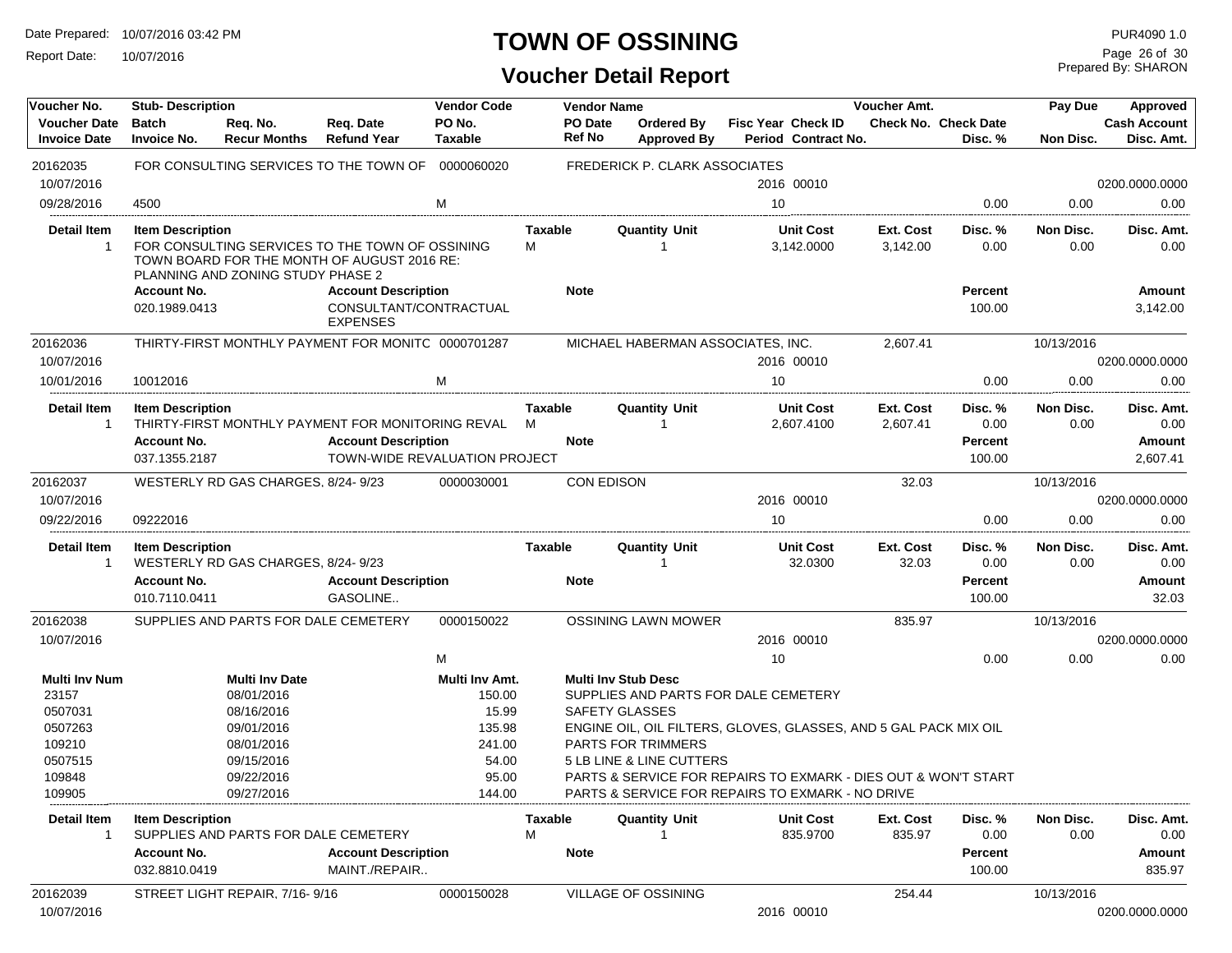Report Date: 10/07/2016

#### **TOWN OF OSSINING**

**Voucher Detail Report**

Prepared By: SHARON Page 27 of 30

| Voucher No.                                | <b>Stub-Description</b>            |                                 |                                                    | <b>Vendor Code</b>          | <b>Vendor Name</b> |                                         |                                           | Voucher Amt. |                                        | Pay Due    | Approved                          |
|--------------------------------------------|------------------------------------|---------------------------------|----------------------------------------------------|-----------------------------|--------------------|-----------------------------------------|-------------------------------------------|--------------|----------------------------------------|------------|-----------------------------------|
| <b>Voucher Date</b><br><b>Invoice Date</b> | <b>Batch</b><br><b>Invoice No.</b> | Req. No.<br><b>Recur Months</b> | Req. Date<br><b>Refund Year</b>                    | PO No.<br><b>Taxable</b>    | PO Date<br>Ref No  | <b>Ordered By</b><br><b>Approved By</b> | Fisc Year Check ID<br>Period Contract No. |              | <b>Check No. Check Date</b><br>Disc. % | Non Disc.  | <b>Cash Account</b><br>Disc. Amt. |
| 20162039                                   |                                    | STREET LIGHT REPAIR, 7/16-9/16  |                                                    | 0000150028                  |                    | <b>VILLAGE OF OSSINING</b>              |                                           |              |                                        |            |                                   |
| 10/05/2016                                 | 2016200014398                      |                                 |                                                    |                             |                    |                                         | 10                                        |              | 0.00                                   | 0.00       | 0.00                              |
| Detail Item                                | <b>Item Description</b>            |                                 |                                                    |                             | Taxable            | Quantity Unit                           | <b>Unit Cost</b>                          | Ext. Cost    | Disc. %                                | Non Disc.  | Disc. Amt.                        |
| 1                                          |                                    | STREET LIGHT REPAIR, 7/16-9/16  |                                                    |                             |                    |                                         | 254.4400                                  | 254.44       | 0.00                                   | 0.00       | 0.00                              |
|                                            | <b>Account No.</b>                 |                                 | <b>Account Description</b>                         |                             | <b>Note</b>        |                                         |                                           |              | Percent                                |            | <b>Amount</b>                     |
|                                            | 063.5182.0419                      |                                 | MAINT./REPAIR                                      |                             |                    |                                         |                                           |              | 100.00                                 |            | 254.44                            |
| 20162040                                   |                                    |                                 | REIMBURSEMENT FROM SLEEPY HOLLOW, 10/1- 0000150005 |                             |                    | OSSINING VOLUNTEER                      |                                           | 7.440.00     |                                        | 10/13/2016 |                                   |
| 10/07/2016                                 |                                    |                                 |                                                    |                             |                    |                                         | 2016 00010                                |              |                                        |            | 0200.0000.0000                    |
| 08/30/2016                                 | 2016-10SH                          |                                 |                                                    |                             |                    |                                         | 10                                        |              | 0.00                                   | 0.00       | 0.00                              |
| Detail Item                                | <b>Item Description</b>            |                                 |                                                    |                             | Taxable            | <b>Quantity Unit</b>                    | <b>Unit Cost</b>                          | Ext. Cost    | Disc. %                                | Non Disc.  | Disc. Amt.                        |
| 1                                          |                                    |                                 | REIMBURSEMENT FROM SLEEPY HOLLOW, 10/1-10/31       |                             |                    |                                         | 7,440.0000                                | 7,440.00     | 0.00                                   | 0.00       | 0.00                              |
|                                            | <b>Account No.</b>                 |                                 | <b>Account Description</b>                         |                             | <b>Note</b>        |                                         |                                           |              | Percent                                |            | <b>Amount</b>                     |
|                                            | 066.4540.0475                      |                                 | AMBULANCE DISTRICT -<br>CONTRACTUAL                |                             |                    |                                         |                                           |              | 100.00                                 |            | 7,440.00                          |
| 20162041                                   |                                    | OCTOBER 2016 IMA SERVICES       |                                                    | 0000150028                  |                    | VILLAGE OF OSSINING                     |                                           | 269,836.58   |                                        | 10/13/2016 |                                   |
| 10/07/2016                                 |                                    |                                 |                                                    |                             |                    |                                         | 2016 00010                                |              |                                        |            | 0200.0000.0000                    |
| 10/01/2016                                 | 2016200014396                      |                                 |                                                    |                             |                    |                                         | 10                                        |              | 0.00                                   | 0.00       | 0.00                              |
| Detail Item                                | <b>Item Description</b>            |                                 |                                                    |                             | Taxable            | <b>Quantity Unit</b>                    | <b>Unit Cost</b>                          | Ext. Cost    | Disc. %                                | Non Disc.  | Disc. Amt.                        |
| 1                                          |                                    | OCTOBER 2016 IMA SERVICES       |                                                    |                             |                    |                                         | 269,836.5800                              | 269,836.58   | 0.00                                   | 0.00       | 0.00                              |
|                                            | <b>Account No.</b>                 |                                 | <b>Account Description</b>                         |                             | <b>Note</b>        |                                         |                                           |              | Percent                                |            | <b>Amount</b>                     |
|                                            | 010.1680.0475                      |                                 | VILLAGE OSS.CONTRACTUAL                            |                             |                    |                                         |                                           |              |                                        |            | 12,240.51                         |
|                                            | 020.1680.0475                      |                                 | VILLAGE OSS.CONTRACTUAL                            |                             |                    |                                         |                                           |              |                                        |            | 7,161.41                          |
|                                            | 031.1680.0475                      |                                 | VILLAGE OSS.CONTRACTUAL                            |                             |                    |                                         |                                           |              |                                        |            | 6,887.46                          |
|                                            | 032.1680.0475                      |                                 | VILLAGE OSS.CONTRACTUAL                            |                             |                    |                                         |                                           |              |                                        |            | 584.69                            |
|                                            | 050.1680.0475                      |                                 | VILLAGE OSS.CONTRACTUAL                            |                             |                    |                                         |                                           |              |                                        |            | 79.97                             |
|                                            | 051.1680.0475                      |                                 | VILLAGE OSS.CONTRACTUAL                            |                             |                    |                                         |                                           |              |                                        |            | 88.40                             |
|                                            | 045.1680.0475                      |                                 | VILLAGE OSS.CONTRACTUAL                            |                             |                    |                                         |                                           |              |                                        |            | 1,038.63                          |
|                                            | 063.1680.0475                      |                                 | VILLAGE OSS.CONTRACTUAL                            |                             |                    |                                         |                                           |              |                                        |            | 204.91                            |
|                                            | 064.1680.0475                      |                                 | VILLAGE OSS.CONTRACTUAL                            |                             |                    |                                         |                                           |              |                                        |            | 1,564.09                          |
|                                            | 065.1680.0475                      |                                 | VILLAGE OSS.CONTRACTUAL                            |                             |                    |                                         |                                           |              |                                        |            | 1,309.50                          |
|                                            | 066.1680.0475                      |                                 | VILLAGE OSS.CONTRACTUAL                            |                             |                    |                                         |                                           |              |                                        |            | 1,454.21                          |
|                                            | 020.3620.0438                      |                                 | RENT                                               |                             |                    |                                         |                                           |              |                                        |            | 1,340.73                          |
|                                            | 010.1440.0413                      |                                 | CONSULTANT                                         |                             |                    |                                         |                                           |              |                                        |            | 355.79                            |
|                                            | 020.1440.0413                      |                                 | CONSULTANT                                         |                             |                    |                                         |                                           |              |                                        |            | 6,048.46                          |
|                                            | 032.8810.0413                      |                                 | CONSULTANT                                         |                             |                    |                                         |                                           |              |                                        |            | 355.79                            |
|                                            | 045.1440.0413                      |                                 | CONSULTANT                                         |                             |                    |                                         |                                           |              |                                        |            | 355.79                            |
|                                            | 010.1620.0430<br>020.7310.0475     |                                 | VILLAGE OSS.CONTRACTUAL                            | VILLAGE IMA-BUILDING RENTAL |                    |                                         |                                           |              |                                        |            | 313.71<br>28,563.14               |
|                                            | 010.1420.0475                      |                                 | VILLAGE OSS.CONTRACTUAL                            |                             |                    |                                         |                                           |              |                                        |            | 944.54                            |
|                                            | 010.1620.0430                      |                                 |                                                    | VILLAGE IMA-BUILDING RENTAL |                    |                                         |                                           |              |                                        |            | 13,226.78                         |
|                                            | 010.6770.0438                      |                                 | <b>MISCELLANEOUS</b>                               |                             |                    |                                         |                                           |              |                                        |            | 2,909.12                          |
|                                            | 064.3410.0475                      |                                 |                                                    | VILLAGE OSS.CONTRACTUAL     |                    |                                         |                                           |              |                                        |            | 41,141.12                         |
|                                            |                                    |                                 |                                                    |                             |                    |                                         |                                           |              |                                        |            |                                   |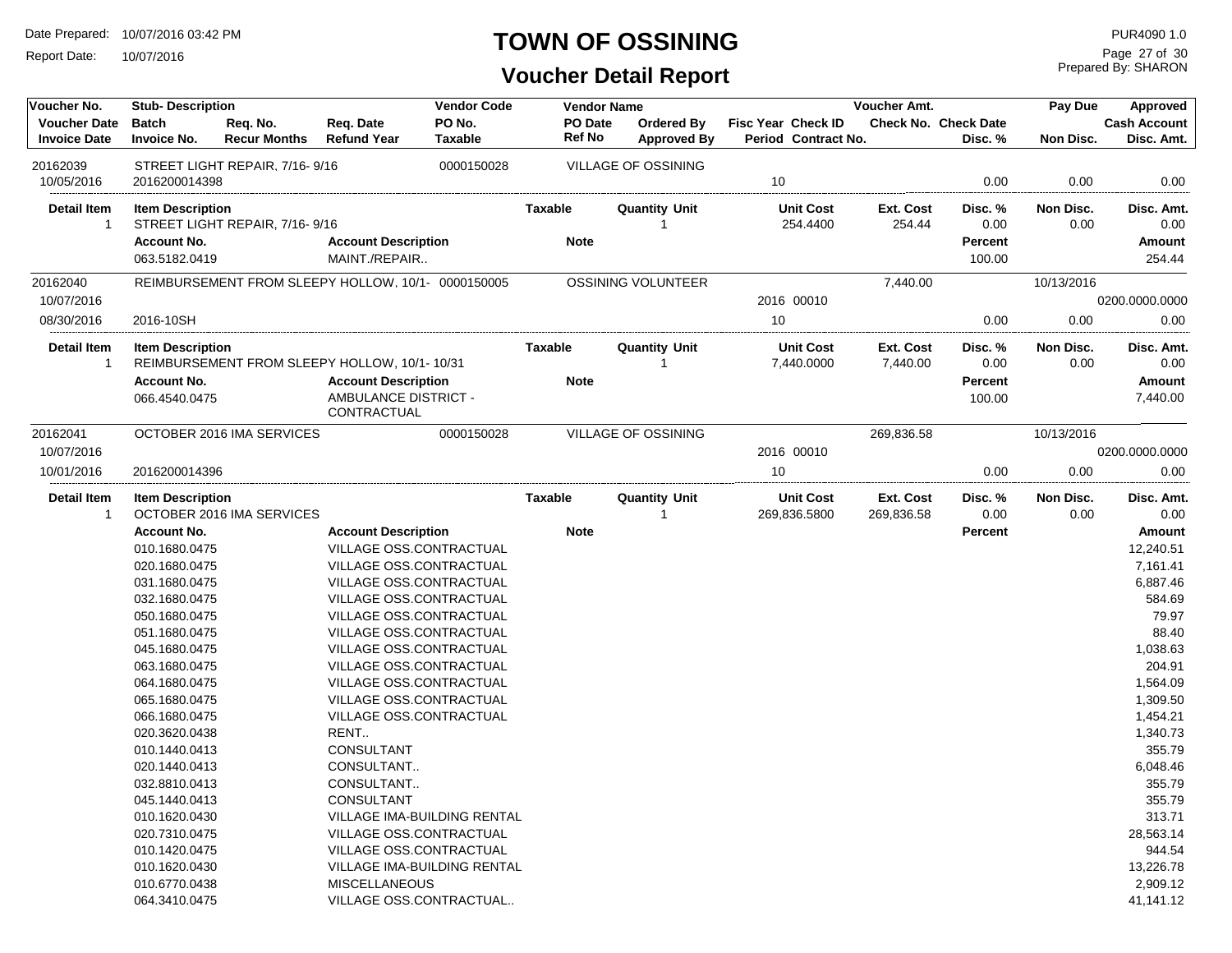Report Date: 10/07/2016

#### **TOWN OF OSSINING**

Prepared By: SHARON Page 28 of 30

| Voucher No.                                | <b>Stub-Description</b>            |                                 |                                                                                                       | <b>Vendor Code</b><br><b>Vendor Name</b> |                          |                                                        |                           |                     | Voucher Amt.                     |                                        | Pay Due    | Approved                          |
|--------------------------------------------|------------------------------------|---------------------------------|-------------------------------------------------------------------------------------------------------|------------------------------------------|--------------------------|--------------------------------------------------------|---------------------------|---------------------|----------------------------------|----------------------------------------|------------|-----------------------------------|
| <b>Voucher Date</b><br><b>Invoice Date</b> | <b>Batch</b><br><b>Invoice No.</b> | Req. No.<br><b>Recur Months</b> | Reg. Date<br><b>Refund Year</b>                                                                       | PO No.<br>Taxable                        | PO Date<br><b>Ref No</b> | Ordered By<br>Approved By                              | <b>Fisc Year Check ID</b> | Period Contract No. |                                  | <b>Check No. Check Date</b><br>Disc. % | Non Disc.  | <b>Cash Account</b><br>Disc. Amt. |
| 20162041                                   |                                    | OCTOBER 2016 IMA SERVICES       |                                                                                                       | 0000150028                               |                          | <b>VILLAGE OF OSSINING</b>                             |                           |                     |                                  |                                        |            |                                   |
|                                            | <b>Account No.</b>                 |                                 | <b>Account Description</b>                                                                            |                                          | <b>Note</b>              |                                                        |                           |                     |                                  | Percent                                |            | Amount                            |
|                                            | 020.3120.0471                      |                                 | CONTRACTUAL-POLICE IMA                                                                                |                                          |                          |                                                        |                           |                     |                                  |                                        |            | 141,667.83                        |
| 20162042                                   |                                    |                                 | REMAINING BALANCE DUE OF 2016 PILOT PAYN 0000700175                                                   |                                          |                          | <b>WESTCHESTER COUNTY FINANCE</b><br><b>DEPARTMENT</b> |                           |                     | 21.01                            |                                        | 10/13/2016 |                                   |
| 10/07/2016                                 |                                    |                                 |                                                                                                       |                                          |                          |                                                        |                           | 2016 00010          |                                  |                                        |            | 0200.0000.0000                    |
| 10/07/2016                                 | <b>2016 - THE PINES</b>            |                                 |                                                                                                       |                                          |                          |                                                        | 10                        |                     |                                  | 0.00                                   | 0.00       | 0.00                              |
| Detail Item                                | <b>Item Description</b>            |                                 |                                                                                                       |                                          | Taxable                  | <b>Quantity Unit</b>                                   |                           | <b>Unit Cost</b>    | Ext. Cost                        | Disc. %                                | Non Disc.  | Disc. Amt.                        |
|                                            |                                    |                                 | REMAINING BALANCE DUE OF 2016 PILOT PAYMENT FOR<br>THE PINES AFTER REALLOCATION OF AMBULANCE DISTRICT |                                          |                          | 0                                                      |                           | 0.0000              | 21.01                            | 0.00                                   | 0.00       | 0.00                              |
|                                            | <b>Account No.</b>                 |                                 | <b>Account Description</b>                                                                            |                                          | <b>Note</b>              |                                                        |                           |                     |                                  | Percent                                |            | Amount                            |
|                                            | 010.0010.0667                      |                                 | DUE TO COUNTY-PILOT PAYMENTS<br><b>RECEIVED</b>                                                       |                                          |                          |                                                        |                           |                     |                                  | 100.00                                 |            | 21.01                             |
| <b>Total Vouchers reported:</b>            |                                    | 106                             |                                                                                                       |                                          |                          |                                                        |                           |                     | <b>Total GL Detail Reported</b>  |                                        |            | 465,452.33                        |
|                                            |                                    |                                 |                                                                                                       |                                          |                          |                                                        |                           |                     | <b>Total Amount All Vouchers</b> |                                        |            | 465.452.33                        |

| <b>Fund</b><br><b>Cash Item</b> |                   |            |           |                      | $-----$ Direct Pay --- | ------- |            |
|---------------------------------|-------------------|------------|-----------|----------------------|------------------------|---------|------------|
|                                 |                   | Regular    | Prepaid   | <b>Wire Transfer</b> | Outstanding            | Paid    | Total      |
| 010 - TOWN GENERAL              |                   |            |           |                      |                        |         |            |
| 0200.0000.0000                  | <b>TOWN</b>       | 95,506.34  | 406.00    | 0.00                 | 0.00                   | 0.00    | 95,912.34  |
|                                 | <b>Fund Total</b> | 95,506.34  | 406.00    | 0.00                 | 0.00                   | 0.00    | 95,912.34  |
| 020 - TOWN OUTSIDE              |                   |            |           |                      |                        |         |            |
| 0200.0000.0000                  | <b>TOWN</b>       | 192,058.08 | 23,107.44 | 0.00                 | 0.00                   | 0.00    | 215,165.52 |
|                                 | <b>Fund Total</b> | 192,058.08 | 23,107.44 | 0.00                 | 0.00                   | 0.00    | 215,165.52 |
| 031 - HIGHWAY                   |                   |            |           |                      |                        |         |            |
| 0200.0000.0000                  | <b>TOWN</b>       | 32,405.86  | 17,856.41 | 0.00                 | 0.00                   | 0.00    | 50,262.27  |
|                                 | <b>Fund Total</b> | 32,405.86  | 17,856.41 | 0.00                 | 0.00                   | 0.00    | 50,262.27  |
| 032 - DALE CEMETERY TRUST FUND  |                   |            |           |                      |                        |         |            |
| 0200.0000.0000                  | <b>TOWN</b>       | 5,711.83   | 0.00      | 0.00                 | 0.00                   | 0.00    | 5,711.83   |
|                                 | <b>Fund Total</b> | 5,711.83   | 0.00      | 0.00                 | 0.00                   | 0.00    | 5,711.83   |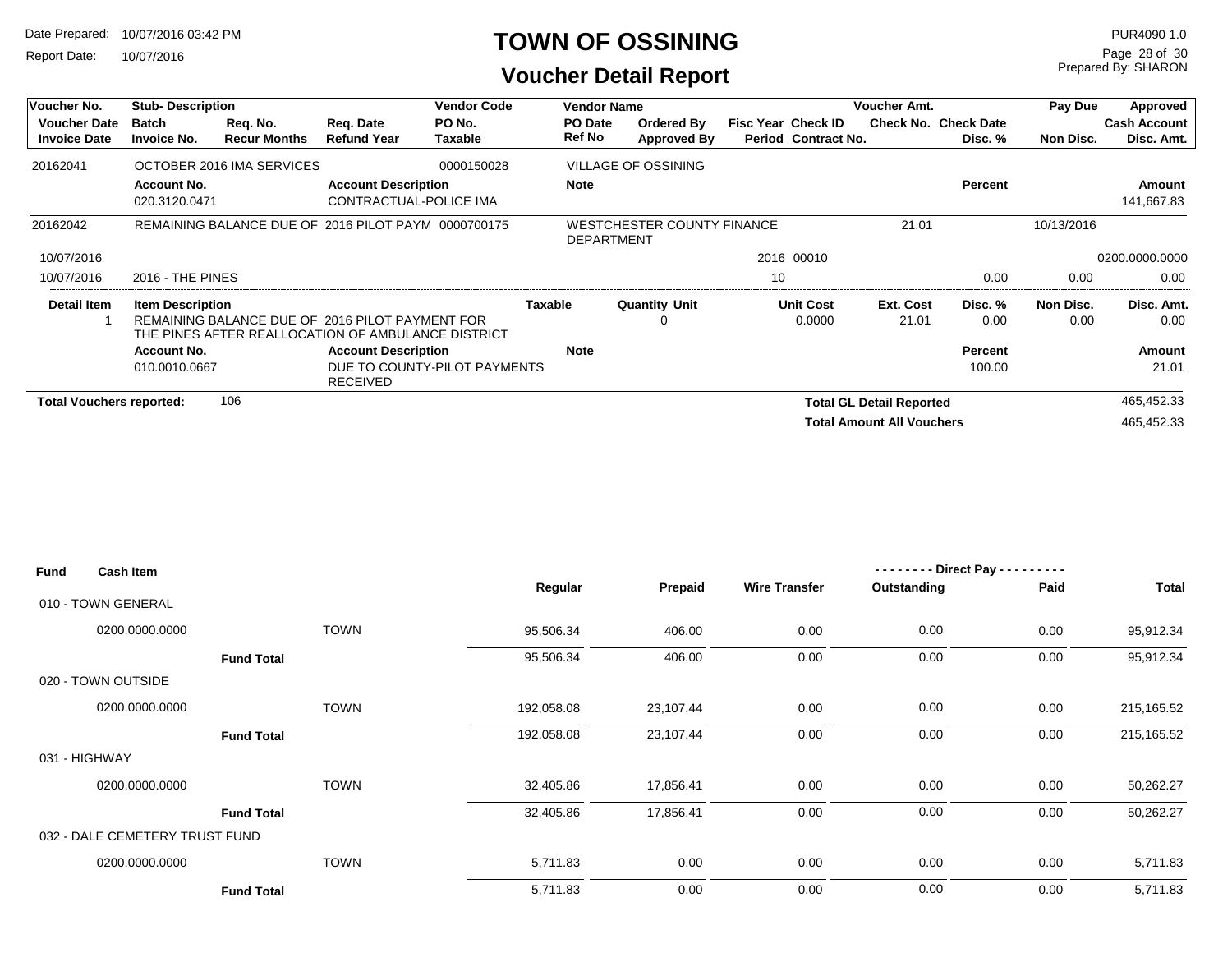Report Date: 10/07/2016

#### **TOWN OF OSSINING**

## **Voucher Detail Report**

Prepared By: SHARON Page 29 of 30

| Voucher No.         |                      | <b>Stub-Description</b>            |                                                            |                                 | <b>Vendor Code</b>       | <b>Vendor Name</b>       |                                  |                                           | Voucher Amt.            |         | Pay Due   | Approved                          |
|---------------------|----------------------|------------------------------------|------------------------------------------------------------|---------------------------------|--------------------------|--------------------------|----------------------------------|-------------------------------------------|-------------------------|---------|-----------|-----------------------------------|
| <b>Invoice Date</b> | <b>Voucher Date</b>  | <b>Batch</b><br><b>Invoice No.</b> | Req. No.<br><b>Recur Months</b>                            | Req. Date<br><b>Refund Year</b> | PO No.<br><b>Taxable</b> | PO Date<br><b>Ref No</b> | Ordered By<br><b>Approved By</b> | Fisc Year Check ID<br>Period Contract No. | Check No. Check Date    | Disc. % | Non Disc. | <b>Cash Account</b><br>Disc. Amt. |
| Fund                |                      | <b>Cash Item</b>                   |                                                            |                                 |                          |                          |                                  |                                           | -------- Direct Pay --- |         | $- - - -$ |                                   |
|                     | 037 - CAPITAL FUND   |                                    |                                                            |                                 |                          | Regular                  | Prepaid                          | <b>Wire Transfer</b>                      | Outstanding             |         | Paid      | Total                             |
|                     |                      | 0200.0000.0000                     |                                                            | <b>TOWN</b>                     |                          | 20,324.91                | 0.00                             | 0.00                                      | 0.00                    |         | 0.00      | 20,324.91                         |
|                     |                      |                                    |                                                            |                                 |                          |                          |                                  |                                           |                         |         |           |                                   |
|                     |                      |                                    | <b>Fund Total</b>                                          |                                 |                          | 20,324.91                | 0.00                             | 0.00                                      | 0.00                    |         | 0.00      | 20,324.91                         |
|                     |                      | 045 - CONSOLIDATED SEWER DISTRICT  |                                                            |                                 |                          |                          |                                  |                                           |                         |         |           |                                   |
|                     |                      | 0200.0000.0000                     |                                                            | <b>TOWN</b>                     |                          | 7,883.10                 | 2,065.57                         | 0.00                                      | 0.00                    |         | 0.00      | 9,948.67                          |
|                     |                      |                                    | <b>Fund Total</b>                                          |                                 |                          | 7,883.10                 | 2,065.57                         | 0.00                                      | 0.00                    |         | 0.00      | 9,948.67                          |
|                     |                      | 050 - TOWN WIDE WATER              |                                                            |                                 |                          |                          |                                  |                                           |                         |         |           |                                   |
|                     |                      | 0200.0000.0000                     |                                                            | <b>TOWN</b>                     |                          | 79.97                    | 207.09                           | 0.00                                      | 0.00                    |         | 0.00      | 287.06                            |
|                     |                      |                                    | <b>Fund Total</b>                                          |                                 |                          | 79.97                    | 207.09                           | 0.00                                      | 0.00                    |         | 0.00      | 287.06                            |
|                     |                      | 051 - NORTH STATE ROAD SEWER       |                                                            |                                 |                          |                          |                                  |                                           |                         |         |           |                                   |
|                     |                      | 0200.0000.0000                     |                                                            | <b>TOWN</b>                     |                          | 88.40                    | 0.00                             | 0.00                                      | 0.00                    |         | 0.00      | 88.40                             |
|                     |                      |                                    | <b>Fund Total</b>                                          |                                 |                          | 88.40                    | 0.00                             | 0.00                                      | 0.00                    |         | 0.00      | 88.40                             |
|                     | 063 - LIGHTING DIST. |                                    |                                                            |                                 |                          |                          |                                  |                                           |                         |         |           |                                   |
|                     |                      | 0200.0000.0000                     |                                                            | <b>TOWN</b>                     |                          | 459.35                   | 553.14                           | 0.00                                      | 0.00                    |         | 0.00      | 1,012.49                          |
|                     |                      |                                    | <b>Fund Total</b>                                          |                                 |                          | 459.35                   | 553.14                           | 0.00                                      | 0.00                    |         | 0.00      | 1,012.49                          |
|                     |                      | 064 - FIRE PROTECT.DIST.           |                                                            |                                 |                          |                          |                                  |                                           |                         |         |           |                                   |
|                     |                      | 0200.0000.0000                     |                                                            | <b>TOWN</b>                     |                          | 42,705.21                | 4,782.76                         | 0.00                                      | 0.00                    |         | 0.00      | 47,487.97                         |
|                     |                      |                                    | <b>Fund Total</b>                                          |                                 |                          | 42,705.21                | 4,782.76                         | 0.00                                      | 0.00                    |         | 0.00      | 47,487.97                         |
|                     |                      | 065 - REFUSE/RECYCLING             |                                                            |                                 |                          |                          |                                  |                                           |                         |         |           |                                   |
|                     |                      | 0200.0000.0000                     |                                                            | <b>TOWN</b>                     |                          | 6,001.22                 | 4,355.44                         | 0.00                                      | 0.00                    |         | 0.00      | 10,356.66                         |
|                     |                      |                                    | <b>Fund Total</b>                                          |                                 |                          | 6,001.22                 | 4,355.44                         | 0.00                                      | 0.00                    |         | 0.00      | 10,356.66                         |
|                     |                      | 066 - AMBULANCE DISTRICT           |                                                            |                                 |                          |                          |                                  |                                           |                         |         |           |                                   |
|                     |                      | 0200.0000.0000                     |                                                            | <b>TOWN</b>                     |                          | 8,894.21                 | 0.00                             | 0.00                                      | 0.00                    |         | 0.00      | 8,894.21                          |
|                     |                      |                                    | <b>Fund Total</b>                                          |                                 |                          | 8,894.21                 | 0.00                             | 0.00                                      | 0.00                    |         | 0.00      | 8,894.21                          |
| <b>Grand Totals</b> |                      |                                    |                                                            |                                 |                          | 412,118.48               | 53,333.85                        | 0.00                                      | 0.00                    |         | 0.00      | 465,452.33                        |
|                     |                      |                                    | Grand Total Regular, Prepaid, Wire Transfer and Direct Pay |                                 |                          | 465,452.33               |                                  |                                           |                         |         |           |                                   |
|                     |                      |                                    |                                                            |                                 |                          |                          |                                  |                                           |                         |         |           |                                   |